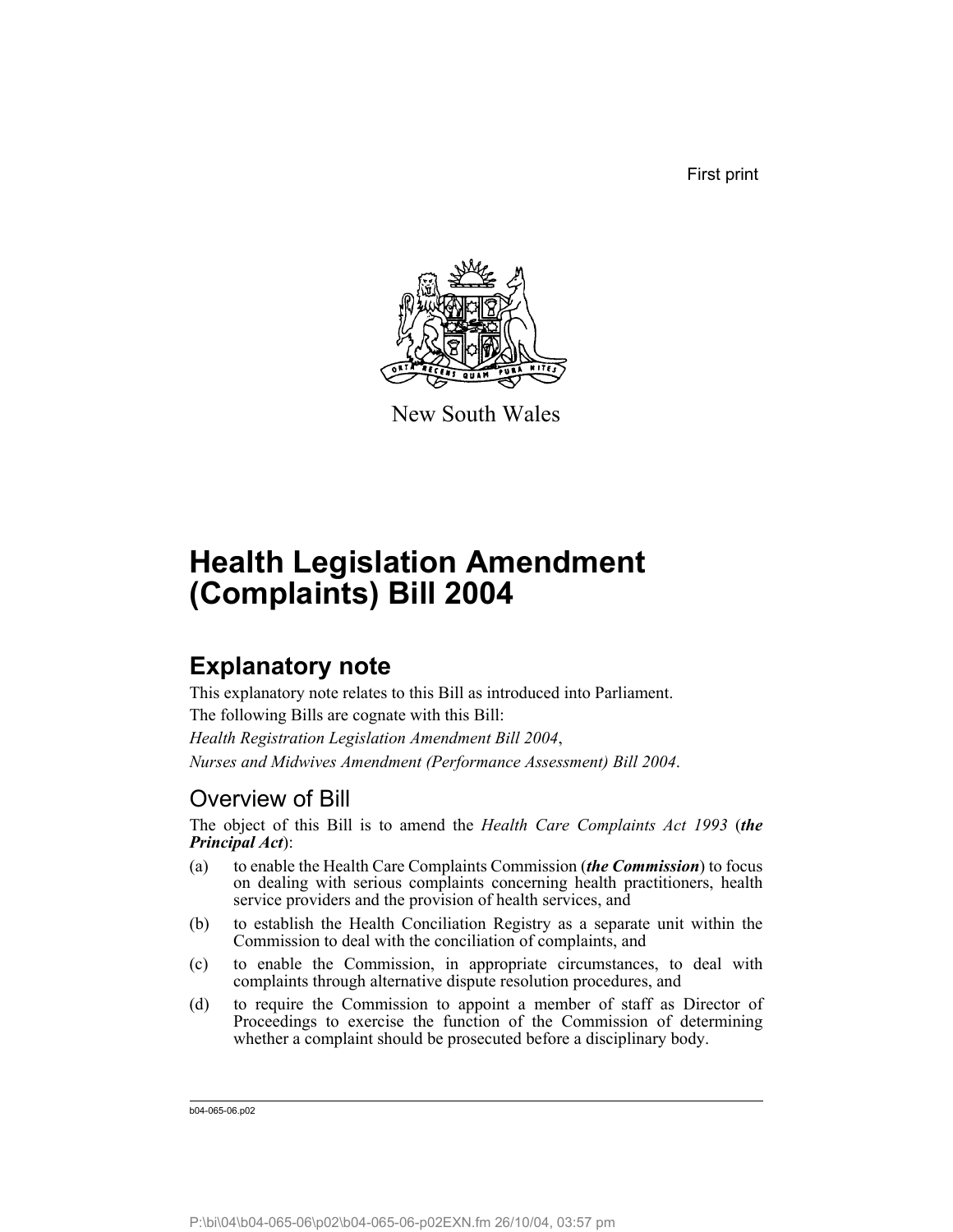Explanatory note

The Bill also amends:

- (a) the *Freedom of Information Act 1989* consequent on the establishment of the Health Conciliation Registry as a unit within the Commission and to protect certain documents provided by the Commission to registration authorities, and
- (b) the *Health Administration Act 1982* to formalise the procedures for appointing root cause analysis teams to look into particular incidents involving the provision of health services by an area health service (and certain other health services organisations) and to give certain protections to those teams, and
- (c) the *Health Services Act 1997* to place certain duties on chief executive officers of public health organisations to report possible professional misconduct or unsatisfactory professional conduct of visiting practitioners and employees.

## Outline of provisions

**Clause 1** sets out the name (also called the short title) of the proposed Act.

**Clause 2** provides for the commencement of the proposed Act on a day or days to be appointed by proclamation.

**Clause 3** is a formal provision that gives effect to the amendments to the *Health Care Complaints Act 1993* set out in Schedules 1–3.

**Clause 4** is a formal provision that gives effect to the amendments to other Acts set out in Schedule 4.

## **Schedule 1 Amendments to Health Care Complaints Act 1993 relating to complaints**

**Schedule 1 [1]** replaces section 3 of the Principal Act so as to make it clear that the primary object of that Act is to establish the Commission as an independent body for the purposes of receiving and assessing complaints relating to health services and health service providers, investigating and prosecuting serious complaints and resolving or overseeing the resolution of complaints. The proposed section also provides that, when exercising functions under the Principal Act, the primary object of the Commission is the protection of the health and safety of the public.

**Schedule 1 [2]** inserts proposed section 3A into the Principal Act which provides an outline of the roles of the Commission, the Director-General of the Department of Health, public health organisations under the *Health Services Act 1997* and health profession registration authorities in connection with the health care system.

**Schedule 1 [3] and [4]** update a reference to mental health services and include a reference to forensic pathology services in the definition of *health service* in the Principal Act.

Explanatory note page 2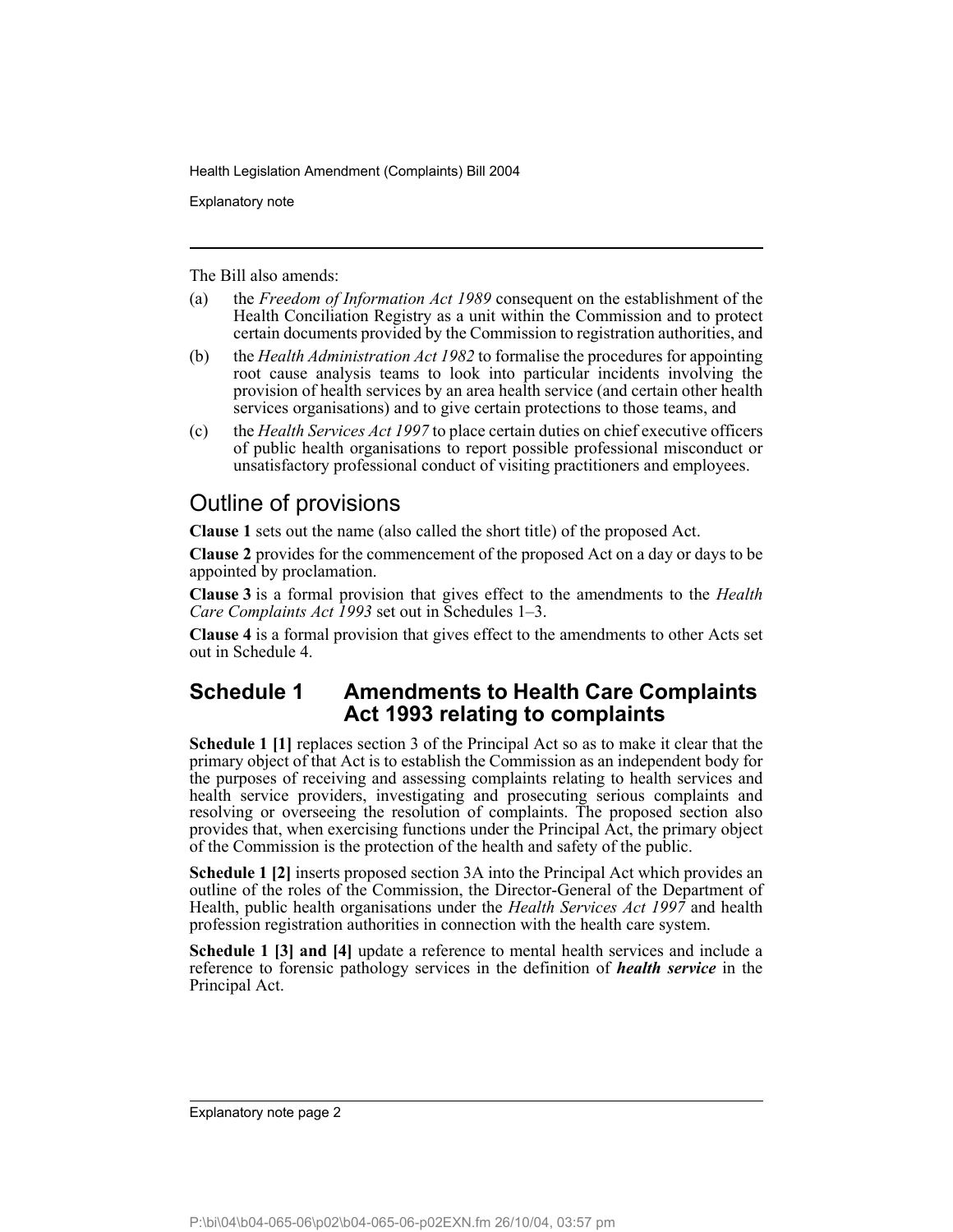Explanatory note

**Schedule 1 [6]** substitutes section 13 of the Principal Act dealing with the action that can be taken following consultation between the Commission and registration authorities concerning complaints. The new provisions include the options of referring a complaint that neither the Commission nor the appropriate registration authority considers is appropriate to investigate for consideration by the registration authority as to the taking of action under the relevant health registration Act. Such action may include performance assessment or impairment assessment. (However, it is noted that only the *Medical Practice Act 1992* currently contains provisions relating to performance assessment. Similar provisions are also proposed to be inserted into the *Nurses and Midwives Act 1991* by the *Nurses and Midwives Amendment (Performance Assessment) Bill 2004*.) If investigation or referral to the appropriate registration authority is not suitable, the complaint may be referred for conciliation. Under amendments made by Schedule 1 [18], the Commission may, if none of those options are appropriate, deal with the complaint under proposed Division 9 of Part 2 which contains provisions relating to alternative dispute resolution procedures.

**Schedule 1 [7]** substitutes section 16 of the Principal Act to provide that notice of a complaint is to be given to the person against whom the complaint is made not later than 14 days after the complaint is assessed by the Commission for the purpose of determining the action to be taken by the Commission. At present, the initial notice under section 16 is to be given within 14 days after the receipt of the complaint by the Commission.

Existing section 16 enables the Commission to withhold any such notice in certain circumstances where it believes on reasonable grounds that a person would be at risk or the investigation would be prejudiced if the notice were given. However, notice must be given no later than 60 days after the complaint is received. The new provisions remove the requirement to give the notice within that 60-day period but require the Commission to keep under review a decision to withhold giving notice. The Commission will also be placed under an obligation to give the notice regardless of the circumstances if it considers on reasonable grounds that it is essential on the grounds of natural justice or to investigate the complaint effectively or it is otherwise in the public interest (the *Protected Disclosures Act 1994* places a similar obligation on public authorities dealing with protected disclosures to give notice to a person who is the subject of the disclosure).

**Schedule 1 [8], [9], [15], [16] and [35]** make minor law revision amendments.

**Schedule 1 [12]** requires the Commission, as part of its assessment of a complaint and as soon as practicable after commencing the assessment, to identify the specific allegations comprising the complaint and the person or persons whose conduct appears to be the subject of the complaint and to use its best endeavours to confirm those matters with the persons who provided the information.

**Schedule 1 [13]** imposes a duty on the Commission to keep under review its assessment of a complaint while dealing with the complaint. It also enables the Commission to revise its assessment of a complaint at any time (after consulting with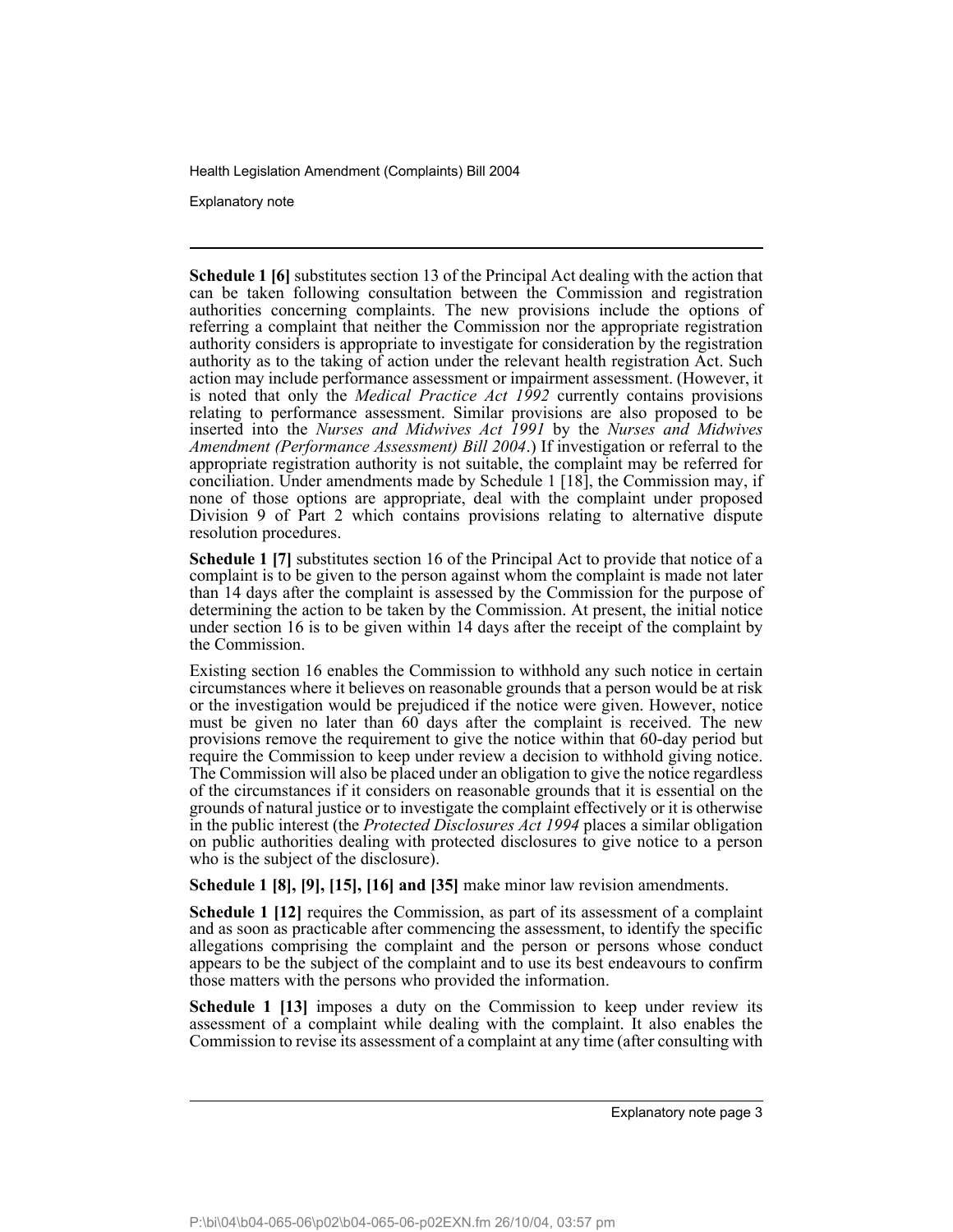Explanatory note

the appropriate registration authority) and take appropriate action in relation to the revised assessment. If the Commission revises its assessment of a complaint, it must give certain notices to the persons who are the subject of the complaint. **Schedule 1 [34]** makes a consequential amendment.

**Schedule 1 [14]** extends the power of the Commission under proposed section 34A to obtain documents during the investigation of a complaint to obtaining documents for the purposes of assessing whether a complaint should be investigated (but only in respect of hospital and medical records and documents relating to a health practitioner's practice).

**Schedule 1** [17] removes the requirement that a complainant must verify a complaint by statutory declaration. However, **Schedule 1 [5]** includes a note that indicates that the provision of false or misleading information under the Principal Act to the Commission or staff of the Commission is an offence.

**Schedule 1 [18]** substitutes section 24 of the Principal Act (currently dealing with referral of complaints to the Health Conciliation Registry for conciliation) to provide that the Commission must refer a complaint for conciliation if required by section 13 of the Principal Act or if it decides to do so under proposed section 20A and to enable the Commission, in appropriate circumstances, to deal with a complaint under proposed Division 9 of Part 2 of the Principal Act (see Schedule 2 [9]) relating to alternative dispute resolution procedures).

**Schedule 1 [19] and [20]** amend section 25 of the Principal Act which requires the Commission to notify the Director-General of the Department of Health if it appears to the Commission that a complaint involves a possible breach of certain specified Acts so as to include the *Anatomy Act 1977*, the *Health Records and Information Privacy Act 2002* and the *Human Tissue Act 1983*.

**Schedule 1 [21]** enables the Commission to refer a complaint to the Director-General of the Department of Health if the Commission is of the opinion that the complaint relates to a matter that could be the subject of an inquiry by the Director-General under section 71 of the *Public Health Act 1991* or section 123 of the *Health Services Act 1997* (proposed section 25A). A complaint may only be so referred if the Director-General consents. The Commission is not prevented from continuing to deal with a complaint in so far as it concerns the professional conduct of a health practitioner or a health service which affects the clinical management or care of an individual client. **Schedule 1 [10]** makes a consequential amendment.

**Schedule 1 [21]** also inserts proposed section 25B into the Principal Act which enables the Commission (after consultation) to refer a complaint to the appropriate registration authority for the taking of action (such as performance assessment or impairment assessment) under the relevant health registration Act. If the Commission makes such a referral, it is to discontinue dealing with the complaint. **Schedule 1 [11]** makes a consequential amendment.

Explanatory note page 4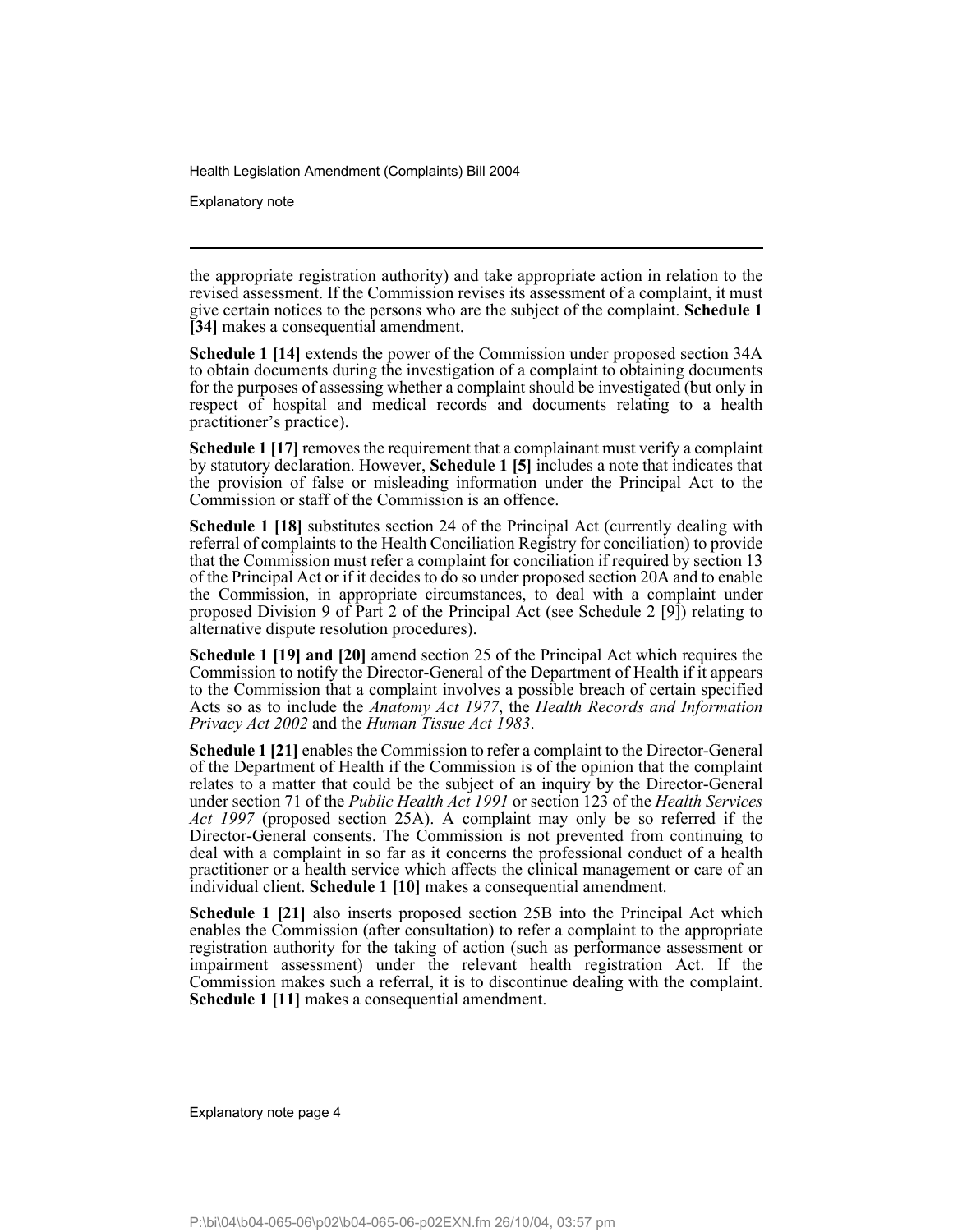Explanatory note

**Schedule 1 [22]** substitutes section 26 of the Principal Act to enable the Commission to refer a complaint to a public health organisation for resolution at a local level if the public health organisation consents.

**Schedule 1 [23]** enables the Commission to discontinue dealing with a complaint if it has actually been referred to another person or body for appropriate action. Currently, section 27 (1) (d) of the Principal Act provides that the Commission can discontinue dealing with a complaint if it raises issues that are required to be investigated by another person or body.

**Schedule 1 [24]** substitutes section 28 of the Principal Act and inserts a new section 28A to provide for the following:

- (a) that the Commission's notice to the parties to a complaint of the action it proposes to take after assessment is to be given within 14 days,
- (b) to enable the Commission to give notice of the investigation of a complaint against a health practitioner to a person who currently employs or engages the health practitioner,
- (c) to ensure that the Commission gives notice despite certain exemptions if it is essential on the ground of natural justice and certain other grounds,
- (d) to require reviews of decisions to withhold notice,
- (e) to remove the obligation of the Commission to review its assessment of a complaint if the request from the complainant is not made within 28 days,
- (f) to require the Commission, if possible, to give notification of the outcomes of the assessment of a complaint to a client whose treatment is the subject of the complaint and who is not otherwise required to receive a notification under the Principal Act,
- (g) to require the Commission, if possible, to give notification of the outcomes of the assessment of a complaint, in a case where the client was treated in a hospital or health care facility, to the recorded contact person for the client if the client is deceased or the client is incapable of understanding the notification and the authorised representative of the client (within the meaning of the *Health Records and Information Privacy Act 2002*) consents,
- (h) to enable the Commission to give notification of the outcomes of the assessment of a complaint to other persons associated with a client whose treatment is the subject of the complaint if the client is deceased or the client is incapable of understanding the notification and the authorised representative of the client (within the meaning of the *Health Records and Information Privacy Act 2002*) consents.

**Schedule 1 [25]** requires the Commission, when seeking expert advice from a person concerning a complaint, to give the person all the relevant information that it possesses concerning the complaint.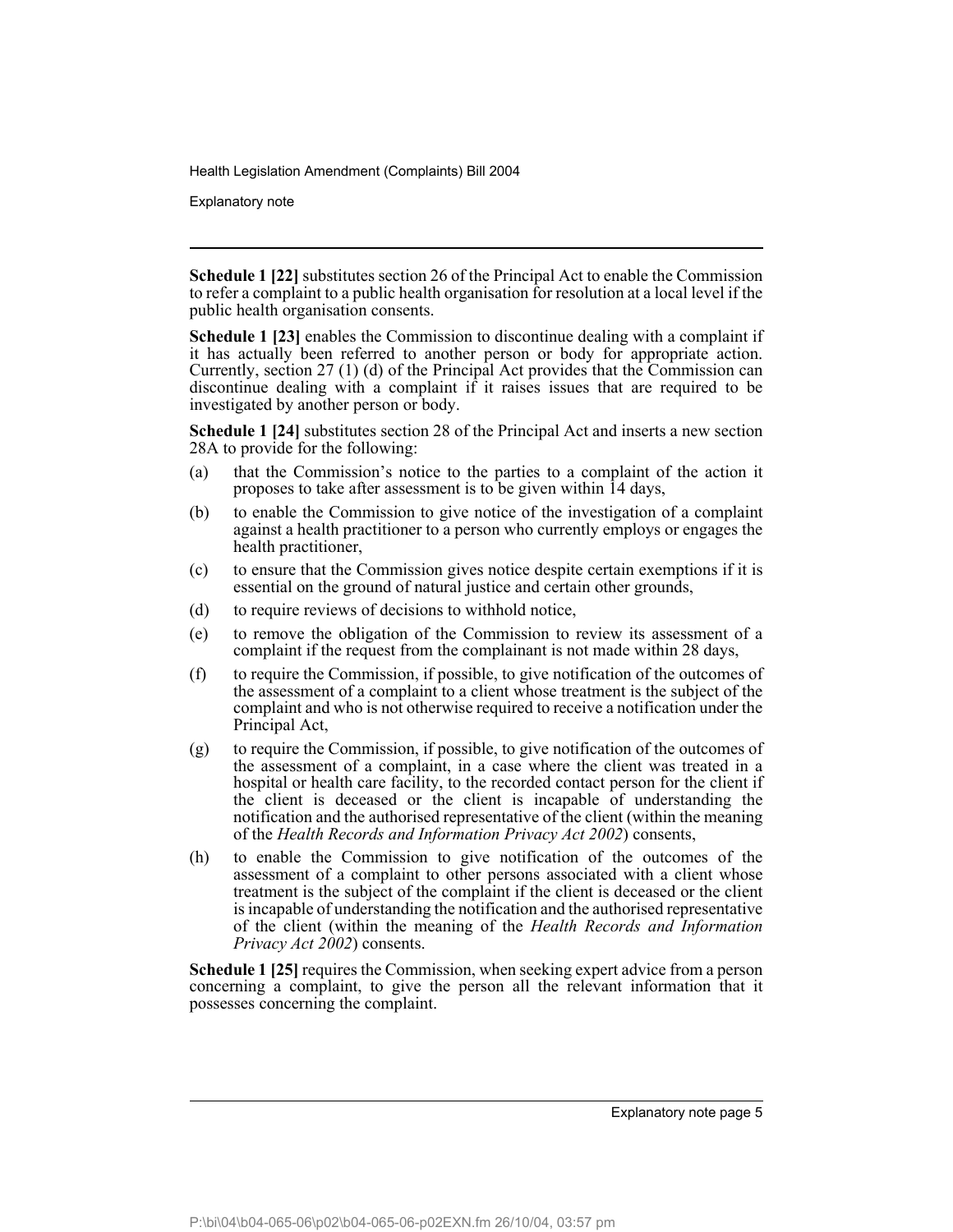Explanatory note

**Schedule 1 [26]** prevents the Commission or the Commissioner from being compelled to produce, or give evidence on, a report of any such expert advice in certain proceedings.

**Schedule 1 [27]** extends the current power contained in section 33 of the Principal Act that enables an authorised person to enter premises used by a person against whom a complaint has been made in connection with the matter with which the complaint is concerned so that the authorised person may enter any premises if it is necessary for the investigation of the complaint. Under section 32, the power cannot be exercised except with the consent of the owner or occupier of the premises or with the authority of a search warrant. **Schedule 1 [28]** makes a consequential amendment.

**Schedule 1 [29]** inserts proposed section 34A into the Principal Act which enables the Commission to require information or documents (including medical records) during the investigation of a complaint from the complainant, the person against whom the complaint was made or a health service provider.

**Schedule 1 [30]** extends the current offence of furnishing false or misleading information to an authorised person to ensure that it covers the situations outlined above in relation to Schedule  $\overline{1}$  [29] where information is given to the Commissioner or a member of staff of the Commission.

**Schedule 1 [31]** omits an offence of a person improperly disclosing information obtained during the exercise of investigation functions under the Principal Act. **Schedule 1 [38]** re-enacts that offence but extends it to information obtained in exercising any function under the Principal Act.

**Schedule 1 [32]** deals with issues of self-incrimination in relation to the giving of information or the production of documents under the amendments made by Schedule 1 [29].

**Schedule 1 [33]** amends section 39 of the Principal Act to include, as one of the options that the Commission has on concluding an investigation into a complaint, referring the complaint to the appropriate registration authority for consideration that the health practitioner be referred for performance assessment or impairment assessment.

**Schedule 1 [36]** omits the function of the Commission of investigating the frequency, type and nature of allegations made in legal proceedings of malpractice by health practitioners.

**Schedule 1 [37]** protects a person making a complaint, or reporting any matter that could give rise to a complaint, to the Commission or a registration authority from personal liability if the person's actions were done in good faith.

Explanatory note page 6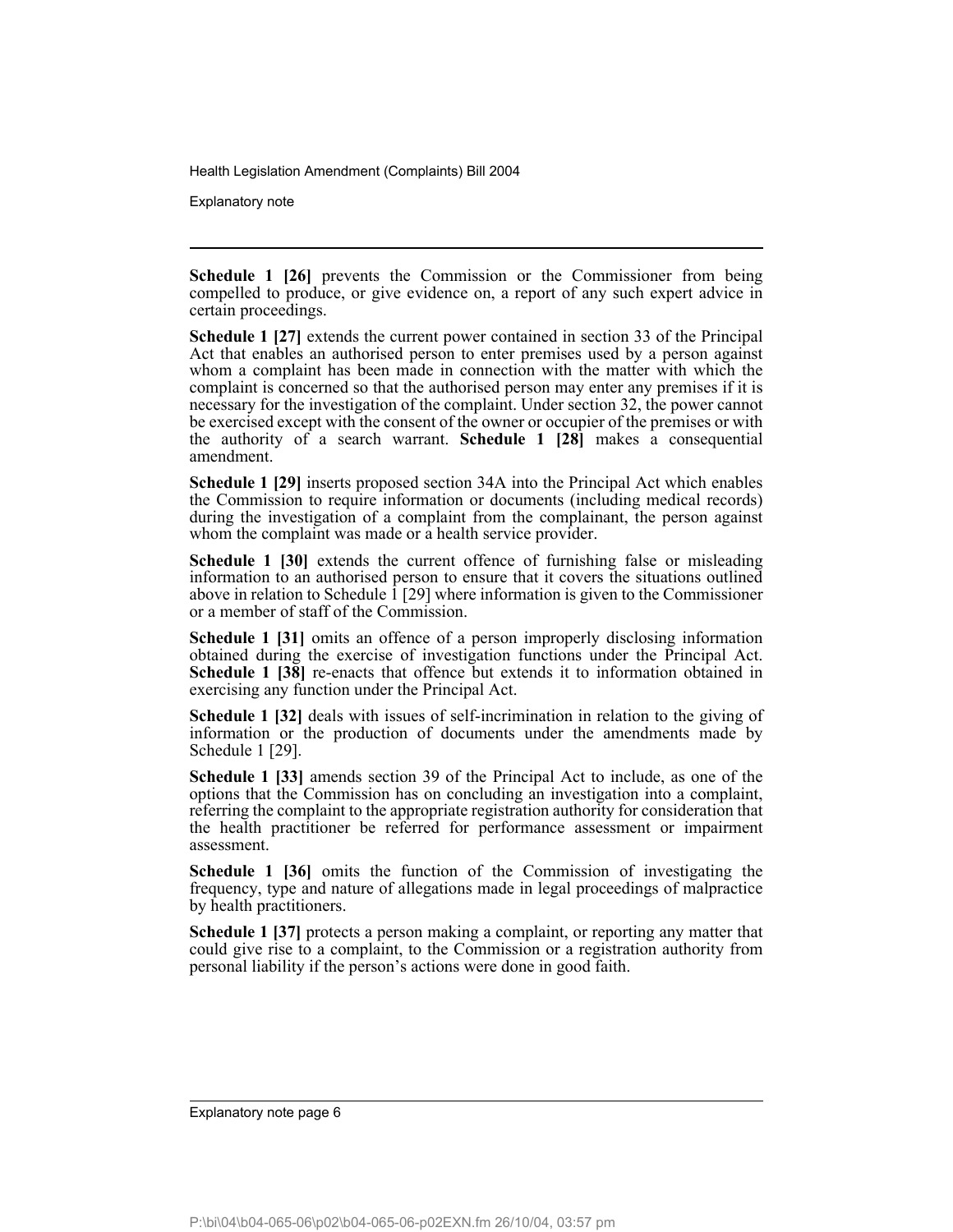Explanatory note

**Schedule 1 [39]** notes the provisions of the *Ombudsman Act 1974* dealing with the powers of the Ombudsman to investigate the conduct of certain public authorities including the Commission. The provision ensures that the provisions of the Principal Act or any other Act do not prevent the Commission from providing information to the Ombudsman.

**Schedule 1 [40]** enables regulations to be made of a savings or transitional nature consequent on the enactment of the proposed Act and the proposed *Health Registration Legislation Amendment Act 2004*.

**Schedule 1 [41]** contains specific provisions dealing with certain savings and transitional matters consequent on the enactment of the proposed Act and the proposed *Health Registration Legislation Amendment Act 2004*.

**Schedule 1 [42]** restricts the operation of the privative clause contained in Schedule 5 (Special provisions relating to Walker Special Commission of Inquiry).

## **Schedule 2 Amendments to Health Care Complaints Act 1993 relating to complaints resolution**

**Schedule 2 [9]** substitutes Division 8 of Part 2 of the Principal Act which deals with the conciliation of complaints and inserts a new Division 9 of Part 2 into the Principal Act relating to other complaints resolution procedures that may be carried out by the Commission.

Proposed Division 8 re-enacts (with certain modifications) the repealed Division and contains the following provisions:

- (a) proposed section 46 which provides for the appointment of a conciliator to conciliate a complaint referred to the Health Conciliation Registry (*the Registry*),
- (b) proposed section 47 which requires the Registrar to give notice of the referral of a complaint for conciliation,
- (c) proposed section 48 which provides that participation in the conciliation process under the proposed Division is voluntary,
- (d) proposed section 49 which sets out the role of conciliators,
- (e) proposed section 50 which provides that the parties to a complaint are not entitled to be legally represented during conciliation of the complaint but may, in certain circumstances, be assisted by another person who is not a legal practitioner,
- (f) proposed section 51 which prevents anything said or documents prepared in connection with the conciliation of a complaint from being used in proceedings without the consent of the persons concerned,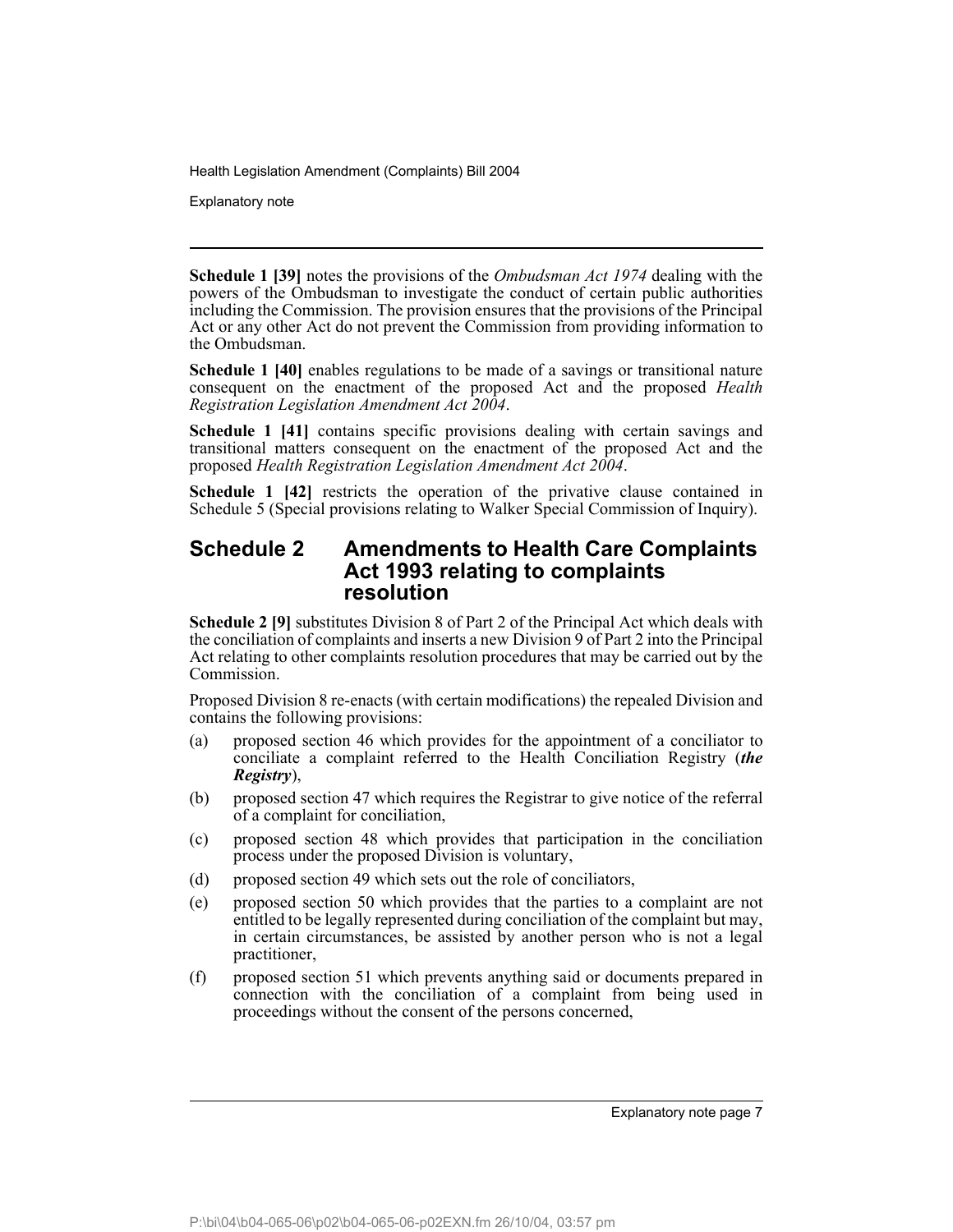Explanatory note

- (g) proposed section 52 which provides that the conciliation process is concluded when either party terminates it, the parties reach agreement or the conciliator terminates it for specified reasons,
- (h) proposed section 53 which requires the conciliator to give a report to the Registrar on the conclusion of the conciliation process and the Registrar to give a copy of the report to the Commission, the parties to the complaint and the appropriate registration authority,
- (i) proposed section 54 which requires conciliators to furnish certain information to the Registrar for the purposes of proposed section 55,
- (j) proposed section 55 which requires the Registrar to make six-monthly reports to the registration authorities providing specified information about the complaints dealt with by way of conciliation,
- (k) proposed section 56 which enables the Commission to investigate a complaint that has been dealt with under the proposed Division, but only in limited circumstances,
- (l) proposed section 57 which states that a member of staff of the Commission employed in the Registry or a conciliator is not subject to the direction and control of the Commissioner in relation to dealing with any particular complaint,
- (m) proposed section 58 which makes it an offence for a conciliator or a member of staff of the Commission employed in the Registry to disclose information obtained during the conciliation of a complaint except in specified circumstances,
- (n) proposed section 58A which ensures that a conciliator is not liable to be proceeded against under section 316 of the *Crimes Act 1900* (dealing with offences for concealing information relating to a serious indictable offence) in relation to information obtained in connection with the conciliation process.

Proposed Division 9 contains the following provisions:

- (a) proposed section 58B which sets out the objects of the Commission when dealing with complaints under the proposed Division,
- (b) proposed section 58C which sets out the function of the Commission under the proposed Division, being to take appropriate measures to assist in the resolution of complaints,
- (c) proposed section 58D which provides that participation in the complaints resolution process under the proposed Division is voluntary.

**Schedule 2 [10]** extends the functions of the Parliamentary Joint Committee on the Health Care Complaints Commission to include the function of monitoring and reviewing the exercise of functions by the Health Conciliation Registry.

**Schedule 2 [12]** substitutes Part 6 of the Principal Act to convert the Health Conciliation Registry from a statutory corporation to a unit of the Commission.

Explanatory note page 8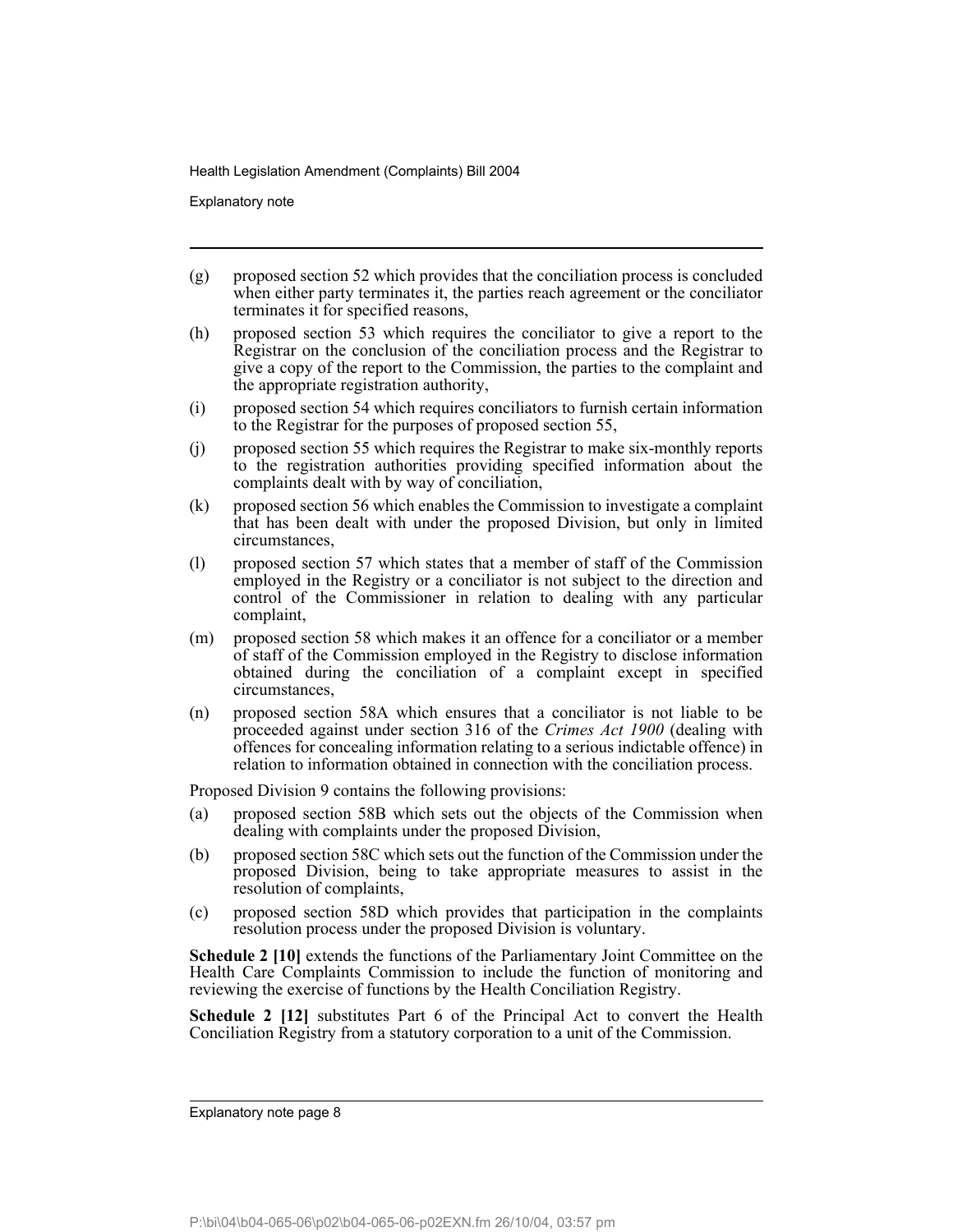Explanatory note

**Schedule 2 [1]–[8], [11], [13] and [14]** make consequential amendments.

## **Schedule 3 Amendments to Health Care Complaints Act 1993 relating to Director of Proceedings**

**Schedule 3 [5]** inserts proposed Part 6A into the Principal Act which establishes a position of Director of Proceedings within the Commission. The proposed Part contains the following provisions:

- (a) proposed section 90A requires the Commission to appoint a member of its staff as Director of Proceedings,
- (b) proposed section 90B provides that the Director is to exercise the functions of the Commission relating to the determination of whether a complaint should be prosecuted before a disciplinary body and requires the Director to consult with the appropriate registration authority (if any) before making any such determination,
- (c) proposed section 90C requires the Director to take certain matters into account when making such a determination, including the protection of public health and safety and any submissions received in accordance with the Principal Act from the health practitioner concerned,
- (d) proposed section 90D provides that the Director is not subject to the direction and control of the Commissioner when dealing with any particular complaint.

**Schedule 3 [1]–[4]** contain consequential amendments.

## **Schedule 4 Amendment of other Acts**

**Schedule 4.1** amends the *Freedom of Information Act 1989* as a consequence of the amendments made in relation to the Health Conciliation Registry. The amendments also make documents provided by the Commission to a registration authority in relation to a complaint exempt documents under that Act.

**Schedule 4.2 [1]** amends the *Health Administration Act 1982* as a consequence of the amendments made in relation to the Health Conciliation Registry.

**Schedule 4.2 [2]** inserts proposed Division 6C into Part 2 of that Act which contains provisions for the appointment of a root cause analysis team (*RCA team*) for area health services, and for statutory health corporations and affiliated health organisations prescribed by the regulations (*relevant health services organisations*). The relevant health services organisation is to appoint members to constitute the RCA team when a reportable incident (to be identified through regulations) occurs that involves the organisation. A RCA team is required to notify the relevant health services organisation of certain matters and report on its findings. Information given to a RCA team and reports made by it are protected and the members of the team are also protected from personal liability for actions done in good faith as a member.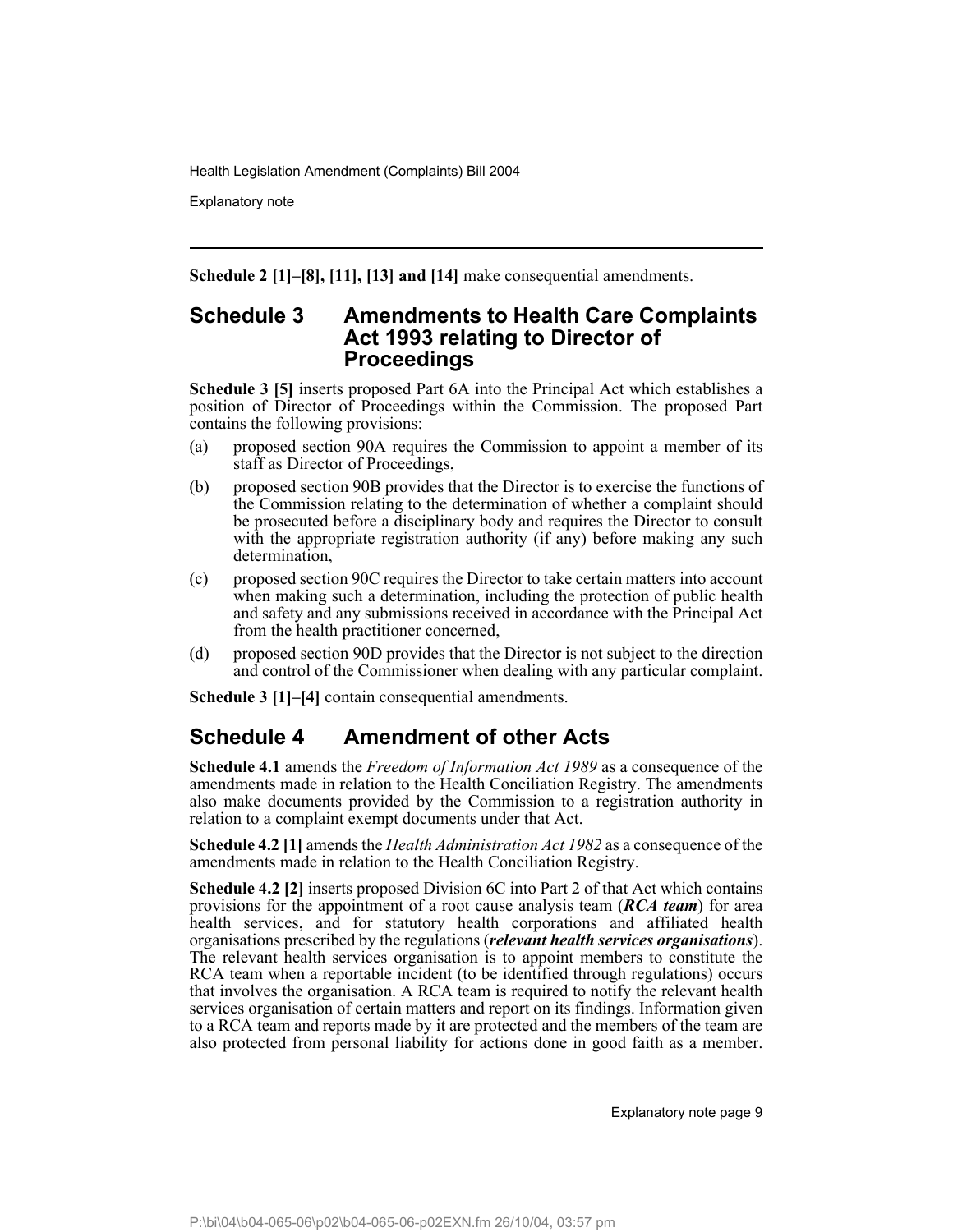Explanatory note

Regulations may be made with respect to the functions, procedure, constitution and membership of RCA teams, the furnishing of reports and information by those teams and enabling a RCA team to be appointed by a relevant health services- organisation for a reportable incident at another such organisation.

**Schedule 4.3** amends the *Health Services Act 1997* to require the chief executive officers of public health organisations to report conduct of visiting practitioners and employees that they reasonably suspect may constitute professional misconduct or unsatisfactory professional conduct to the relevant registration authorities.

Explanatory note page 10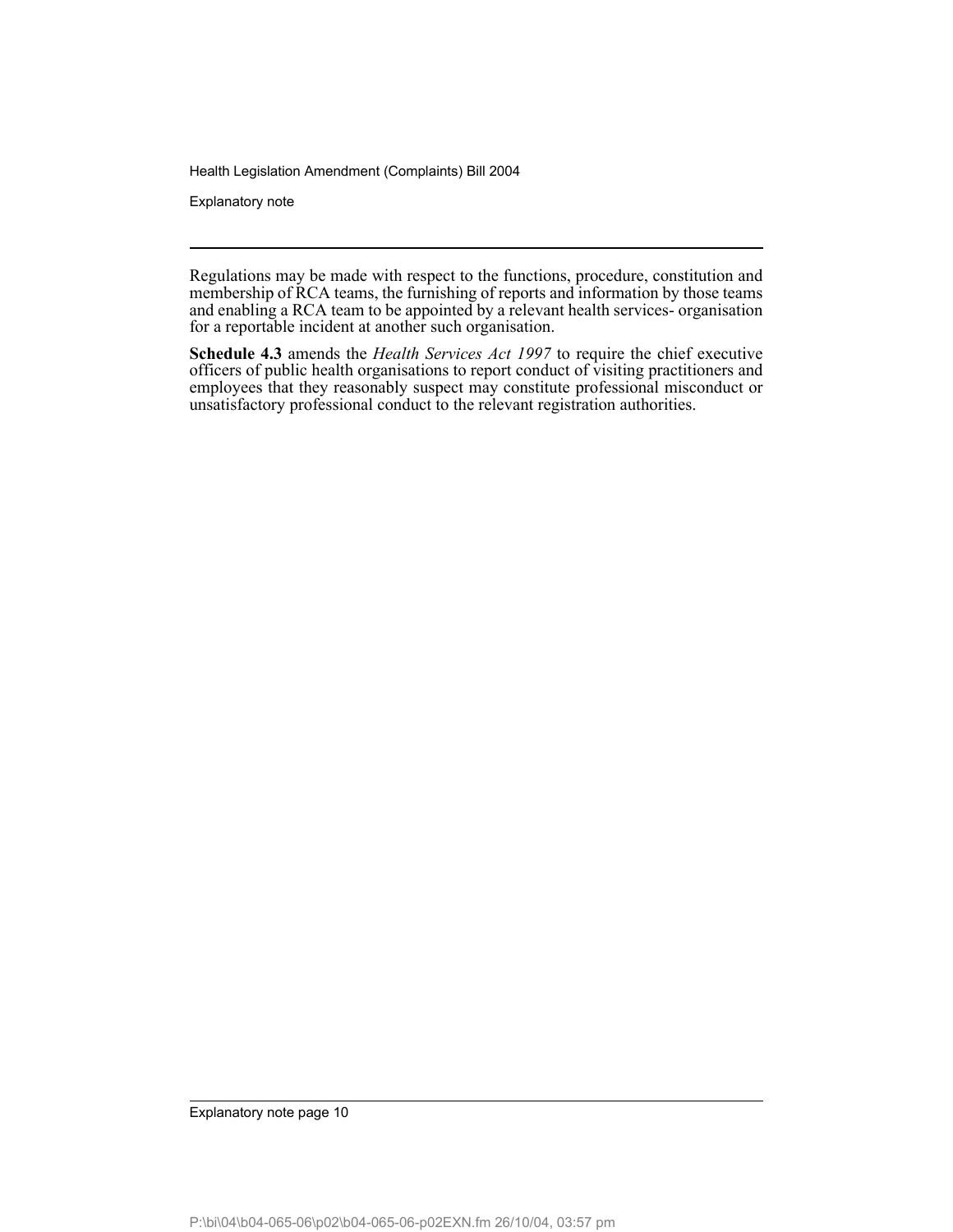First print



New South Wales

# **Health Legislation Amendment (Complaints) Bill 2004**

## **Contents**

|            |                                                                                      | Page |
|------------|--------------------------------------------------------------------------------------|------|
| 1          | Name of Act                                                                          |      |
| 2          | Commencement                                                                         | 2    |
| 3          | Amendment of Health Care Complaints Act 1993 No 105                                  | 2    |
| 4          | Amendment of other Acts                                                              | 2    |
| Schedule 1 | Amendments to Health Care Complaints Act 1993<br>relating to complaints              | 3    |
| Schedule 2 | Amendments to Health Care Complaints Act 1993<br>relating to complaints resolution   | 25   |
| Schedule 3 | Amendments to Health Care Complaints Act 1993<br>relating to Director of Proceedings | 34   |
| Schedule 4 | Amendment of other Acts                                                              | 37   |

b04-065-06.p02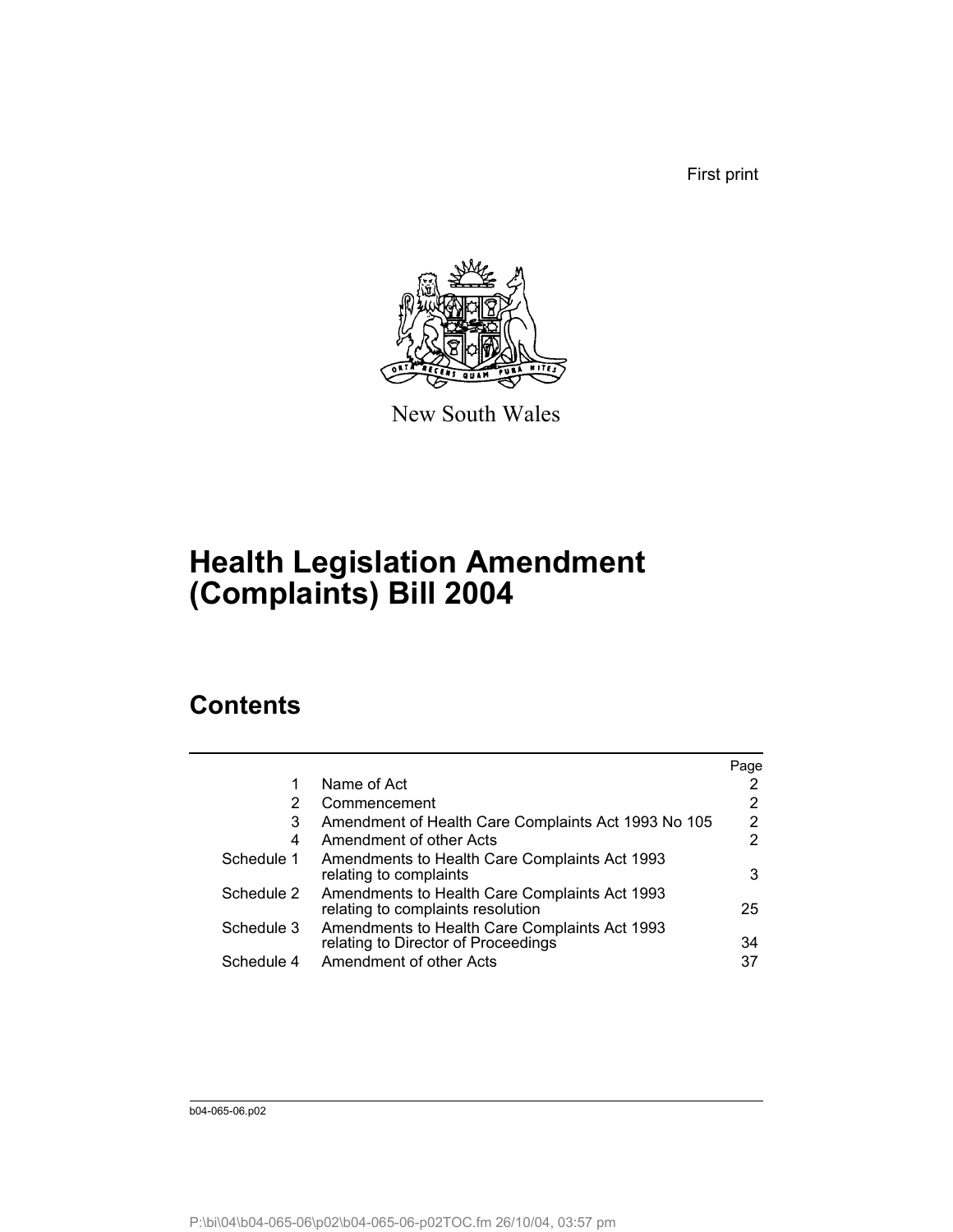**Contents** 

Page

Contents page 2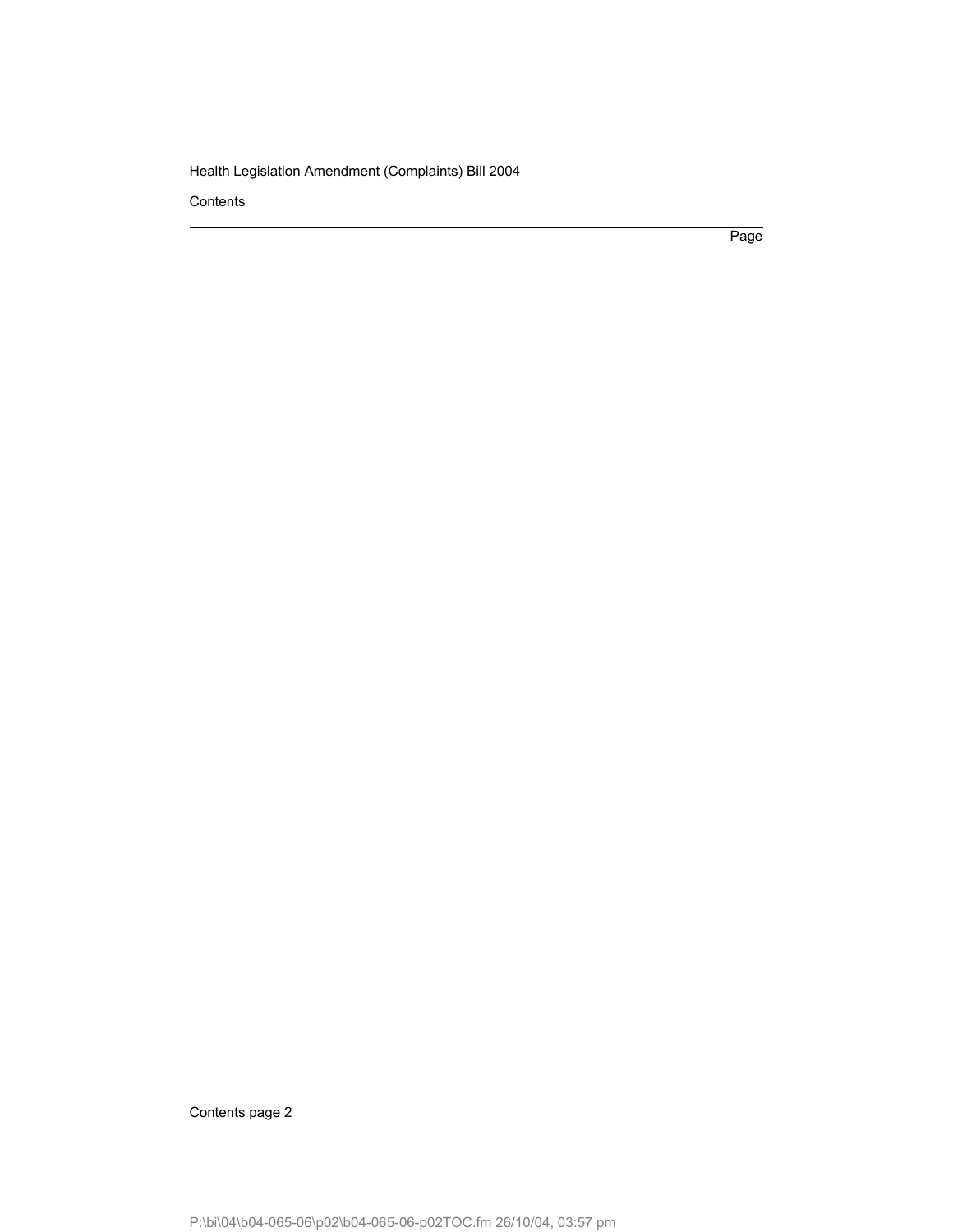

New South Wales

No , 2004

### **A Bill for**

An Act to amend the *Health Care Complaints Act 1993* in relation to the procedure for dealing with complaints and the conciliation or resolution of complaints; to amend various other health Acts with respect to complaints and the reporting of unsatisfactory professional conduct; and for other purposes.

See also *Health Registration Legislation Amendment Bill 2004, Nurses and Midwives Amendment (Performance Assessment) Bill 2004*.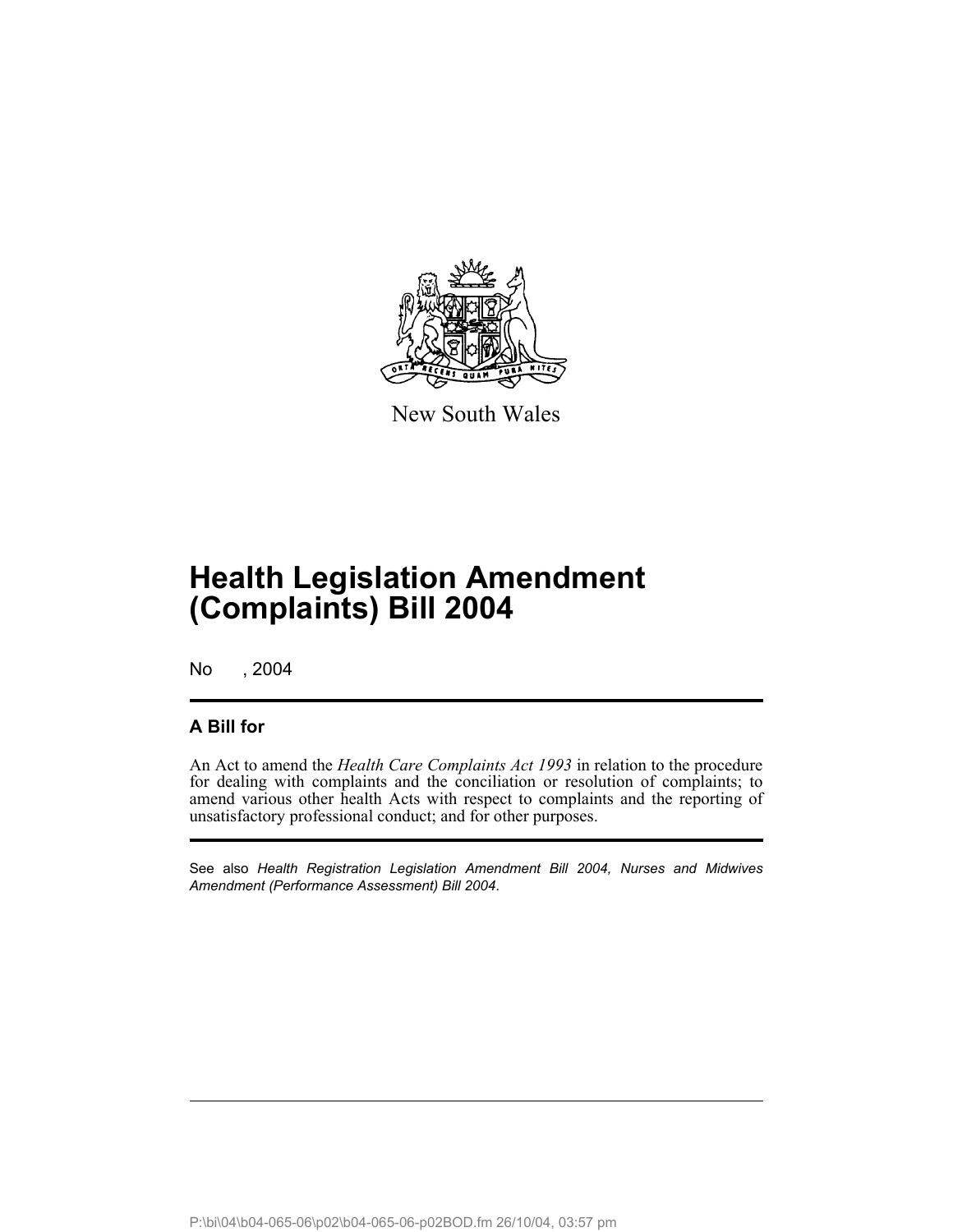|              | The Legislature of New South Wales enacts:                                               | 1              |
|--------------|------------------------------------------------------------------------------------------|----------------|
| 1            | Name of Act                                                                              | 2              |
|              | This Act is the <i>Health Legislation Amendment (Complaints) Act 2004</i> .              | 3              |
| $\mathbf{2}$ | Commencement                                                                             | $\overline{4}$ |
|              | This Act commences on a day or days to be appointed by proclamation.                     | 5              |
| 3            | Amendment of Health Care Complaints Act 1993 No 105                                      | 6              |
|              | The <i>Health Care Complaints Act 1993</i> is amended as set out in<br>Schedules $1-3$ . | 7<br>8         |
| 4            | <b>Amendment of other Acts</b>                                                           | 9              |
|              | Each Act specified in Schedule 4 is amended as set out in that Schedule.                 | 10             |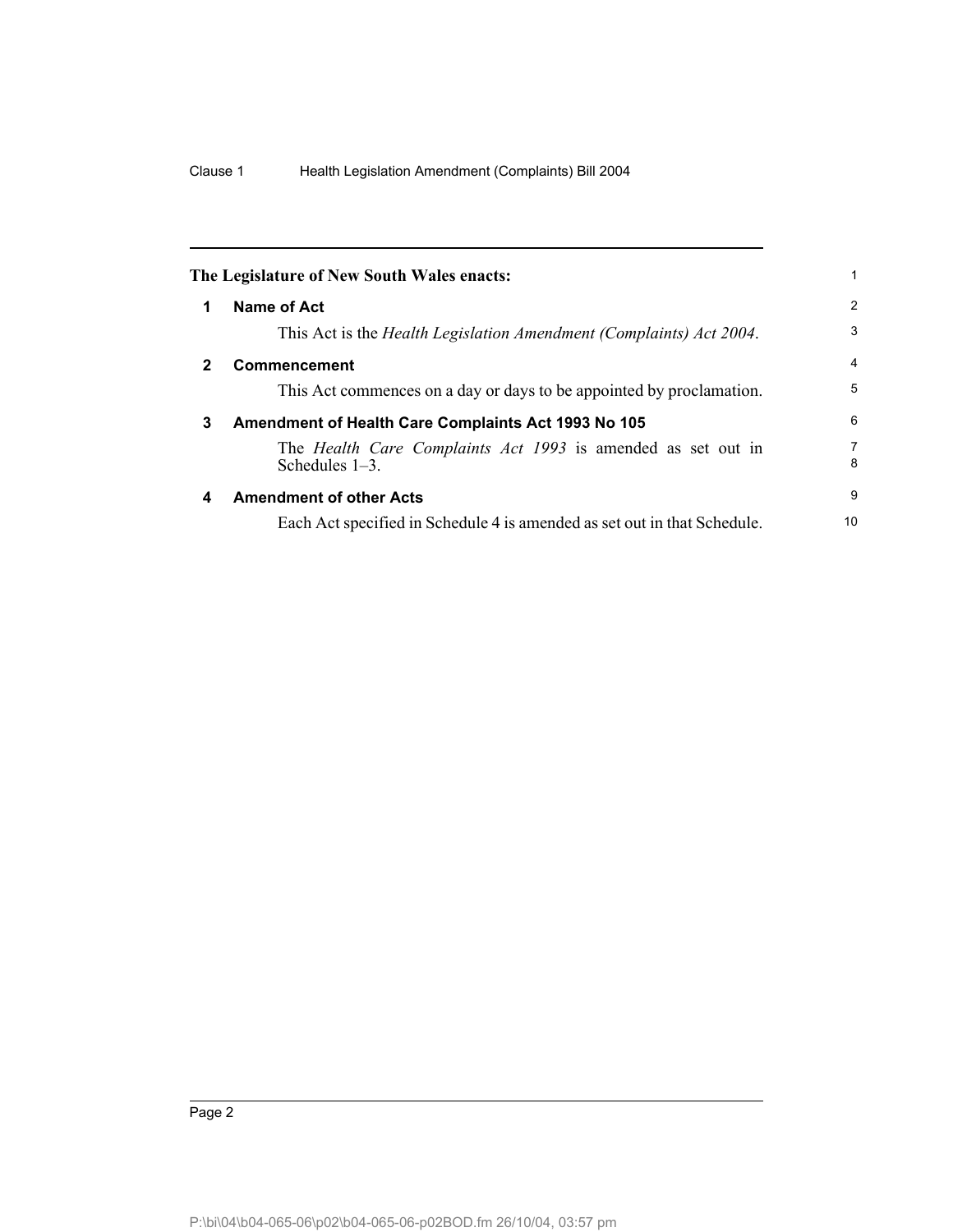Amendments to Health Care Complaints Act 1993 relating to complaints Schedule 1

## **Schedule 1 Amendments to Health Care Complaints Act 1993 relating to complaints**

(Section 3)

## **[1] Section 3** Omit the section. Insert instead: **3 Object of this Act** (1) The primary object of this Act is to establish the Health Care Complaints Commission as an independent body for the purposes of: (a) receiving and assessing complaints under this Act relating to health services and health service providers in New South Wales, and (b) investigating and assessing whether any such complaint is serious and if so, whether it should be prosecuted, and (c) prosecuting serious complaints, and (d) resolving or overseeing the resolution of complaints. (2) In exercising its functions under this Act, the Commission is to have as its primary object the protection of the health and safety of the public. **[2] Section 3A** Insert after section 3: **3A Outline of role of Commission and related government agencies in health care system** (1) This section provides an outline of the Commission's role in relation to government agencies with functions in connection with the health care system. (2) **Health Care Complaints Commission**

The Commission is an independent body with responsibility for dealing with complaints under this Act, with particular emphasis on the investigation and prosecution of serious complaints in consultation with relevant registration authorities.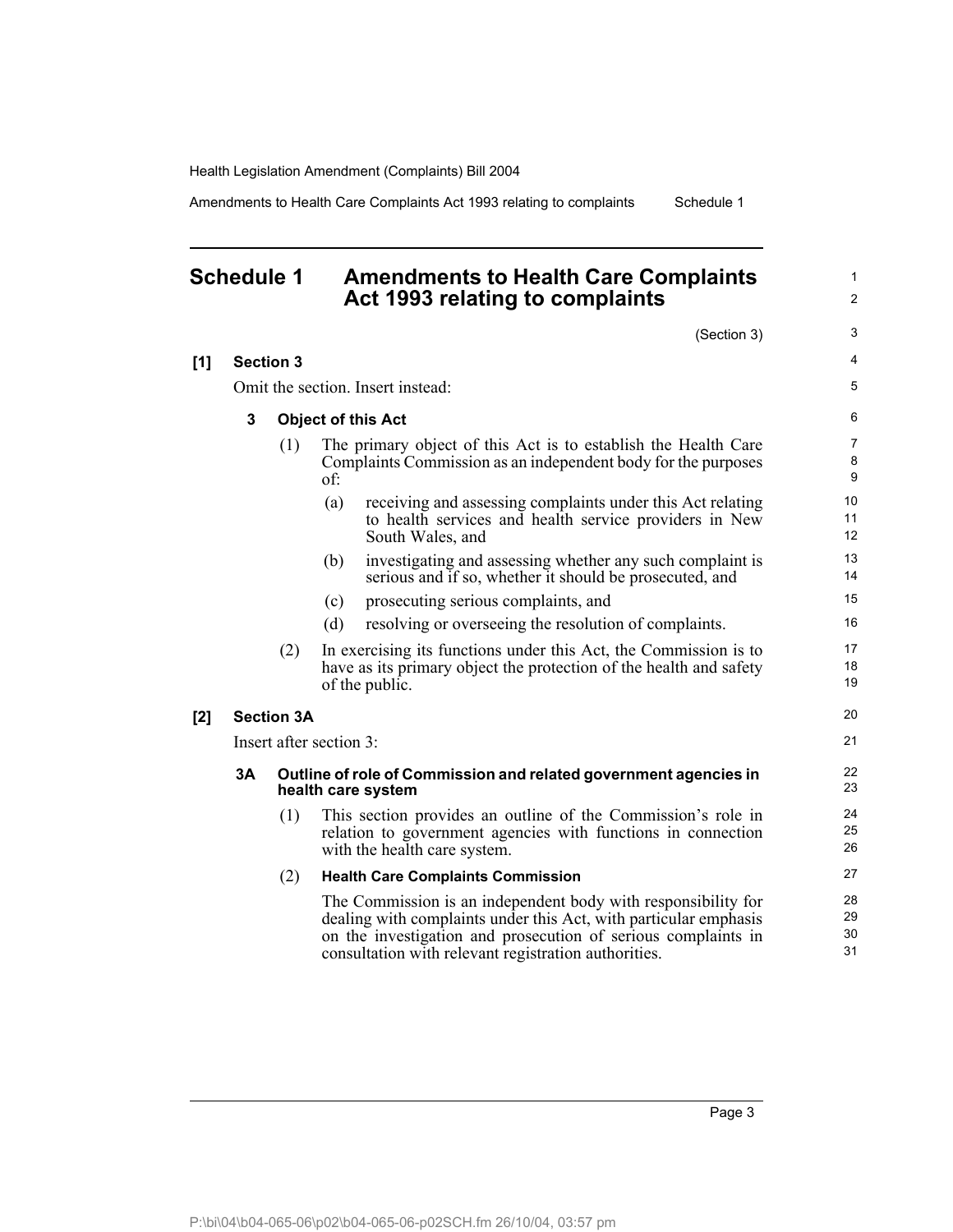Schedule 1 Amendments to Health Care Complaints Act 1993 relating to complaints

|       | (3)                          | Director-General of the Department of Health                                                                                                                                                                                                                                                                                                                                      | $\mathbf{1}$                            |
|-------|------------------------------|-----------------------------------------------------------------------------------------------------------------------------------------------------------------------------------------------------------------------------------------------------------------------------------------------------------------------------------------------------------------------------------|-----------------------------------------|
|       |                              | The Director-General is responsible for:                                                                                                                                                                                                                                                                                                                                          | $\overline{c}$                          |
|       |                              | (a)<br>facilitating the achievement and maintenance of adequate<br>standards of patient care within public hospitals and in<br>relation to other services provided by the public health<br>system, and                                                                                                                                                                            | $\mathsf 3$<br>4<br>$\overline{5}$<br>6 |
|       |                              | (b)<br>inquiring into the administration, management and<br>services of public health organisations and arranging, as<br>appropriate, inspection of such organisations, and                                                                                                                                                                                                       | $\overline{7}$<br>8<br>9                |
|       |                              | developing and overseeing the implementation of health<br>(c)<br>policy and regulation and responding to policy and<br>regulatory issues as they emerge.                                                                                                                                                                                                                          | 10<br>11<br>12                          |
|       | (4)                          | Public health organisations conducting health services                                                                                                                                                                                                                                                                                                                            | 13                                      |
|       |                              | Public health organisations have the functions set out in<br>Chapter 2 of the <i>Health Services Act 1997</i> . They are responsible<br>for achieving and maintaining adequate standards of patient care<br>and services, which may include a role in resolving complaints at<br>a local level. Their role involves liaising with the Commission<br>and registration authorities. | 14<br>15<br>16<br>17<br>18<br>19        |
|       | (5)                          | <b>Registration authorities</b>                                                                                                                                                                                                                                                                                                                                                   | 20                                      |
|       |                              | Registration authorities are responsible for the registration of<br>health professionals and the management of complaints in<br>conjunction with the Commission. The registration authorities<br>are also responsible for protecting the public through promoting<br>and maintaining professional standards.                                                                      | 21<br>22<br>23<br>24<br>25              |
|       | (6)                          | This section is explanatory only and does not affect any other<br>provision of this Act, or any other Act, or any instrument made<br>under this or any other Act.                                                                                                                                                                                                                 | 26<br>27<br>28                          |
| $[3]$ | <b>Section 4 Definitions</b> |                                                                                                                                                                                                                                                                                                                                                                                   | 29                                      |
|       |                              | Omit paragraph (c) of the definition of <i>health service</i> . Insert instead:                                                                                                                                                                                                                                                                                                   | 30                                      |
|       |                              | mental health services,<br>(c)                                                                                                                                                                                                                                                                                                                                                    | 31                                      |
| [4]   |                              | Section 4, definition of "health service"                                                                                                                                                                                                                                                                                                                                         | 32                                      |
|       |                              | Insert after paragraph $(k)$ :                                                                                                                                                                                                                                                                                                                                                    | 33                                      |
|       |                              | forensic pathology services,<br>(k1)                                                                                                                                                                                                                                                                                                                                              | 34                                      |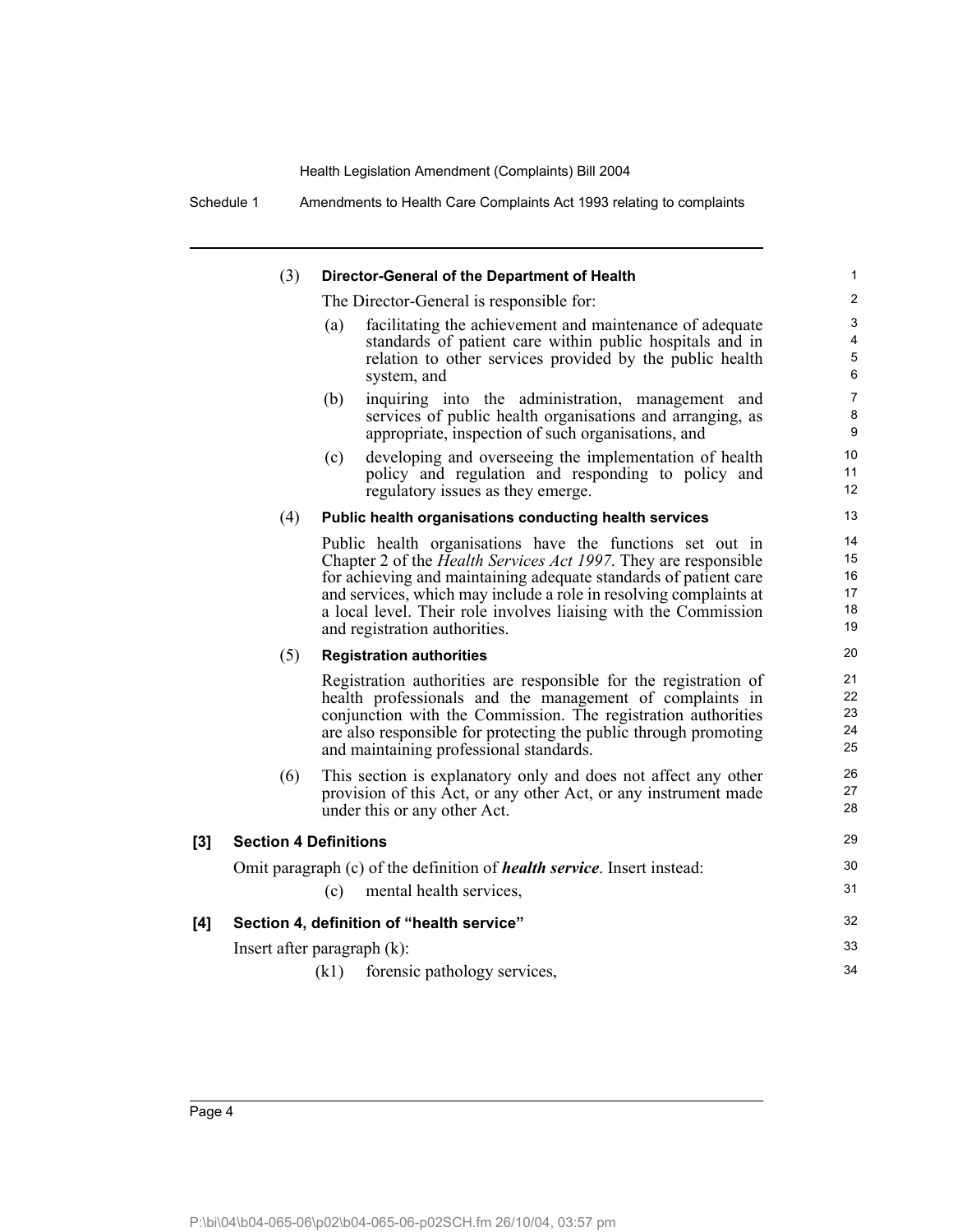Amendments to Health Care Complaints Act 1993 relating to complaints Schedule 1

#### **[5] Section 9 How is a complaint made?**

Insert "It is an offence under section 99 to furnish information to the Commission for the purposes of this Act that is false or misleading in a material particular and under section 35 to furnish such information to the Commissioner or staff of the Commission." after "writing." in the note to the section.

#### **[6] Section 13**

Omit the section. Insert instead:

#### **13 The outcomes of consultation**

- (1) If either the Commission or the appropriate registration authority is of the opinion that a complaint (or any part of a complaint) should be investigated, it must be investigated.
- (2) If:
	- (a) neither the Commission nor the appropriate registration authority is of the opinion that the complaint (or part) should be investigated, but
	- (b) either is of the opinion that it should be referred to the registration authority for consideration as to whether the registration authority should take any action under the relevant health registration Act (such as performance assessment or impairment assessment),

it must be referred to the registration authority under section 25B.

- (3) If:
	- (a) neither the Commission nor the appropriate registration authority is of the opinion that the complaint (or part) should be investigated or referred to the registration authority, but
	- (b) either is of the opinion that it should be referred for conciliation and the Registrar considers that it is appropriate for conciliation,

the Commission is to refer the complaint for conciliation under Division 8.

**Note.** Only the *Medical Practice Act 1992* and the *Nurses and Midwives Act 1991* contain provisions relating to performance assessment.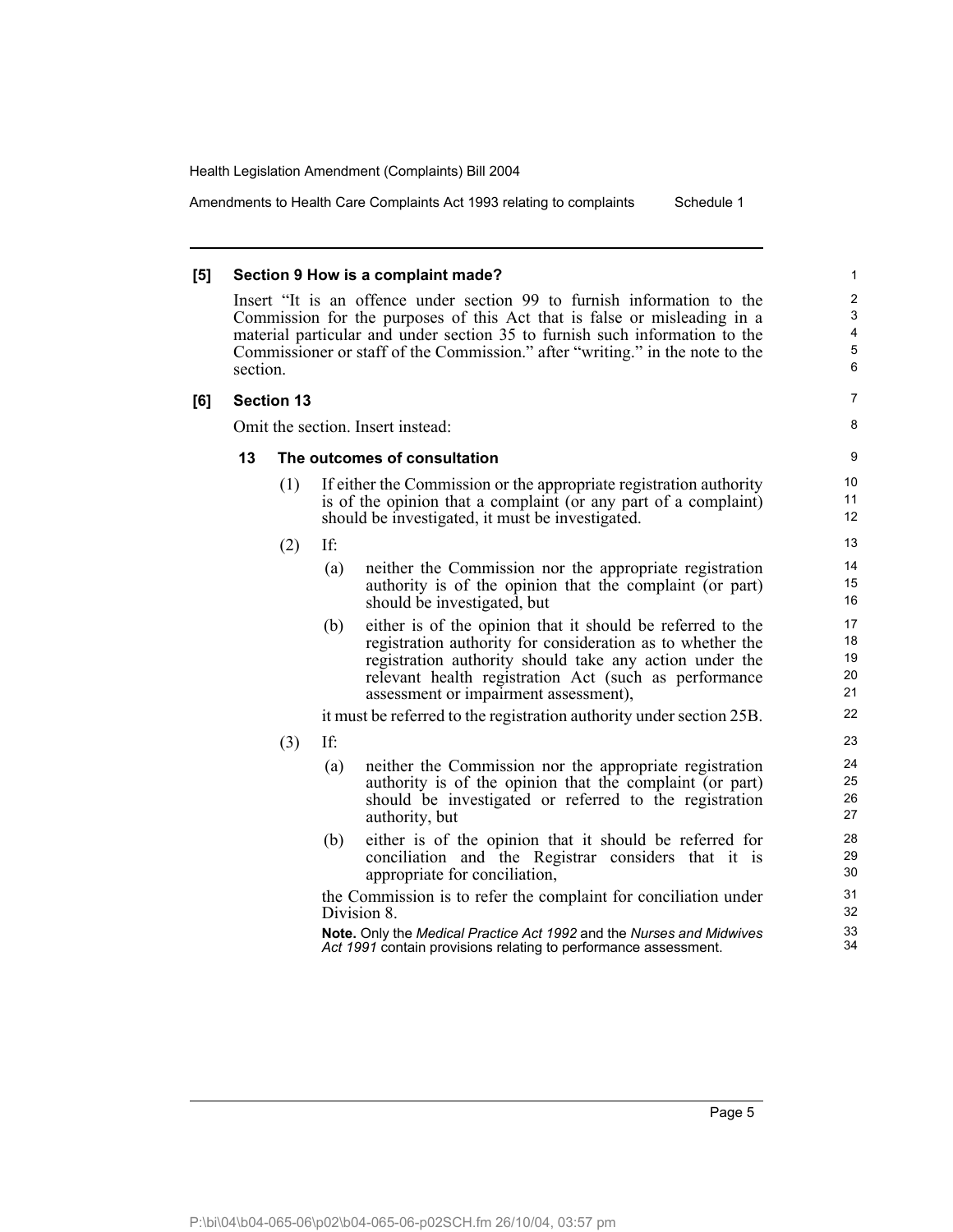Schedule 1 Amendments to Health Care Complaints Act 1993 relating to complaints

| $[7]$ | <b>Section 16</b>                 |                                                                |                                                                                                                                                                                                                                                                                                                                                                                                      |                                                          |  |  |  |  |
|-------|-----------------------------------|----------------------------------------------------------------|------------------------------------------------------------------------------------------------------------------------------------------------------------------------------------------------------------------------------------------------------------------------------------------------------------------------------------------------------------------------------------------------------|----------------------------------------------------------|--|--|--|--|
|       | Omit the section. Insert instead: |                                                                |                                                                                                                                                                                                                                                                                                                                                                                                      |                                                          |  |  |  |  |
|       | 16                                | Person against whom complaint made to be notified of complaint |                                                                                                                                                                                                                                                                                                                                                                                                      |                                                          |  |  |  |  |
|       |                                   | (1)                                                            | The Commission must give written notice of the making of a<br>complaint, the nature of the complaint and the identity of the<br>complainant to the person against whom the complaint is made.<br>The notice must be given not later than 14 days after the<br>Commission's assessment of the complaint under Division 4.                                                                             | 4<br>$\mathbf 5$<br>$\,6\,$<br>$\overline{7}$<br>$\bf 8$ |  |  |  |  |
|       |                                   | (2)                                                            | If the Commission has assessed the complaint, the notice is to<br>include the notice required to be given to the person under section<br>28.                                                                                                                                                                                                                                                         | 9<br>10 <sup>1</sup><br>11                               |  |  |  |  |
|       |                                   | (3)                                                            | The Commission may give a copy of the complaint to the person<br>against whom the complaint is made.                                                                                                                                                                                                                                                                                                 | $12 \overline{ }$<br>13                                  |  |  |  |  |
|       |                                   | (4)                                                            | This section does not require the Commission to give notice<br>under this section if it appears to the Commission, on reasonable<br>grounds, that the giving of the notice will or is likely to:                                                                                                                                                                                                     | 14<br>15<br>16                                           |  |  |  |  |
|       |                                   |                                                                | prejudice the investigation of the complaint, or<br>(a)                                                                                                                                                                                                                                                                                                                                              | 17                                                       |  |  |  |  |
|       |                                   |                                                                | place the health or safety of a client at risk, or<br>(b)                                                                                                                                                                                                                                                                                                                                            | 18                                                       |  |  |  |  |
|       |                                   |                                                                | (c)<br>place the complainant or another person at risk of<br>intimidation or harassment.                                                                                                                                                                                                                                                                                                             | 19<br>20                                                 |  |  |  |  |
|       |                                   | (5)                                                            | Despite subsection (4), the Commission must give the notice if<br>the Commission considers on reasonable grounds that:                                                                                                                                                                                                                                                                               | 21<br>22                                                 |  |  |  |  |
|       |                                   |                                                                | it is essential, having regard to the principles of natural<br>(a)<br>justice, that the notice be given, or                                                                                                                                                                                                                                                                                          | 23<br>24                                                 |  |  |  |  |
|       |                                   |                                                                | (b)<br>the giving of the notice is necessary to investigate the<br>matter effectively or it is otherwise in the public interest to<br>do so.                                                                                                                                                                                                                                                         | 25<br>26<br>27                                           |  |  |  |  |
|       |                                   | (6)                                                            | If the Commission decides that subsection (4) applies to a<br>complaint but that some form of notice could be given of the<br>complaint without affecting the health or safety of a client or<br>putting any person at risk of intimidation or harassment, the<br>Commission may give such a form of notice.                                                                                         | 28<br>29<br>30<br>31<br>32                               |  |  |  |  |
|       |                                   | (7)                                                            | On the expiration of each consecutive period of 60 days after the<br>complaint is assessed, the Commission must undertake a review<br>of a decision not to give notice under this section (or to give<br>notice in some other form as referred to in subsection $(6)$ ) unless<br>notice under this section has already been given or the<br>Commission has discontinued dealing with the complaint. | 33<br>34<br>35<br>36<br>37<br>38                         |  |  |  |  |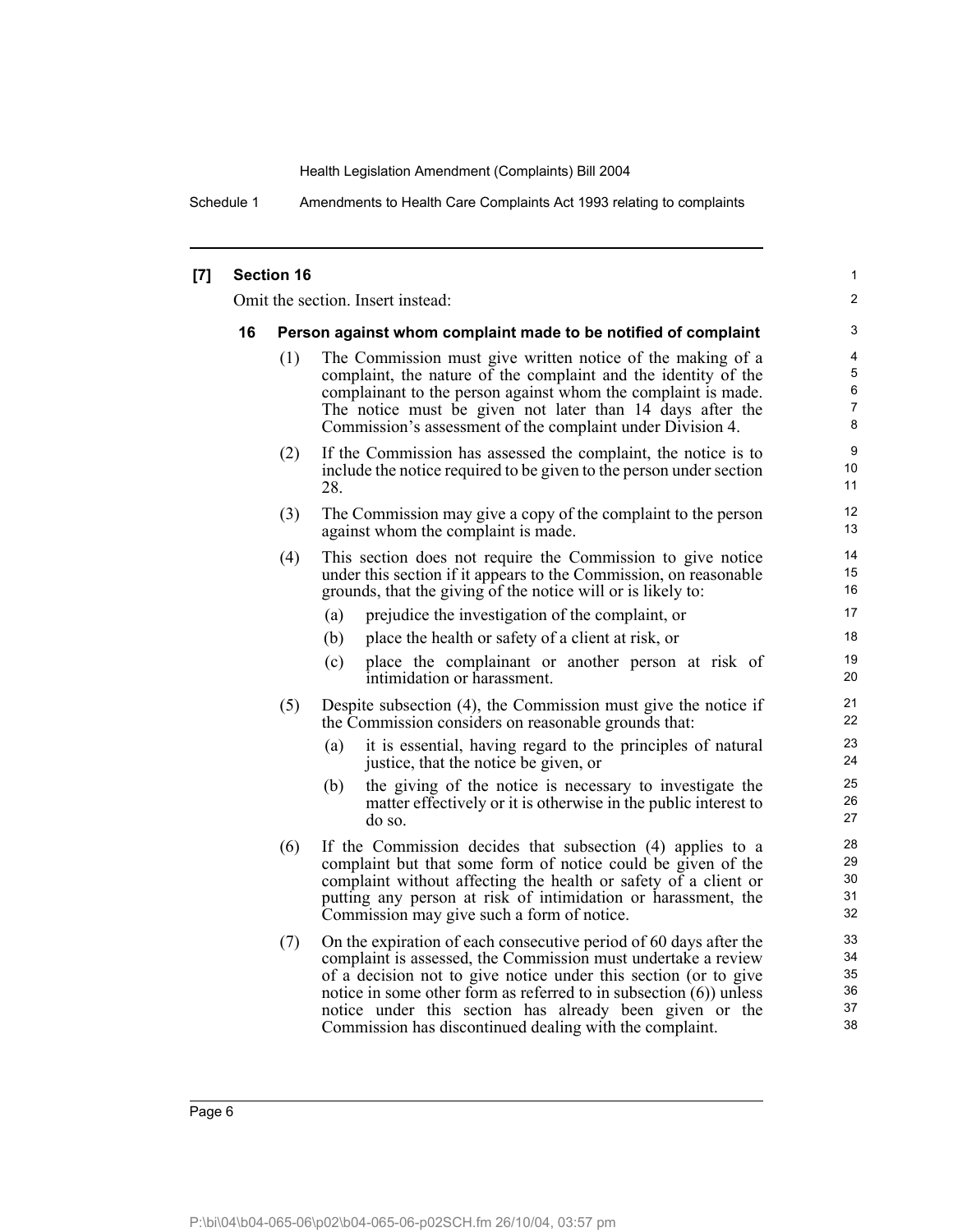Amendments to Health Care Complaints Act 1993 relating to complaints Schedule 1

| [8]    |     |                                      |                          | Section 18 Can a complaint be withdrawn?                                                                                                                                                                                                                                                         | 1                          |  |  |
|--------|-----|--------------------------------------|--------------------------|--------------------------------------------------------------------------------------------------------------------------------------------------------------------------------------------------------------------------------------------------------------------------------------------------|----------------------------|--|--|
|        |     |                                      |                          | Omit "provides" from section $18(2)(c)$ .                                                                                                                                                                                                                                                        | $\overline{2}$             |  |  |
|        |     |                                      |                          | Insert instead ", if substantiated, would provide".                                                                                                                                                                                                                                              | 3                          |  |  |
| [9]    |     |                                      | Section 18 (2) (d)       |                                                                                                                                                                                                                                                                                                  | 4                          |  |  |
|        |     |                                      |                          | Omit "involves". Insert instead ", if substantiated, would involve".                                                                                                                                                                                                                             | 5                          |  |  |
| $[10]$ |     | Section 20 The purpose of assessment |                          |                                                                                                                                                                                                                                                                                                  |                            |  |  |
|        |     |                                      |                          | Insert "or 25A" after "section 25".                                                                                                                                                                                                                                                              | $\overline{7}$             |  |  |
| $[11]$ |     | <b>Section 20</b>                    |                          |                                                                                                                                                                                                                                                                                                  | 8                          |  |  |
|        |     |                                      |                          | Omit "for investigation in accordance with section 26".                                                                                                                                                                                                                                          | 9                          |  |  |
|        |     |                                      |                          | Insert instead "in accordance with section 25B or 26".                                                                                                                                                                                                                                           | 10                         |  |  |
| $[12]$ |     | <b>Section 20 (2)</b>                |                          |                                                                                                                                                                                                                                                                                                  | 11                         |  |  |
|        |     |                                      |                          | Insert at the end of section 20:                                                                                                                                                                                                                                                                 | 12                         |  |  |
|        |     | (2)                                  |                          | Unless the Commission decides to decline to entertain a<br>complaint, the Commission is, as part of its assessment of the<br>complaint and as soon as practicable after commencing its<br>assessment:                                                                                            | 13<br>14<br>15<br>16       |  |  |
|        |     |                                      | (a)                      | to identify the specific allegations comprising the<br>complaint and the person or persons whose conduct<br>appears to be the subject of the complaint, and                                                                                                                                      | 17<br>18<br>19             |  |  |
|        |     |                                      | (b)                      | to use its best endeavours to confirm with the complainant<br>and with any other person who provided relevant<br>information in relation to the complaint that the matters so<br>identified accord with the information provided by them.                                                        | 20<br>21<br>22<br>23       |  |  |
| $[13]$ |     | <b>Section 20A</b>                   |                          |                                                                                                                                                                                                                                                                                                  | 24                         |  |  |
|        |     |                                      | Insert after section 20: |                                                                                                                                                                                                                                                                                                  | 25                         |  |  |
|        | 20A |                                      |                          | Duty of Commission to review assessment of complaint                                                                                                                                                                                                                                             | 26                         |  |  |
|        |     | (1)                                  |                          | The Commission is to keep under review its assessment of a<br>complaint while it is dealing with the complaint.                                                                                                                                                                                  | 27<br>28                   |  |  |
|        |     | (2)                                  |                          | At any time while dealing with a complaint (including during or<br>at the end of the investigation of a complaint) and after<br>consultation with the appropriate registration authority, the<br>Commission may revise its assessment of the complaint and take<br>any of the following actions: | 29<br>30<br>31<br>32<br>33 |  |  |
|        |     |                                      | (a)                      | deal with the complaint under Division 9,                                                                                                                                                                                                                                                        | 34                         |  |  |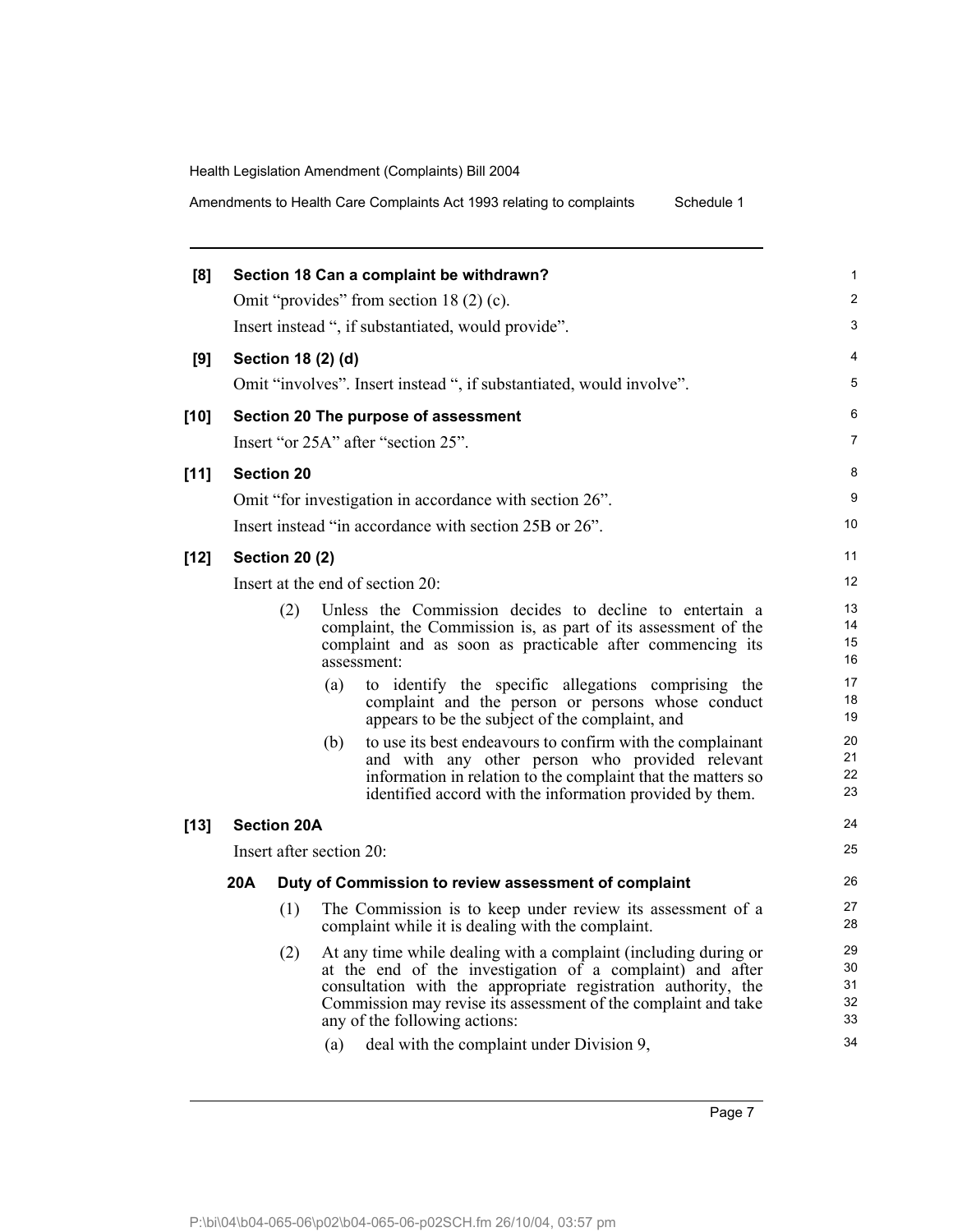|        |     |                    | (b)<br>refer the complaint for conciliation,                                                                                                                                                                                                                                                                                                                                                                                                                                      | 1                                      |
|--------|-----|--------------------|-----------------------------------------------------------------------------------------------------------------------------------------------------------------------------------------------------------------------------------------------------------------------------------------------------------------------------------------------------------------------------------------------------------------------------------------------------------------------------------|----------------------------------------|
|        |     |                    | investigate the complaint,<br>(c)                                                                                                                                                                                                                                                                                                                                                                                                                                                 | $\overline{c}$                         |
|        |     |                    | (d)<br>refer the complaint to the Director-General in accordance<br>with section 25 or 25A,                                                                                                                                                                                                                                                                                                                                                                                       | $\ensuremath{\mathsf{3}}$<br>4         |
|        |     |                    | refer the complaint to another person or body in<br>(e)<br>accordance with section 25B or 26,                                                                                                                                                                                                                                                                                                                                                                                     | 5<br>6                                 |
|        |     |                    | (f)<br>change the person whose conduct appears to be the subject<br>of the complaint or include another person as a person<br>whose conduct appears to be the subject of the complaint,                                                                                                                                                                                                                                                                                           | $\overline{7}$<br>$\bf 8$<br>9         |
|        |     |                    | add to, substitute, amend or delete any of the specific<br>(g)<br>allegations comprising the complaint (including add an<br>allegation arising out of an investigation of the complaint<br>that may not be the particular object of the complaint).<br>Note. Section 56 limits the Commission's power to investigate a matter<br>that has been dealt with under Division 8.                                                                                                       | 10<br>11<br>12<br>13<br>14<br>15       |
|        |     | (3)                | If the Commission revises its assessment of a complaint to<br>include another person as referred to in subsection $(2)$ $(f)$ ,<br>sections 16 and 28 apply to the giving of notice to that person as<br>if a reference in those sections to the assessment of the complaint<br>were a reference to the revision of the assessment under this<br>section.                                                                                                                         | 16<br>17<br>18<br>19<br>20<br>21       |
|        |     | (4)                | If the Commission revises its assessment of a complaint and as a<br>result determines that the conduct of a person previously being<br>investigated by the Commission will no longer be investigated or<br>that different conduct of the person will be investigated, the<br>Commission is to give the person notice in writing that the<br>person's conduct is no longer under investigation or that other<br>conduct of the person is now under investigation (as appropriate). | 22<br>23<br>24<br>25<br>26<br>27<br>28 |
|        |     | (5)                | In this section, <i>complaint</i> includes any part of a complaint.                                                                                                                                                                                                                                                                                                                                                                                                               | 29                                     |
| $[14]$ |     | <b>Section 21A</b> |                                                                                                                                                                                                                                                                                                                                                                                                                                                                                   | 30                                     |
|        |     |                    | Insert after section 21:                                                                                                                                                                                                                                                                                                                                                                                                                                                          | 31                                     |
|        | 21A |                    |                                                                                                                                                                                                                                                                                                                                                                                                                                                                                   | 32                                     |
|        |     |                    | Commission may obtain certain medical and other documents                                                                                                                                                                                                                                                                                                                                                                                                                         |                                        |
|        |     | (1)                | For the purposes of the assessment, the Commission may                                                                                                                                                                                                                                                                                                                                                                                                                            | 33<br>34                               |
|        |     |                    | exercise the powers conferred on it by section 34A in connection<br>with the investigation of a complaint to obtain hospital and                                                                                                                                                                                                                                                                                                                                                  | 35                                     |
|        |     |                    | medical records and documents relating to a health practitioner's                                                                                                                                                                                                                                                                                                                                                                                                                 | 36                                     |
|        |     |                    | practice.                                                                                                                                                                                                                                                                                                                                                                                                                                                                         | 37                                     |
|        |     |                    |                                                                                                                                                                                                                                                                                                                                                                                                                                                                                   |                                        |

Schedule 1 Amendments to Health Care Complaints Act 1993 relating to complaints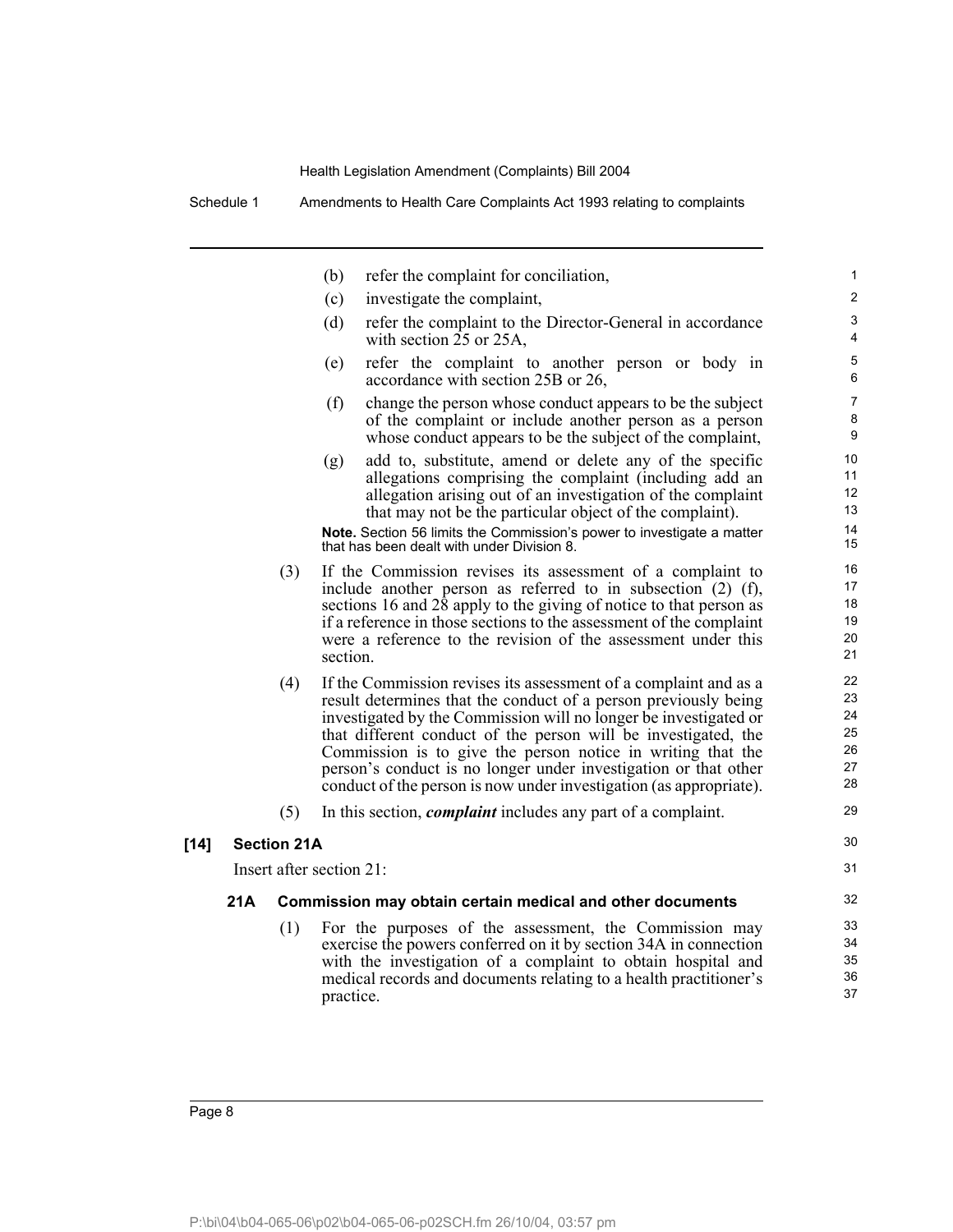Amendments to Health Care Complaints Act 1993 relating to complaints Schedule 1

|        | (2)                               | A reference in this Act to a requirement under section 34A<br>includes a reference to such a requirement that arises under this<br>section.                                                                                                                                          | $\mathbf{1}$<br>$\overline{c}$<br>$\mathsf 3$ |  |  |  |
|--------|-----------------------------------|--------------------------------------------------------------------------------------------------------------------------------------------------------------------------------------------------------------------------------------------------------------------------------------|-----------------------------------------------|--|--|--|
| $[15]$ |                                   | Section 23 Investigation of complaint                                                                                                                                                                                                                                                | 4                                             |  |  |  |
|        |                                   | Omit "provides" from section 23 (1) (b) (iii).                                                                                                                                                                                                                                       | 5                                             |  |  |  |
|        |                                   | Insert instead "if substantiated, would provide".                                                                                                                                                                                                                                    | 6                                             |  |  |  |
| $[16]$ |                                   | Section 23 (1) (b) (iv)                                                                                                                                                                                                                                                              | 7                                             |  |  |  |
|        |                                   | Omit "involves". Insert instead "if substantiated, would involve".                                                                                                                                                                                                                   | 8                                             |  |  |  |
| $[17]$ | <b>Section 23 (3)</b>             |                                                                                                                                                                                                                                                                                      | $\boldsymbol{9}$                              |  |  |  |
|        |                                   | Omit the subsection.                                                                                                                                                                                                                                                                 | 10                                            |  |  |  |
| $[18]$ | <b>Section 24</b>                 |                                                                                                                                                                                                                                                                                      | 11                                            |  |  |  |
|        | Omit the section. Insert instead: |                                                                                                                                                                                                                                                                                      |                                               |  |  |  |
|        | 24                                | Referral of complaints for conciliation or complaint resolution                                                                                                                                                                                                                      |                                               |  |  |  |
|        | (1)                               | The Commission must refer a complaint for conciliation under<br>Division 8 if it is required to do so under section 13 $(3)$ or if it<br>decides to do so under section 20A.                                                                                                         | 14<br>15<br>16                                |  |  |  |
|        | (2)                               | The Commission may deal with a complaint under Division 9 if<br>the complaint is not required to be investigated, referred to a<br>registration authority under section 25B or referred for<br>conciliation.                                                                         | 17<br>18<br>19<br>20                          |  |  |  |
|        | (3)                               | The Commission may at any time during the assessment of a<br>complaint take any action referred to in section 58C with respect<br>to the complaint without the need for consultation with the<br>appropriate registration authority.                                                 | 21<br>22<br>23<br>24                          |  |  |  |
|        | (4)                               | However, subsection (3) does not affect the requirement in<br>section 12 (1) for the Commission to consult with the appropriate<br>registration authority before making a determination on how a<br>complaint should be dealt with as a result of an assessment of the<br>complaint. | 25<br>26<br>27<br>28<br>29                    |  |  |  |
| $[19]$ |                                   | Section 25 Notification of certain complaints to the Director-General                                                                                                                                                                                                                | 30                                            |  |  |  |
|        |                                   | Insert ", or specified provisions of Acts," after "Acts" in section 25 (1).                                                                                                                                                                                                          | 31                                            |  |  |  |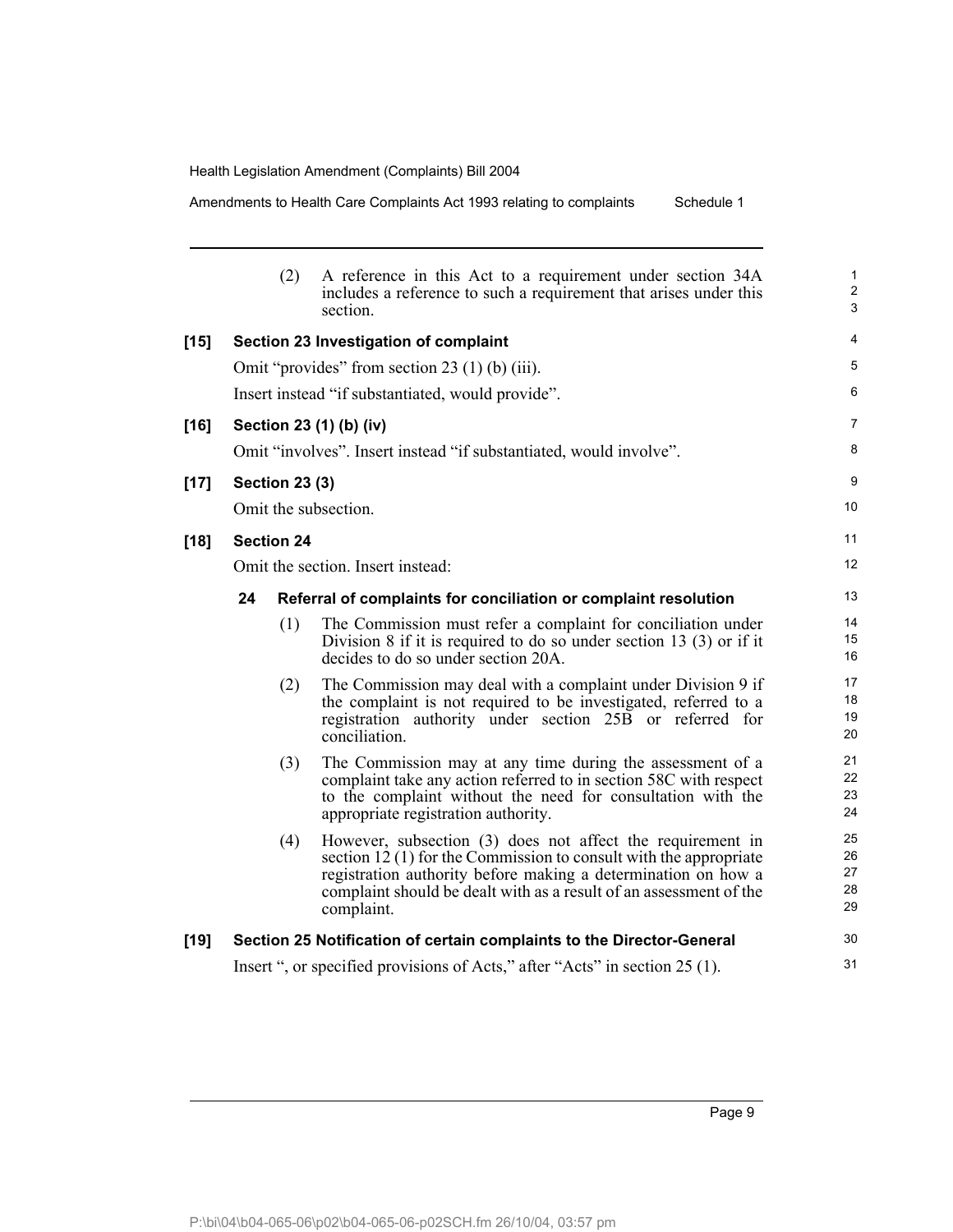Schedule 1 Amendments to Health Care Complaints Act 1993 relating to complaints

#### **[20] Section 25 (1)**

Insert in alphabetical order of Act name:

- *Anatomy Act 1977*
- *Health Records and Information Privacy Act 2002*, section 68, 69 or 70

• *Human Tissue Act 1983*

#### **[21] Sections 25A and 25B**

Insert after section 25:

#### **25A Reference of complaints to be dealt with under inquiry powers of Director-General**

- (1) The Commission may, with the consent of the Director-General, refer a complaint (or part of a complaint) to the Director-General if the Commission is of the opinion that the complaint (or part) relates to a matter that could be the subject of an inquiry by the Director-General under section 71 of the *Public Health Act 1991* or section 123 of the *Health Services Act 1997*.
- (2) Despite section 27 (3), the Commission must discontinue dealing with a complaint (or part) under that section that has been referred to the Director-General under this section.
- (3) However, the Commission may continue dealing with a complaint (or any part of a complaint) in so far as it concerns:
	- (a) the professional conduct of a health practitioner, or
	- (b) a health service which affects the clinical management or care of an individual client.

#### **25B Reference of complaints to be dealt with by registration authorities**

(1) Following the assessment, the Commission may refer a complaint to the appropriate registration authority (after consultation with that authority) if it appears that the complaint (or part) should be referred to the registration authority for consideration as to whether the registration authority should take any action under the relevant health registration Act, such as performance assessment or impairment assessment.

**Note.** Section 13 (2) requires the Commission to refer a complaint to the registration authority if either the Commission or the registration authority is of the opinion that it should be referred.

(2) Despite section 27 (3), the Commission must discontinue dealing with a complaint (or part) under that section that has been referred to a registration authority under this section.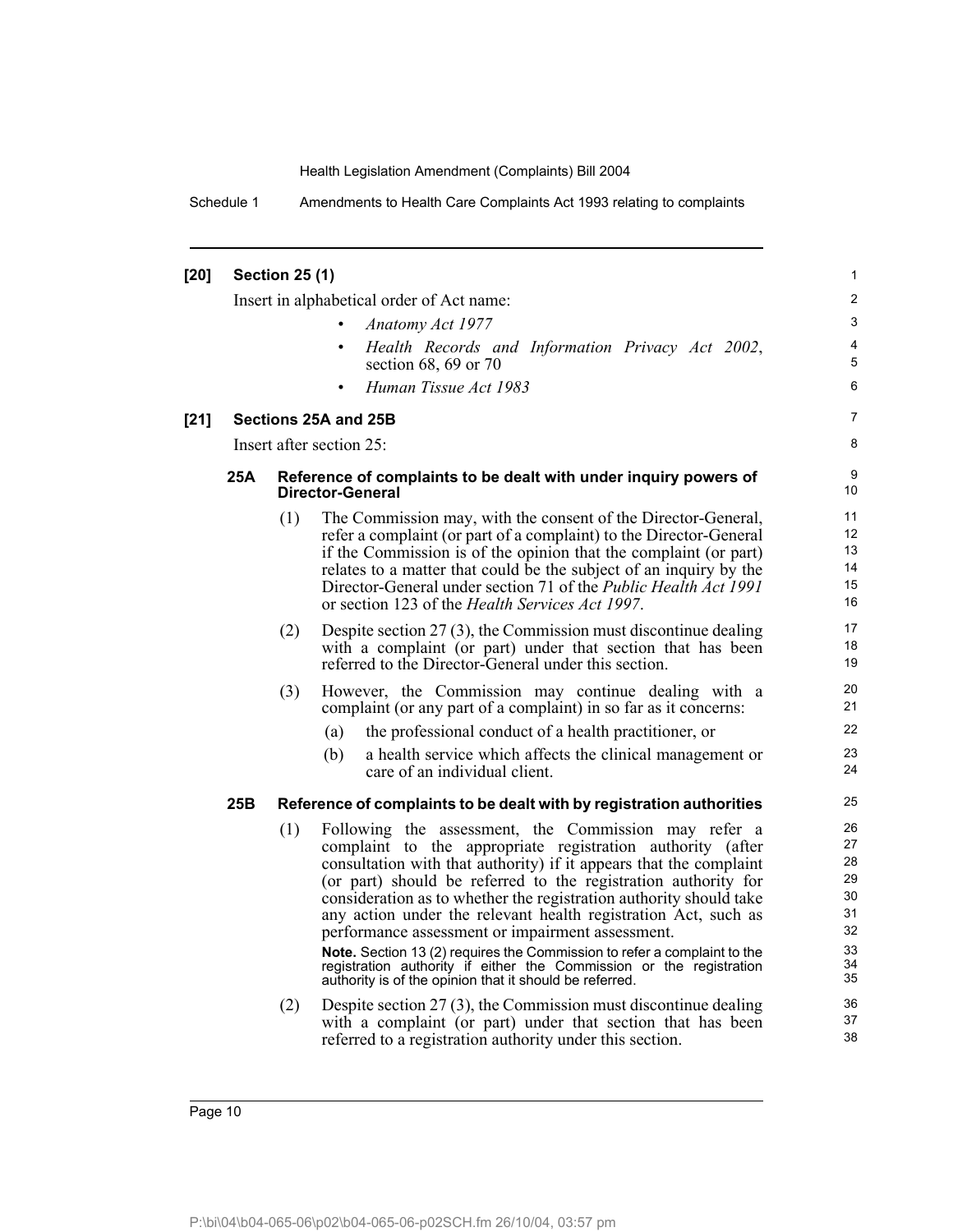Amendments to Health Care Complaints Act 1993 relating to complaints Schedule 1

**Note.** Registration authorities are required in certain circumstances under the relevant health registration Acts to deal with matters as complaints that have been dealt with under performance assessment or impairment assessment provisions. (See, for example, section 86M of the *Medical Practice Act 1992* which requires a matter arising from a performance review to be treated as a complaint if the Performance Review Panel considers the matter raises a significant issue of public health or safety.)

#### **[22] Section 26**

Omit the section. Insert instead:

10

#### **26 Reference of complaint to another person or body for investigation or other action**

- (1) Following the assessment, the Commission may refer a complaint (or any part of a complaint):
	- (a) to an appropriate public health organisation if it appears that the complaint (or part) may be capable of resolution at a local level and the public health organisation consents, or
	- (b) to any person or body (other than a public health organisation or registration authority) if it appears that the complaint (or part) raises issues which require investigation by the other person or body.
- (2) However, the Commission must continue to deal with the matter the subject of the complaint (or part) if it appears to the Commission that:
	- (a) the matter raises a significant issue of public health or safety, or
	- (b) the matter raises a significant question as to the appropriate care or treatment of a client by a health service provider, or
	- (c) the matter, if substantiated, would provide grounds for disciplinary action against a health practitioner.
- (3) A public health organisation to which a complaint (or part) is referred under this section may refer the complaint (or part) back to the Commission if it is unable to resolve it or the public health organisation considers that the matter is appropriate to be dealt with under Division 8 or 9.
- (4) If a complaint (or part) has been referred back to the Commission under subsection (3), the Commission must assess the complaint (or part) again in accordance with this Division.
- (5) The Commission may not refer a complaint (or part) to the Director-General under this section.

Page 11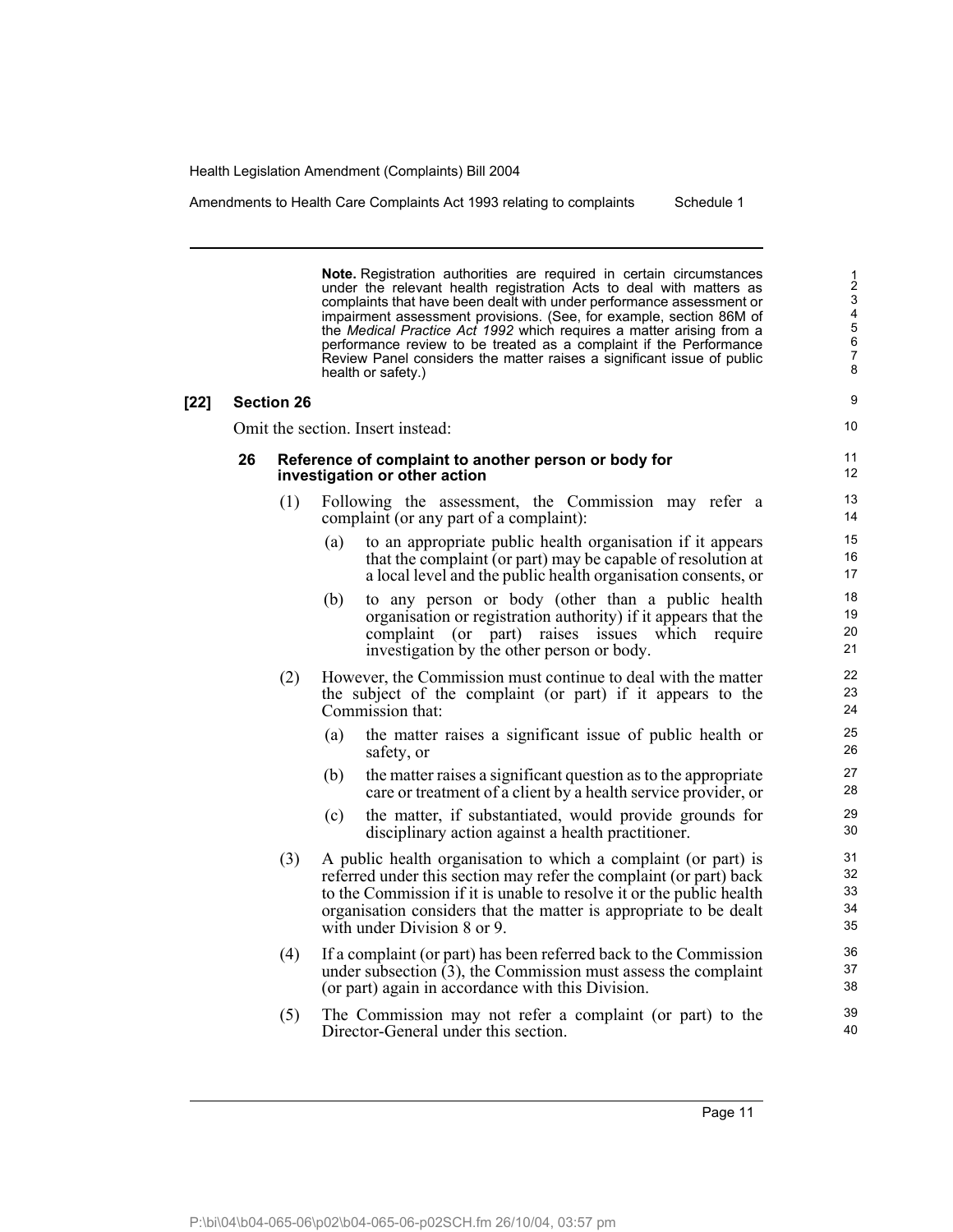Schedule 1 Amendments to Health Care Complaints Act 1993 relating to complaints

**Note.** The Commission may refer a complaint to the Director-General under section 25 or 25A but only with the consent of the Director-General. (6) In this section, *public health organisation* has the same meaning as in the *Health Services Act 1997*. **[23] Section 27 Circumstances in which Commission may discontinue dealing with complaint** Omit section 27 (1) (d). Insert instead: (d) the complaint (or part) has been referred by the Commission to another person or body for investigation or for consideration of other action (including, for example, performance assessment or impairment assessment under a health registration Act), **[24] Sections 28 and 28A** Omit section 28. Insert instead: **28 Notice of action taken or decision made following assessment** (1) The Commission must give the parties to the complaint notice in writing of the action taken or decision made by the Commission following its assessment of the complaint. The notice is to be given within 14 days after the Commission takes that action or makes that decision. (2) If the Commission decides to investigate a complaint against a health practitioner, the Commission must give notice in writing of the decision: (a) if the health practitioner has provided the health service in respect of which the complaint is made under a contract or agreement with a person who is, or who conducts, a hospital or other health care facility, to the person, or (b) if the health practitioner has provided the health service in the capacity of an employee, to the health practitioner's employer. (3) If the Commission decides to investigate a complaint against a health practitioner, the Commission may give notice in writing of the decision to a person who currently employs or engages the health practitioner as a health practitioner. (4) This section does not require the Commission to give notice of action taken or a decision made to investigate a complaint if it appears to the Commission, on reasonable grounds, that the giving of the notice will: 1 2 3 4 5 6 7 8 9 10 11 12 13 14 15 16 17 18 19 20 21 22 23 24 25 26 27 28 29 30 31 32 33 34 35 36 37 38 39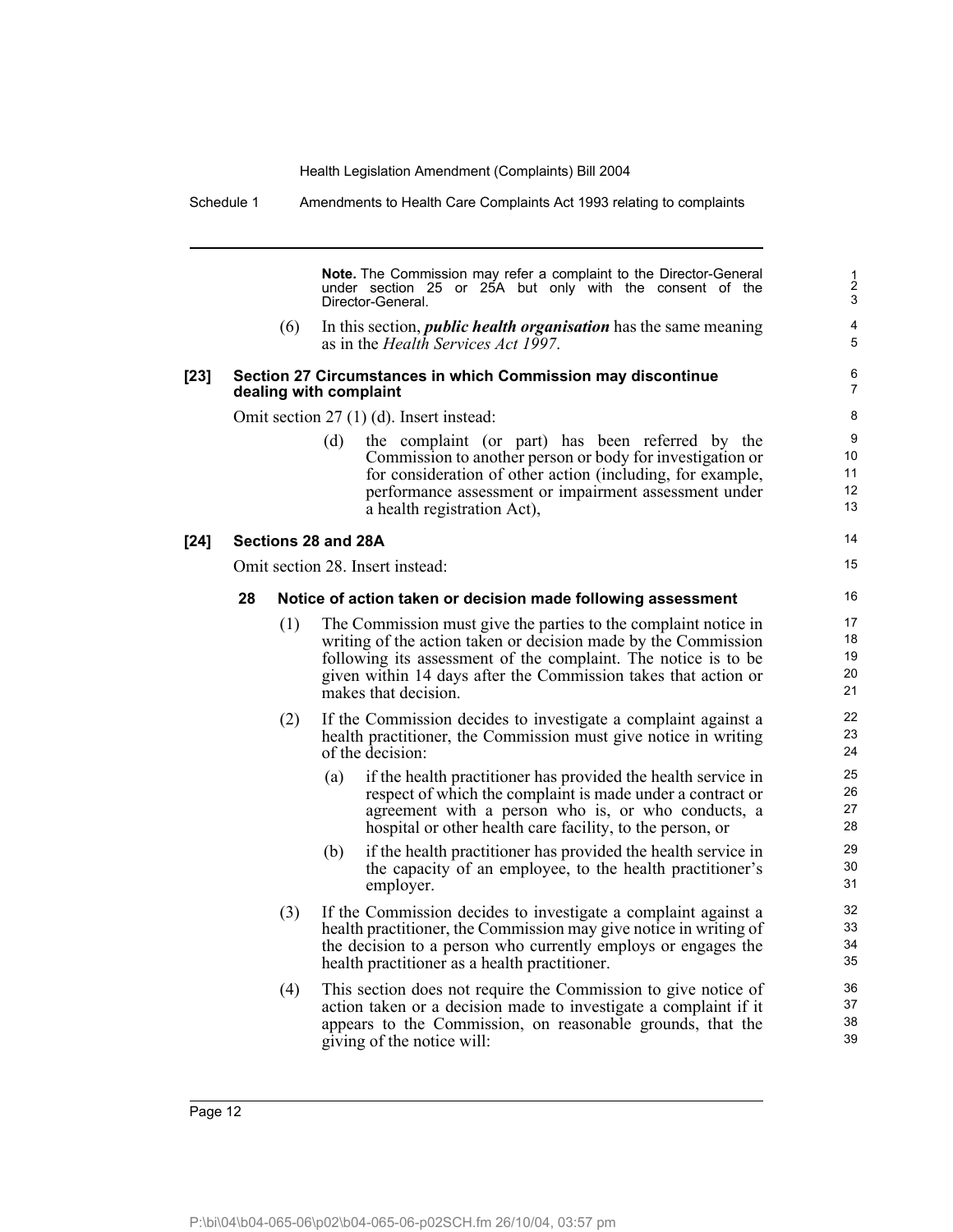|     | (a) |        | prejudice the investigation of the complaint, or                                                                                                                                                                                                                                                                                                                                                                                    | $\mathbf{1}$                           |
|-----|-----|--------|-------------------------------------------------------------------------------------------------------------------------------------------------------------------------------------------------------------------------------------------------------------------------------------------------------------------------------------------------------------------------------------------------------------------------------------|----------------------------------------|
|     | (b) |        | place the health or safety of a client at risk, or                                                                                                                                                                                                                                                                                                                                                                                  | $\overline{2}$                         |
|     | (c) |        | place the complainant or another person at risk of<br>intimidation or harassment, or                                                                                                                                                                                                                                                                                                                                                | 3<br>$\overline{4}$                    |
|     | (d) |        | unreasonably prejudice the employment of the health<br>practitioner in the case of a health practitioner who has<br>provided the health service in the capacity of an employee.                                                                                                                                                                                                                                                     | 5<br>6<br>$\overline{7}$               |
| (5) |     |        | Despite subsection (4), the Commission must give the notice if<br>the Commission considers on reasonable grounds that:                                                                                                                                                                                                                                                                                                              | 8<br>9                                 |
|     | (a) |        | it is essential, having regard to the principles of natural<br>justice, that the notice be given, or                                                                                                                                                                                                                                                                                                                                | 10<br>11                               |
|     | (b) | do so. | the giving of the notice is necessary to investigate the<br>matter effectively or it is otherwise in the public interest to                                                                                                                                                                                                                                                                                                         | 12<br>13<br>14                         |
| (6) |     |        | If the Commission decides that subsection (4) applies to a<br>complaint but that some form of notice could be given of the<br>complaint without affecting the health or safety of a client or<br>putting any person at risk of intimidation or harassment, the<br>Commission may give such a form of notice.                                                                                                                        | 15<br>16<br>17<br>18<br>19             |
| (7) |     |        | On the expiration of each consecutive period of 60 days after the<br>Commission has decided to investigate a complaint, the<br>Commission must undertake a review of a decision not to give<br>notice under this section (or to give notice in some other form as<br>referred to in subsection $(6)$ , unless notice under this section has<br>already been given or the Commission has discontinued dealing<br>with the complaint. | 20<br>21<br>22<br>23<br>24<br>25<br>26 |
| (8) |     |        | The Commission's notice to the complainant must include:                                                                                                                                                                                                                                                                                                                                                                            | 27                                     |
|     | (a) |        | advice that the complainant may ask the Commission to<br>review the decision made after assessing the complaint if<br>the decision is:                                                                                                                                                                                                                                                                                              | 28<br>29<br>30                         |
|     |     | (i)    | not to investigate the complaint, or                                                                                                                                                                                                                                                                                                                                                                                                | 31                                     |
|     |     | (ii)   | to refer the complaint to the Director-General under<br>section 25 or $25\overline{A}$ , or                                                                                                                                                                                                                                                                                                                                         | 32<br>33                               |
|     |     | (iii)  | to refer the complaint to another person or body<br>under section $25\overline{B}$ or 26, or                                                                                                                                                                                                                                                                                                                                        | 34<br>35                               |
|     |     | (iv)   | to discontinue dealing with the complaint under<br>section 27, and                                                                                                                                                                                                                                                                                                                                                                  | 36<br>37                               |
|     | (b) |        | the reasons for the decision.                                                                                                                                                                                                                                                                                                                                                                                                       | 38                                     |
|     |     |        |                                                                                                                                                                                                                                                                                                                                                                                                                                     |                                        |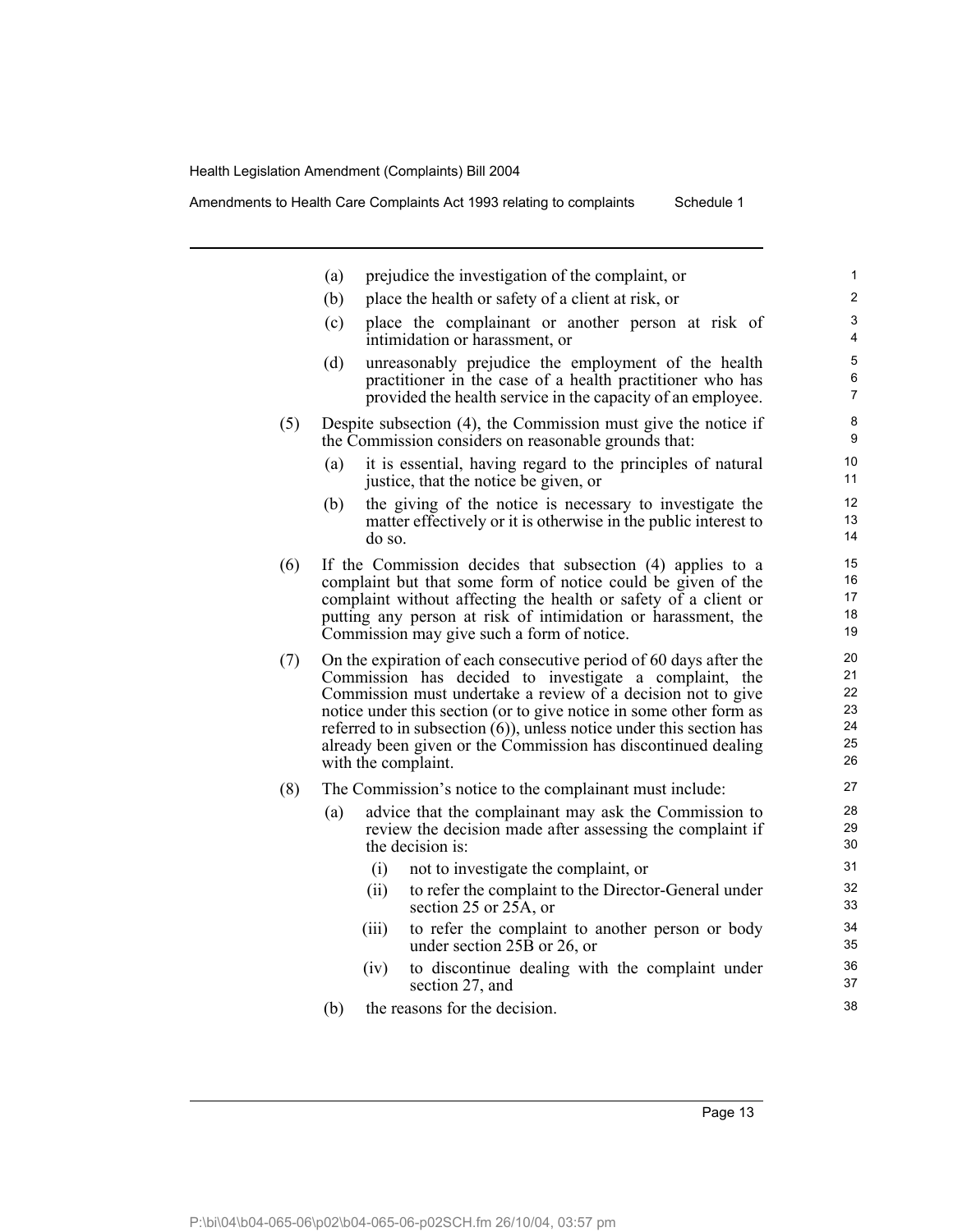#### Schedule 1 Amendments to Health Care Complaints Act 1993 relating to complaints

|     | (9) | The Commission may review a decision made after assessing a<br>complaint if requested to do so by the complainant, and must do<br>so if the request is made within 28 days after the complainant is<br>notified of the decision.<br>Note. A complainant also has the right under section 41 (3) to request a<br>review of a decision made by the Commission under section 39 at the                                                             | 1<br>$\overline{c}$<br>$\ensuremath{\mathsf{3}}$<br>4<br>5<br>6 |
|-----|-----|-------------------------------------------------------------------------------------------------------------------------------------------------------------------------------------------------------------------------------------------------------------------------------------------------------------------------------------------------------------------------------------------------------------------------------------------------|-----------------------------------------------------------------|
|     |     | end of its investigation of a complaint.                                                                                                                                                                                                                                                                                                                                                                                                        | $\overline{7}$                                                  |
| 28A |     | Notification of other persons following assessment                                                                                                                                                                                                                                                                                                                                                                                              | 8                                                               |
|     | (1) | The Commission is to use its best endeavours to give notification<br>of the outcomes of the assessment of a complaint to a client<br>whose treatment is the subject of the complaint and who is not<br>required to be given notice under section 28 unless the client:                                                                                                                                                                          | 9<br>10<br>11<br>12                                             |
|     |     | (a)<br>is deceased, or                                                                                                                                                                                                                                                                                                                                                                                                                          | 13                                                              |
|     |     | is incapable of understanding the notification.<br>(b)                                                                                                                                                                                                                                                                                                                                                                                          | 14                                                              |
|     | (2) | If a complaint relates to the treatment of a client at a hospital or<br>other health care facility, the Commission is to use its best<br>endeavours to give notification of the outcomes of the assessment<br>of the complaint to any person recorded by the hospital or health<br>care facility as being a contact for the client.                                                                                                             | 15<br>16<br>17<br>18<br>19                                      |
|     | (3) | Without<br>affecting the Commission's<br>obligations<br>under<br>subsections $(1)$ and $(2)$ , the Commission may, if it thinks it<br>appropriate and it is practicable to do so, give notification of the<br>outcomes of the assessment of a complaint to any person who is<br>associated with a client whose treatment is the subject of the<br>complaint (including a legal representative of the client or of the<br>estate of the client). | 20<br>21<br>22<br>23<br>24<br>25<br>26                          |
|     | (4) | The Commission may only give notification to a person under<br>subsection $(2)$ or $(3)$ if the client concerned:                                                                                                                                                                                                                                                                                                                               | 27<br>28                                                        |
|     |     | (a)<br>is deceased, or                                                                                                                                                                                                                                                                                                                                                                                                                          | 29                                                              |
|     |     | is incapable of understanding the notification and the<br>(b)<br>client's authorised representative (as defined in section 8)<br>of the Health Records and Information Privacy Act 2002)<br>has consented to the Commission giving the notification.                                                                                                                                                                                            | 30<br>31<br>32<br>33                                            |
|     | (5) | On request by the Commission, a person who is, or who<br>conducts, a hospital or health care facility is to supply the<br>Commission with any information in its possession that is<br>necessary for the Commission to fulfil its obligations under<br>subsections $(1)$ and $(2)$ . The information may be provided to the<br>Commission despite any other Act or law.                                                                         | 34<br>35<br>36<br>37<br>38<br>39                                |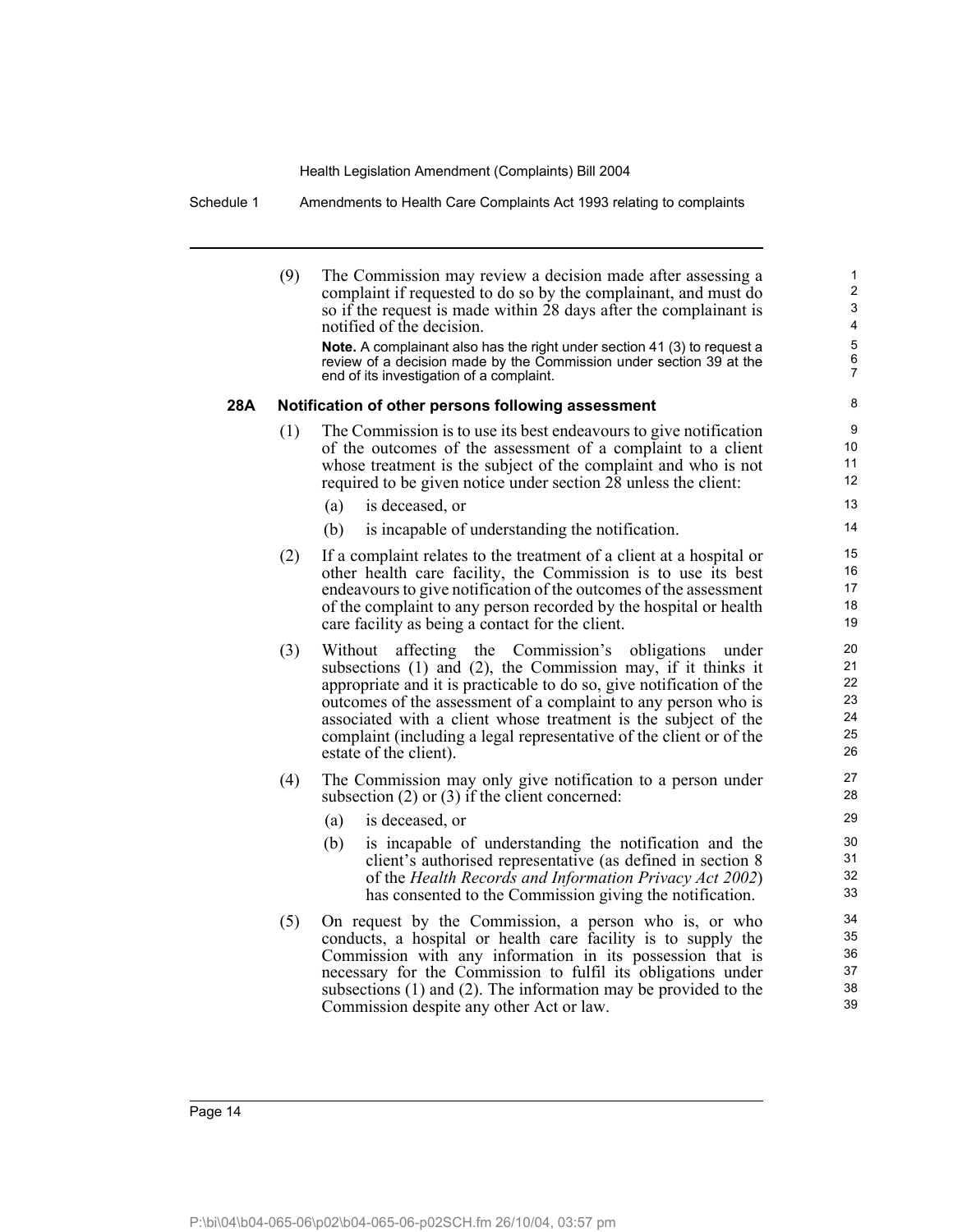| $[25]$ | <b>Section 30 Expert assistance</b> |                       |                          |                                                                                                                                                                                                                                                                                                                                                                         |                                  |  |
|--------|-------------------------------------|-----------------------|--------------------------|-------------------------------------------------------------------------------------------------------------------------------------------------------------------------------------------------------------------------------------------------------------------------------------------------------------------------------------------------------------------------|----------------------------------|--|
|        |                                     |                       |                          | Insert after section $30(2)$ :                                                                                                                                                                                                                                                                                                                                          | $\overline{c}$                   |  |
|        |                                     | (2A)                  |                          | If the Commission seeks to obtain a report from a person under<br>this section in relation to a complaint, the Commission is to<br>provide the person with all relevant information concerning the<br>complaint that is in the possession of the Commission.                                                                                                            | 3<br>4<br>$\mathbf 5$<br>6       |  |
| $[26]$ |                                     | <b>Section 30 (5)</b> |                          |                                                                                                                                                                                                                                                                                                                                                                         | 7                                |  |
|        |                                     |                       |                          | Insert ", the Commission or the Commissioner" after "obtained".                                                                                                                                                                                                                                                                                                         | 8                                |  |
| $[27]$ |                                     |                       |                          | Section 33 Powers of entry, search and seizure                                                                                                                                                                                                                                                                                                                          | 9                                |  |
|        |                                     |                       |                          | Omit section 33 (a). Insert instead:                                                                                                                                                                                                                                                                                                                                    | 10                               |  |
|        |                                     |                       | (a)                      | at any reasonable time, enter and inspect any premises if<br>the authorised person reasonably believes it is necessary to<br>enter those premises for the purpose of investigating the<br>matter with which the complaint is concerned,                                                                                                                                 | 11<br>12<br>13<br>14             |  |
| [28]   |                                     |                       | Section 33, note         |                                                                                                                                                                                                                                                                                                                                                                         | 15                               |  |
|        | Omit the note.                      |                       |                          |                                                                                                                                                                                                                                                                                                                                                                         | 16                               |  |
| $[29]$ |                                     | <b>Section 34A</b>    |                          |                                                                                                                                                                                                                                                                                                                                                                         | 17                               |  |
|        |                                     |                       | Insert after section 34: |                                                                                                                                                                                                                                                                                                                                                                         | 18                               |  |
|        | 34A                                 |                       |                          | Power of Commission to obtain information, records and evidence                                                                                                                                                                                                                                                                                                         | 19                               |  |
|        |                                     | (1)                   |                          | If the Commission is investigating a complaint and is of the<br>opinion that a person is capable of giving information, producing<br>documents (including medical records) or giving evidence that<br>would assist in the investigation, the Commission may, by notice<br>in writing given to the person, request the person to do any one or<br>more of the following: | 20<br>21<br>22<br>23<br>24<br>25 |  |
|        |                                     |                       | (a)                      | to give the Commission, by writing signed by the person<br>(or, in the case of a corporation, by a competent officer of<br>the corporation) and within such time as is reasonable, and<br>in the manner, specified in the notice, any such<br>information of which the person has knowledge,                                                                            | 26<br>27<br>28<br>29<br>30       |  |
|        |                                     |                       | (b)                      | to produce to the Commission, in accordance with the<br>notice, any such documents,                                                                                                                                                                                                                                                                                     | 31<br>32                         |  |
|        |                                     |                       | (c)                      | to appear before the Commissioner or a member of staff of<br>the Commission authorised by the Commissioner at a time<br>and place specified in the notice that is reasonable and give<br>any such evidence, either orally or in writing, and produce<br>any such documents.                                                                                             | 33<br>34<br>35<br>36<br>37       |  |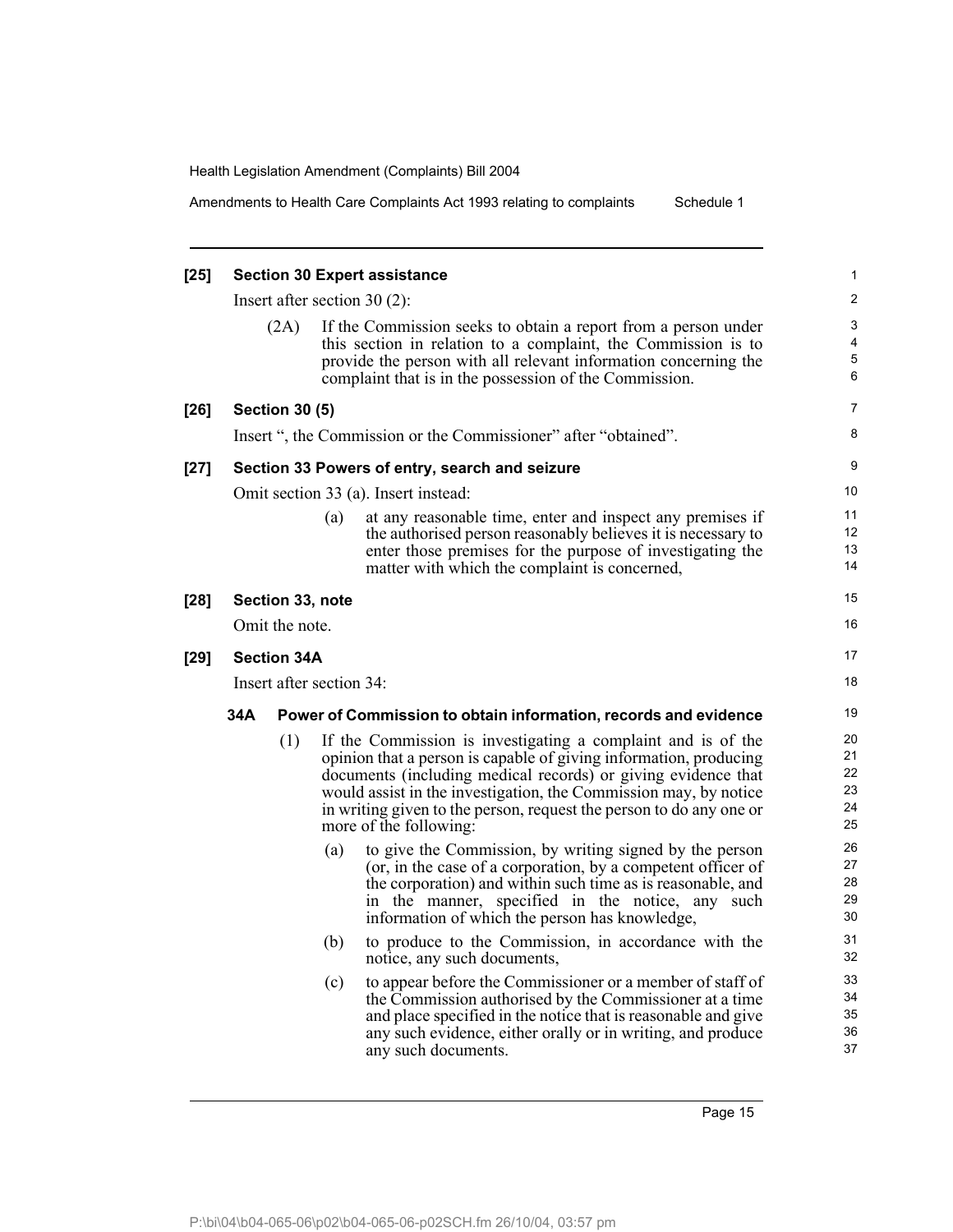|        | (2)                | A person to whom a request is made under subsection (1) may<br>comply with the request, but is not required to comply with it<br>unless the person is:                                                                                                                                       |
|--------|--------------------|----------------------------------------------------------------------------------------------------------------------------------------------------------------------------------------------------------------------------------------------------------------------------------------------|
|        |                    | the complainant, or<br>(a)                                                                                                                                                                                                                                                                   |
|        |                    | (b)<br>a person against whom the complaint was made, or                                                                                                                                                                                                                                      |
|        |                    | a health service provider.<br>(c)                                                                                                                                                                                                                                                            |
|        | (3)                | Information and documents may be given or provided to the<br>Commission in compliance with this section despite any other<br>Act or law (but not despite a provision of Division 8 of this Part<br>or Division 6B or 6C of Part 2 of the Health Administration Act<br>1982).                 |
|        | (4)                | A person who is required to comply with a request under<br>subsection (1) must not, without reasonable excuse, fail to<br>comply with the request.                                                                                                                                           |
|        |                    | Maximum penalty: 20 penalty units.                                                                                                                                                                                                                                                           |
|        |                    | Note. Failure of a health practitioner to comply with a request under<br>subsection (4) may constitute unsatisfactory professional conduct under<br>the relevant health registration Act.                                                                                                    |
| $[30]$ |                    | Section 35 Offence: obstructing an authorised person, Commission etc                                                                                                                                                                                                                         |
|        |                    | Omit section 35 (d). Insert instead:                                                                                                                                                                                                                                                         |
|        |                    | furnishes information that is false or misleading in a<br>(d)<br>material particular<br>authorised<br>person,<br>to<br>an<br>the<br>Commissioner or a member of staff of the Commission in<br>connection with the exercise of their functions under this<br>Act with respect to a complaint, |
| $[31]$ |                    | Section 37 Offence: improper disclosure of information                                                                                                                                                                                                                                       |
|        | Omit the section.  |                                                                                                                                                                                                                                                                                              |
| $[32]$ | <b>Section 37A</b> |                                                                                                                                                                                                                                                                                              |
|        |                    | Insert before section 38:                                                                                                                                                                                                                                                                    |
|        | 37A                | <b>Protection from incrimination</b>                                                                                                                                                                                                                                                         |
|        | (1)                | Self-incrimination not an excuse                                                                                                                                                                                                                                                             |
|        |                    | A person is not excused from a requirement under section 34A to<br>give information, to answer a question or to produce a document<br>on the ground that the information, answer or document might                                                                                           |

Schedule 1 Amendments to Health Care Complaints Act 1993 relating to complaints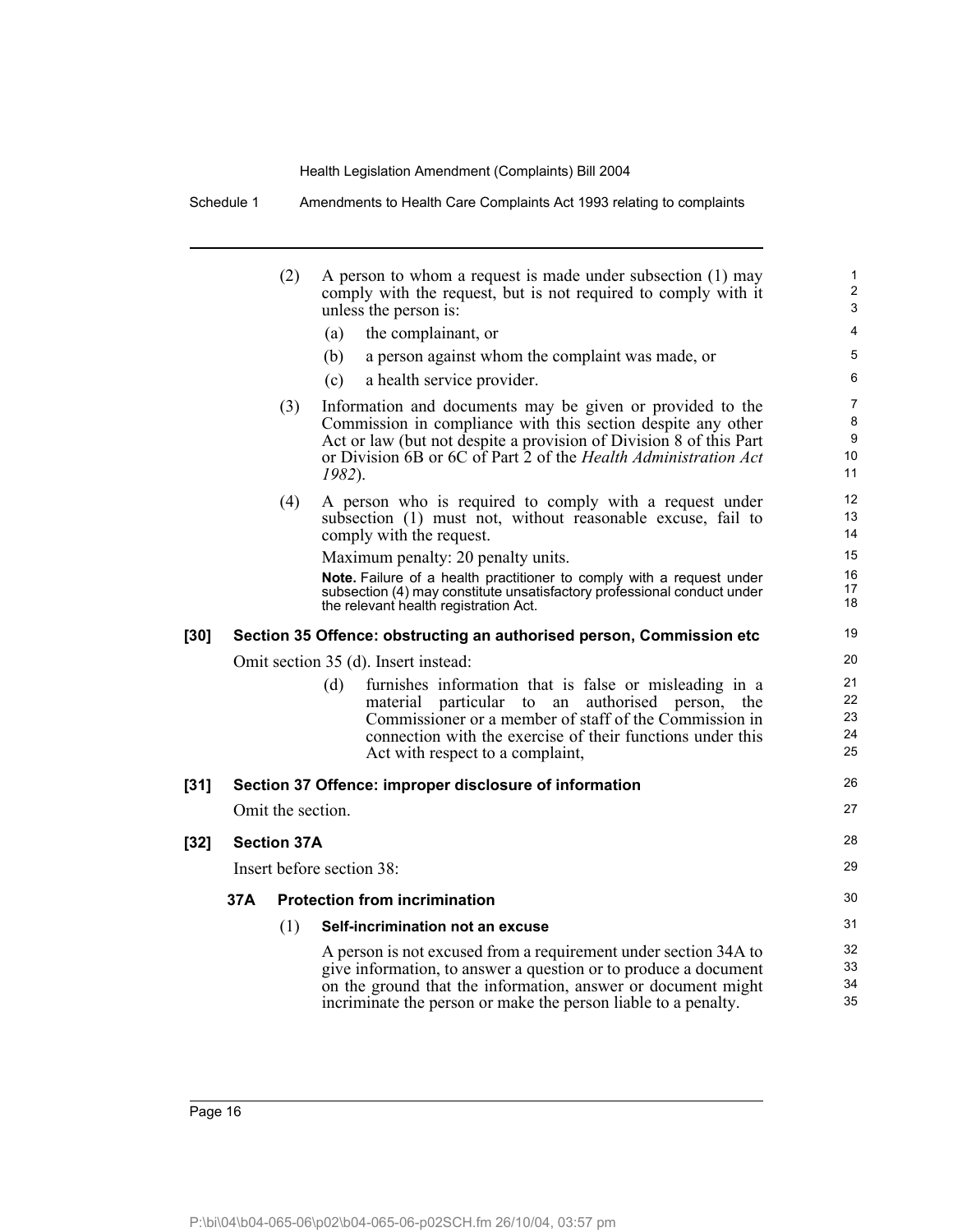Amendments to Health Care Complaints Act 1993 relating to complaints Schedule 1

(2) **Information or answer not admissible if objection made**

#### However, any information or answer given by a natural person in compliance with a requirement under section 34A is not admissible in evidence against the person in any civil or criminal proceedings (except disciplinary proceedings or proceedings for an offence under this Part) if: (a) the person objected at the time to doing so on the ground that it might incriminate the person, or (b) the person was not warned on that occasion that the person

may object to giving the information or answer on the ground that it might incriminate the person.

#### (3) **Documents admissible**

Any document produced by a person in compliance with a requirement under section 34A is not inadmissible in evidence against the person in any proceedings on the ground that the document might incriminate the person.

#### (4) **Further information**

Further information obtained as a result of a document produced or information or answer given in compliance with a requirement under section 34A is not inadmissible in any proceedings on the ground:

- (a) that the document, information or answer had to be produced or given, or
- (b) that the document, information or answer might incriminate the person.
- (5) The Commission, the Commissioner or a member of staff of the Commission cannot be required (whether by subpoena or any other procedure) to produce, in connection with any proceedings, a document that contains any information or answer that has been obtained as a result of a requirement under section 34A if the information or answer is not admissible in evidence in those proceedings because of this section.

#### **[33] Section 39 What action is taken after an investigation?**

Omit section 39 (1) (c). Insert instead:

(c) refer the complaint to the appropriate registration authority (if any) for consideration of the taking of action under the relevant health registration Act, such as the referral of the health practitioner for performance assessment or impairment assessment,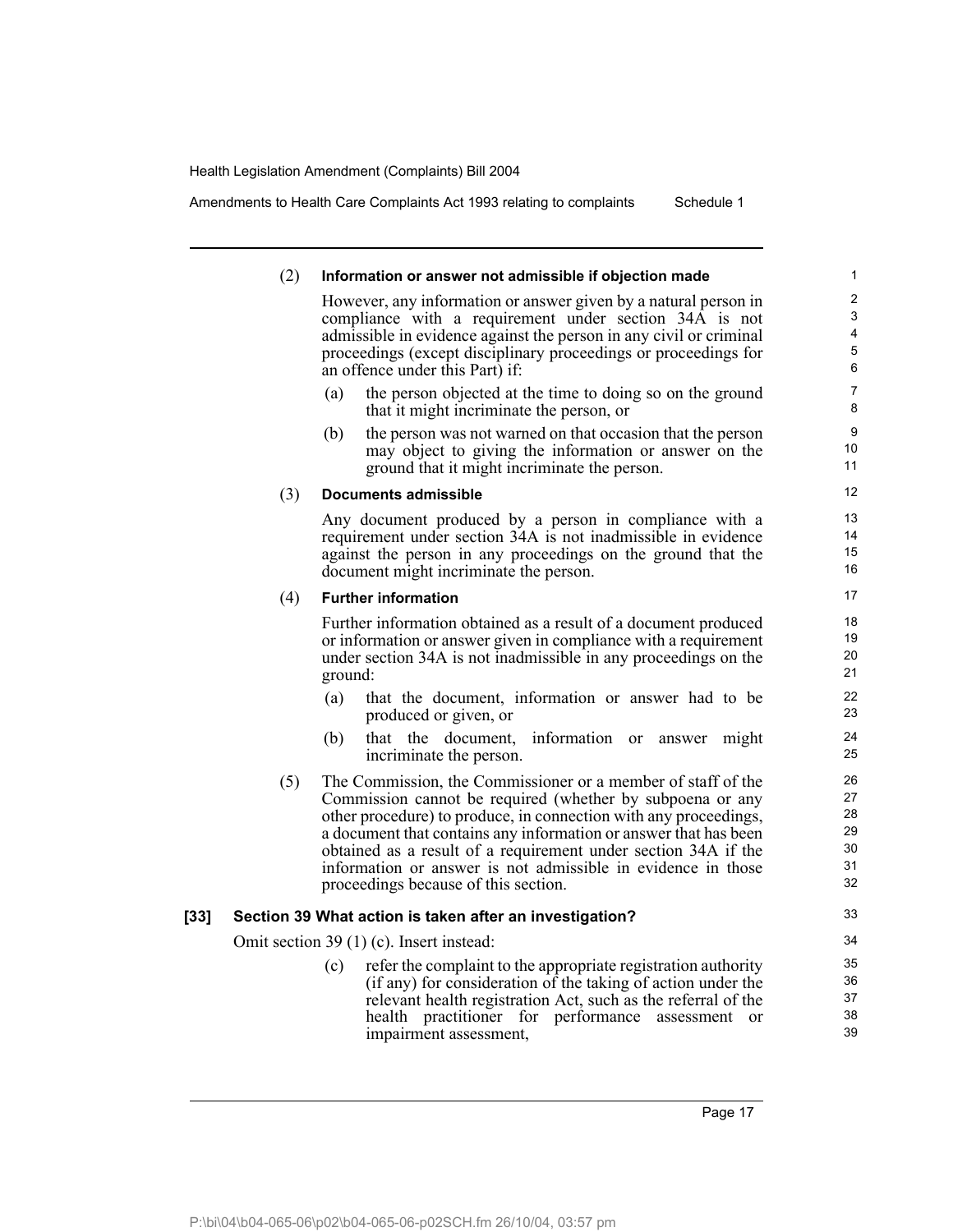Schedule 1 Amendments to Health Care Complaints Act 1993 relating to complaints

| $[34]$ | Section 39 (1A) |                            |     |                                                                                                                                                                                                                                                                                                                                                                            |                                 |  |
|--------|-----------------|----------------------------|-----|----------------------------------------------------------------------------------------------------------------------------------------------------------------------------------------------------------------------------------------------------------------------------------------------------------------------------------------------------------------------------|---------------------------------|--|
|        |                 |                            |     | Insert after section $39(1)$ :                                                                                                                                                                                                                                                                                                                                             | $\overline{\mathbf{c}}$         |  |
|        |                 | (1A)                       |     | The Commission is not required to take action under this section<br>if it reviews its assessment of the complaint and takes action<br>under section 20A.                                                                                                                                                                                                                   | 3<br>$\overline{4}$<br>5        |  |
| $[35]$ |                 | <b>Section 59</b>          |     |                                                                                                                                                                                                                                                                                                                                                                            | 6                               |  |
|        |                 |                            |     | Omit the section. Insert instead:                                                                                                                                                                                                                                                                                                                                          | 7                               |  |
|        | 59              |                            |     | <b>Investigation of health services</b>                                                                                                                                                                                                                                                                                                                                    | 8                               |  |
|        |                 |                            |     | The Commission may, in accordance with this Part, investigate<br>the delivery of health services by a health service provider<br>directly affecting the clinical management or care of clients<br>which may not be the particular object of a complaint but which<br>arises out of a complaint or out of more than one complaint, if it<br>appears to the Commission that: | 9<br>10<br>11<br>12<br>13<br>14 |  |
|        |                 |                            | (a) | the matter raises a significant issue of public health or<br>safety, or                                                                                                                                                                                                                                                                                                    | 15<br>16                        |  |
|        |                 |                            | (b) | the matter raises a significant question as to the appropriate<br>care or treatment of clients, or                                                                                                                                                                                                                                                                         | 17<br>18                        |  |
|        |                 |                            | (c) | the matter, if substantiated, would provide grounds for<br>disciplinary action against a health practitioner.                                                                                                                                                                                                                                                              | 19<br>20                        |  |
| $[36]$ |                 |                            |     | <b>Section 80 Functions of Commission</b>                                                                                                                                                                                                                                                                                                                                  | 21                              |  |
|        |                 | Omit section 80 $(1)$ (j). |     |                                                                                                                                                                                                                                                                                                                                                                            | 22                              |  |
| $[37]$ |                 |                            |     | <b>Section 96 Exoneration from liability</b>                                                                                                                                                                                                                                                                                                                               | 23                              |  |
|        |                 |                            |     | Insert at the end of the section:                                                                                                                                                                                                                                                                                                                                          | 24                              |  |
|        |                 | (2)                        |     | The making of a complaint, or the reporting of any matter or thing<br>that could give rise to a complaint, to the Commission or a<br>registration authority by any person does not, if it was done in<br>good faith, subject the person personally to any action, liability,<br>claim or demand.                                                                           | 25<br>26<br>27<br>28<br>29      |  |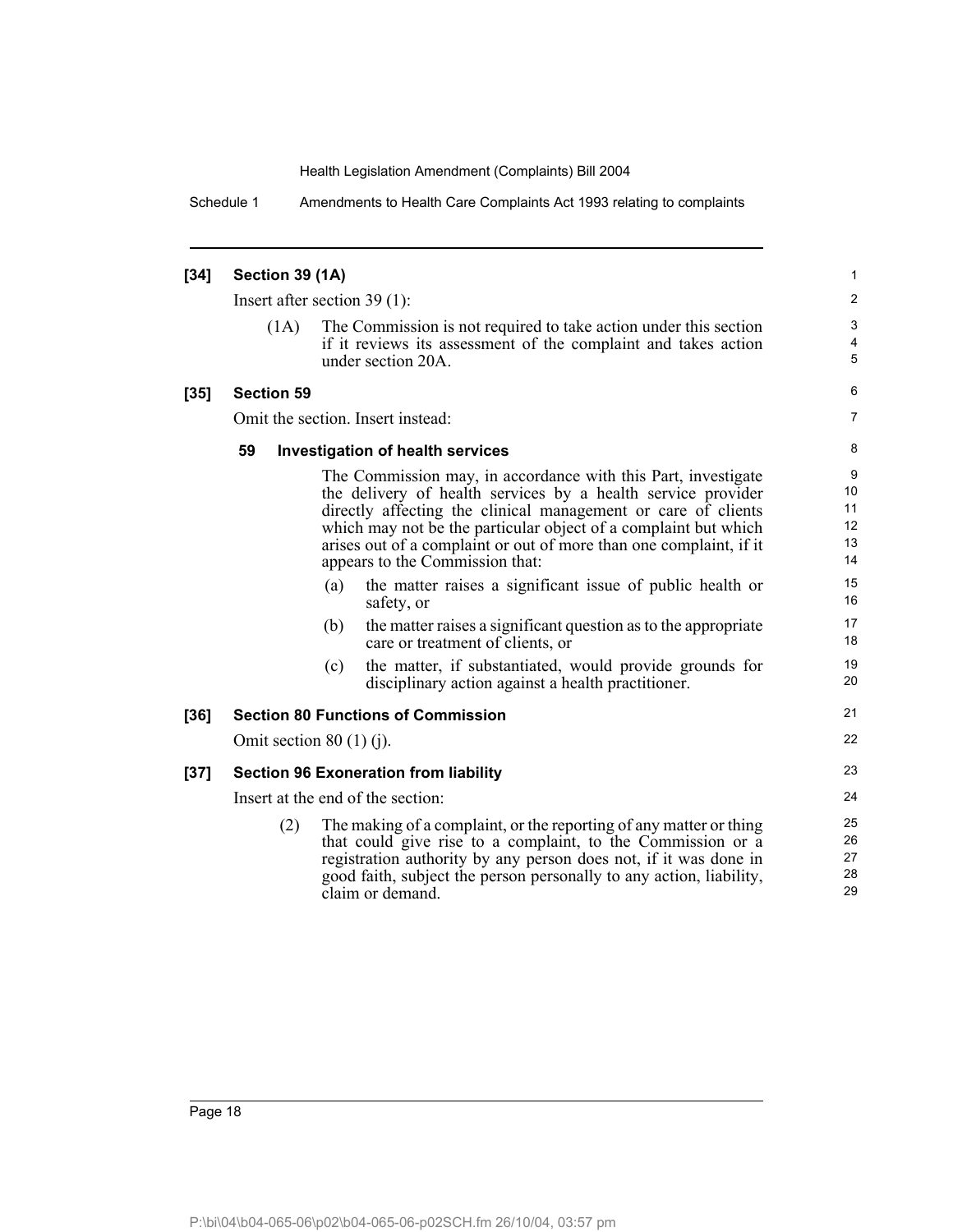Amendments to Health Care Complaints Act 1993 relating to complaints Schedule 1

| $[38]$ | <b>Section 99A</b>        |                     |                                                                                                                                                                                                                                                                                                                                                                                                                                                                                                                                                   |                                              |  |  |
|--------|---------------------------|---------------------|---------------------------------------------------------------------------------------------------------------------------------------------------------------------------------------------------------------------------------------------------------------------------------------------------------------------------------------------------------------------------------------------------------------------------------------------------------------------------------------------------------------------------------------------------|----------------------------------------------|--|--|
|        |                           |                     | Insert after section 99:                                                                                                                                                                                                                                                                                                                                                                                                                                                                                                                          | $\overline{c}$                               |  |  |
|        | 99A                       |                     | Offence: improper disclosure of information                                                                                                                                                                                                                                                                                                                                                                                                                                                                                                       | 3                                            |  |  |
|        |                           |                     | If a person discloses information obtained in exercising a<br>function under this Act and the disclosure is not made:                                                                                                                                                                                                                                                                                                                                                                                                                             | $\overline{\mathbf{4}}$<br>5                 |  |  |
|        |                           |                     | with the consent of the person to whom the information<br>(a)<br>relates, or                                                                                                                                                                                                                                                                                                                                                                                                                                                                      | 6<br>$\overline{7}$                          |  |  |
|        |                           |                     | in connection with the execution and administration of this<br>(b)<br>Act, or                                                                                                                                                                                                                                                                                                                                                                                                                                                                     | 8<br>9                                       |  |  |
|        |                           |                     | for the purposes of any legal proceedings arising out of this<br>(c)<br>Act or of any report of any such proceedings, or                                                                                                                                                                                                                                                                                                                                                                                                                          | 10<br>11                                     |  |  |
|        |                           |                     | with other lawful excuse,<br>(d)                                                                                                                                                                                                                                                                                                                                                                                                                                                                                                                  | 12                                           |  |  |
|        |                           |                     | the person is guilty of an offence.                                                                                                                                                                                                                                                                                                                                                                                                                                                                                                               | 13                                           |  |  |
|        |                           |                     | Maximum penalty: 10 penalty units or imprisonment for 6<br>months, or both.                                                                                                                                                                                                                                                                                                                                                                                                                                                                       | 14<br>15                                     |  |  |
| [39]   |                           | <b>Section 103A</b> |                                                                                                                                                                                                                                                                                                                                                                                                                                                                                                                                                   | 16                                           |  |  |
|        | Insert after section 103: |                     |                                                                                                                                                                                                                                                                                                                                                                                                                                                                                                                                                   |                                              |  |  |
|        | 103A                      |                     | <b>Application of Ombudsman Act 1974</b>                                                                                                                                                                                                                                                                                                                                                                                                                                                                                                          | 18                                           |  |  |
|        |                           | (1)                 | The Ombudsman Act 1974 makes provision in respect of the<br>investigation of the conduct of certain public authorities<br>including the Commission.                                                                                                                                                                                                                                                                                                                                                                                               | 19<br>20<br>21                               |  |  |
|        |                           | (2)                 | The Commission is not precluded by anything in this Act or by<br>any other Act or law from providing information to the<br>Ombudsman in connection with a preliminary inquiry under<br>section 13AA of the <i>Ombudsman Act 1974</i> or an investigation<br>under that Act.                                                                                                                                                                                                                                                                       | 22<br>23<br>24<br>25<br>26                   |  |  |
|        |                           |                     | Note. Section 12 of the Ombudsman Act 1974 enables a person to make<br>a complaint about a wide range of conduct of a public authority relating<br>to administrative action or inaction by the public authority. Section 13AA<br>of that Act enables the Ombudsman to conduct preliminary inquiries into<br>such a complaint and section 13 of that Act enables the Ombudsman to<br>investigate such conduct whether or not a complaint has been made if it<br>appears to the Ombudsman that the conduct may be, for example,<br>contrary to law. | 27<br>28<br>29<br>30<br>31<br>32<br>33<br>34 |  |  |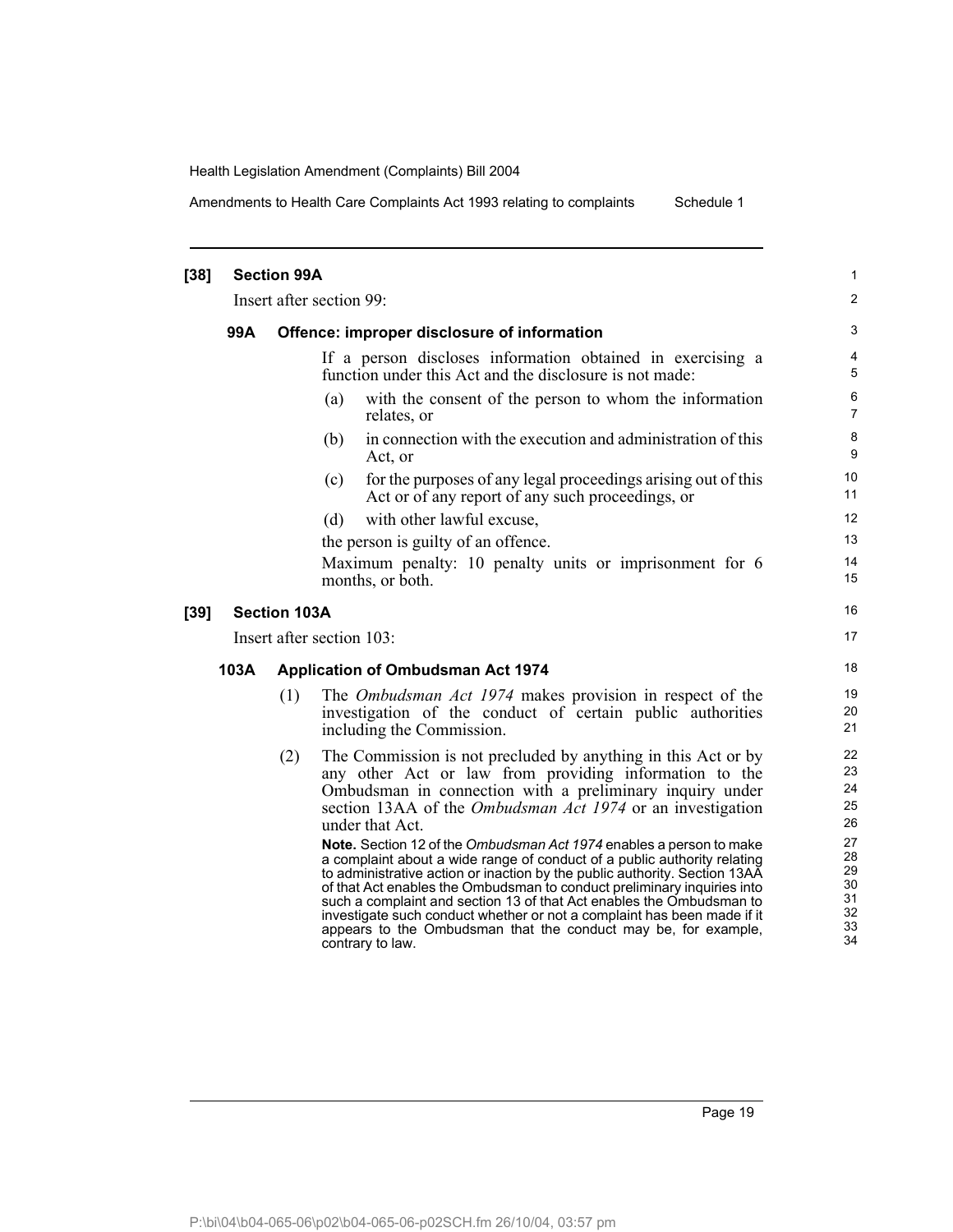Schedule 1 Amendments to Health Care Complaints Act 1993 relating to complaints

| $[40]$ | Schedule 4 Savings, transitional and other provisions |     |                                                                                                                                                                                              |                              |  |
|--------|-------------------------------------------------------|-----|----------------------------------------------------------------------------------------------------------------------------------------------------------------------------------------------|------------------------------|--|
|        | Omit clause 1. Insert instead:                        |     |                                                                                                                                                                                              |                              |  |
|        | Part 1                                                |     | <b>Preliminary</b>                                                                                                                                                                           | 3                            |  |
|        | 1                                                     |     | <b>Regulations</b>                                                                                                                                                                           | 4                            |  |
|        |                                                       | (1) | The regulations may contain provisions of a savings or<br>transitional nature consequent on the enactment of the following<br>Acts:                                                          | 5<br>$\,6$<br>$\overline{7}$ |  |
|        |                                                       |     | this Act                                                                                                                                                                                     | 8                            |  |
|        |                                                       |     | Health Legislation Amendment (Complaints) Act 2004                                                                                                                                           | 9                            |  |
|        |                                                       |     | Health Registration Legislation Amendment Act 2004                                                                                                                                           | 10                           |  |
|        |                                                       | (2) | Any such provision may, if the regulations so provide, take effect<br>from the date of assent to the Act concerned or a later date.                                                          | 11<br>12                     |  |
|        |                                                       | (3) | To the extent to which any such provision takes effect from a date<br>that is earlier than the date of its publication in the Gazette, the<br>provision does not operate so as:              | 13<br>14<br>15               |  |
|        |                                                       |     | to affect, in a manner prejudicial to any person (other than<br>(a)<br>the State or an authority of the State), the rights of that<br>person existing before the date of its publication, or | 16<br>17<br>18               |  |
|        |                                                       |     | to impose liabilities on any person (other than the State or<br>(b)<br>an authority of the State) in respect of anything done or<br>omitted to be done before the date of its publication.   | 19<br>20<br>21               |  |
|        |                                                       | (4) | The provisions of this Schedule are subject to any regulations<br>made under this clause.                                                                                                    | 22<br>23                     |  |
|        | Part 2                                                |     | Provisions consequent on the enactment                                                                                                                                                       | 24                           |  |
|        |                                                       |     | of this Act                                                                                                                                                                                  | 25                           |  |
|        |                                                       |     |                                                                                                                                                                                              |                              |  |

P:\bi\04\b04-065-06\p02\b04-065-06-p02SCH.fm 26/10/04, 03:57 pm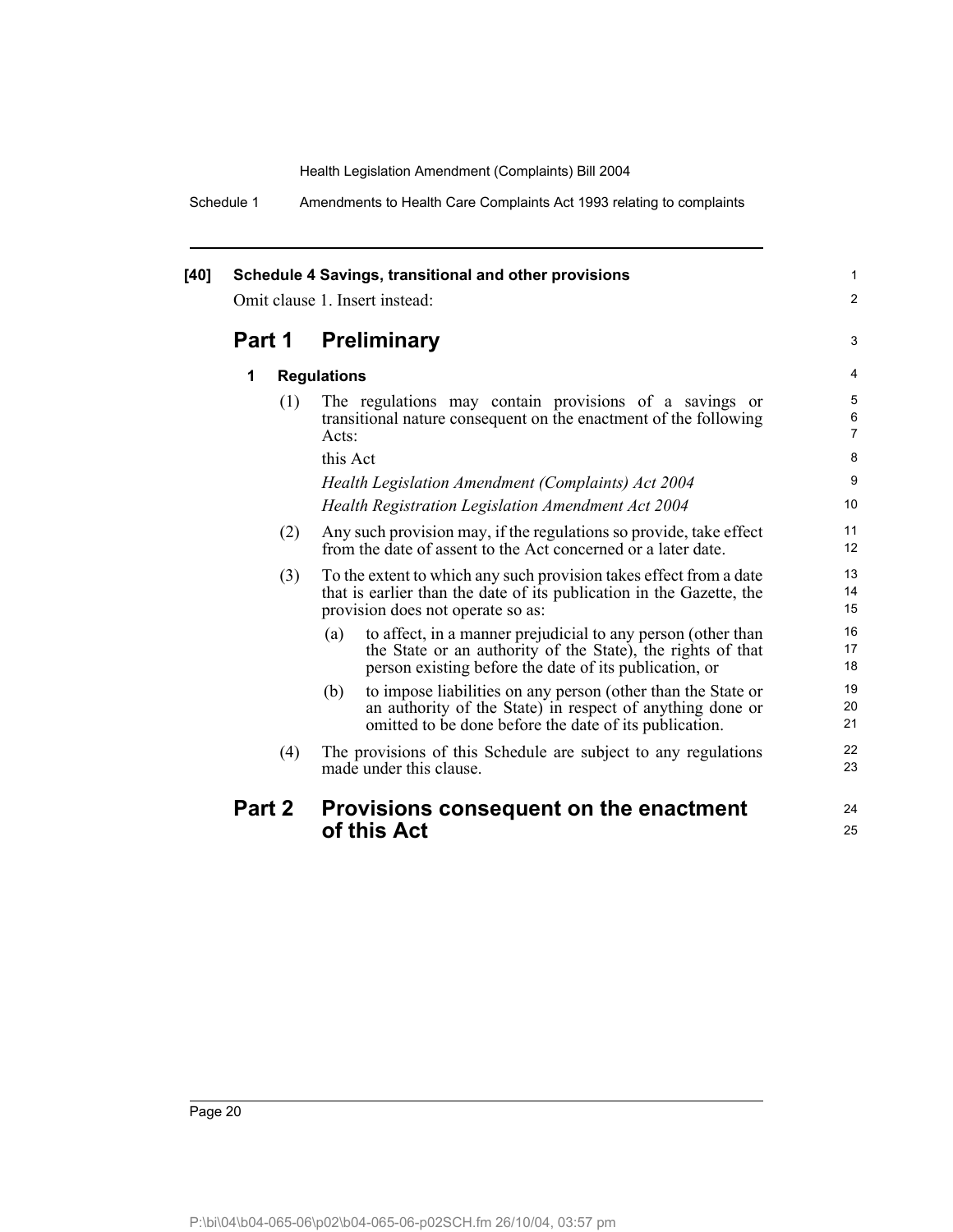Amendments to Health Care Complaints Act 1993 relating to complaints Schedule 1

| $[41]$ | Schedule 4, Parts 3 and 4          |     |                                                                                                                                                                                                                                                                                                                                                                   |                                  |  |  |  |
|--------|------------------------------------|-----|-------------------------------------------------------------------------------------------------------------------------------------------------------------------------------------------------------------------------------------------------------------------------------------------------------------------------------------------------------------------|----------------------------------|--|--|--|
|        | Insert at the end of the Schedule: |     |                                                                                                                                                                                                                                                                                                                                                                   |                                  |  |  |  |
|        | Part 3                             |     | Provisions consequent on enactment of<br><b>Health Legislation Amendment</b><br>(Complaints) Act 2004                                                                                                                                                                                                                                                             | 3<br>4<br>5                      |  |  |  |
|        | 5                                  |     | <b>Definition</b>                                                                                                                                                                                                                                                                                                                                                 | 6                                |  |  |  |
|        |                                    |     | In this Part:<br><b>amending Act</b> means the Health Legislation Amendment<br>(Complaints) Act 2004.                                                                                                                                                                                                                                                             | 7<br>8<br>9                      |  |  |  |
|        | 6                                  |     | <b>Commission and Commissioner</b>                                                                                                                                                                                                                                                                                                                                | 10                               |  |  |  |
|        |                                    |     | The person holding the office of Commissioner, or acting in that<br>office, immediately before the substitution of section 76 by the<br>amending Act is taken to have been appointed to hold or act in<br>that office under section 76 as so substituted on the same terms<br>and conditions as applied to that person's appointment before that<br>substitution. | 11<br>12<br>13<br>14<br>15<br>16 |  |  |  |
|        | 7                                  |     | <b>Health Conciliation Registry</b>                                                                                                                                                                                                                                                                                                                               | 17                               |  |  |  |
|        |                                    | (1) | The Health Conciliation Registry established under Part 6 (as in<br>force immediately before its substitution by the amending Act) is<br>abolished.                                                                                                                                                                                                               | 18<br>19<br>20                   |  |  |  |
|        |                                    | (2) | A person who was a member of staff of the Health Conciliation<br>Registry immediately before its abolition is transferred to the<br>staff of the Commission.                                                                                                                                                                                                      | 21<br>22<br>23                   |  |  |  |
|        |                                    | (3) | Any such transfer is taken to have been done under section 87 of<br>the Public Sector Employment and Management Act 2002.                                                                                                                                                                                                                                         | 24<br>25                         |  |  |  |
|        | 8                                  |     | <b>Conciliators and conciliation</b>                                                                                                                                                                                                                                                                                                                              | 26                               |  |  |  |
|        |                                    | (1) | A person appointed as a conciliator under section 89 before its<br>substitution by the amending Act and whose appointment is in<br>force immediately before that substitution is taken to have been<br>appointed as a conciliator under section 89 (as inserted by the<br>amending Act).                                                                          | 27<br>28<br>29<br>30<br>31       |  |  |  |
|        |                                    | (2) | Any complaint that was referred to the Health Conciliation<br>Registry before the substitution of Division 8 of Part 2 by the<br>amending Act, and the conciliation of which under that Division<br>was not finalised before the substitution:                                                                                                                    | 32<br>33<br>34<br>35             |  |  |  |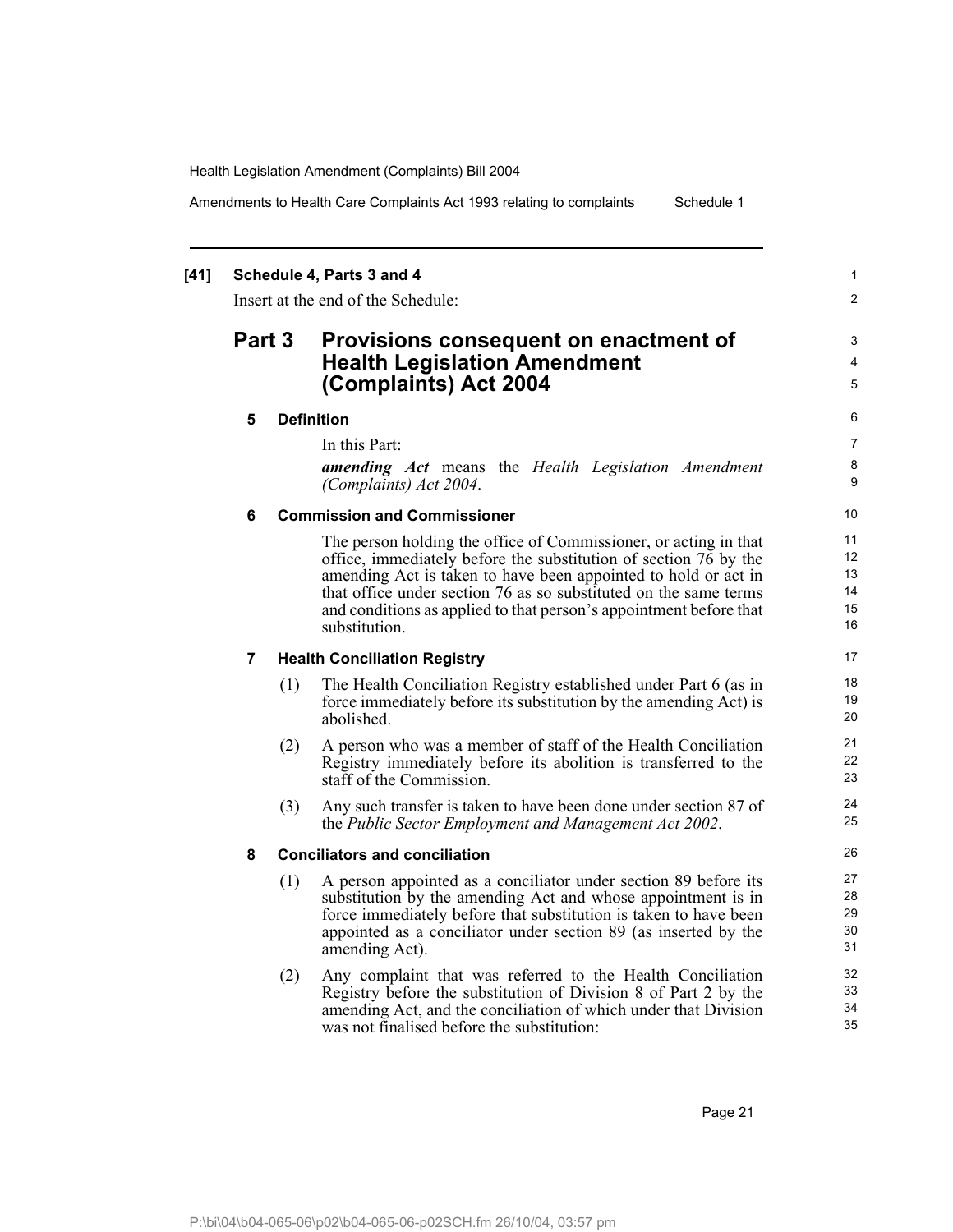Schedule 1 Amendments to Health Care Complaints Act 1993 relating to complaints

(a) is taken to have been referred to the Health Conciliation Registry in accordance with that Division as substituted, and

(b) is to continue to be dealt with in accordance with that Division as substituted.

#### **9 Application of amendments**

- (1) An amendment made by Schedule 1 [7] or [24] to the amending Act applies only to complaints made on or after the commencement of the amendment.
- (2) Despite subclause (1), an amendment made by Schedule 1 [7] or [24] to the amending Act applies to a complaint made before the commencement of the amendment to the extent (if any) that section 20A (3) applies to the complaint.
- (3) An amendment made by Schedule 1 [6], [10]–[14], [17]–[23], [27], [29], [32], [37] or Schedule 3 to the amending Act applies to a complaint whether made before, on or after the commencement of the amendment.
- (4) Despite subclause (3):
	- (a) an amendment made by Schedule 1 [6] or [12] to the amending Act does not apply to a complaint that was assessed by the Commission under section 13 before the commencement of the amendment, and
	- (b) the amendment made by Schedule 1 [22] to the amending Act does not apply to a referral of a complaint under section 26 that took place before the commencement of the amendment, and
	- (c) the amendment made by Schedule 1 [37] to the amending Act does not affect any proceedings commenced before the commencement of the amendment, and
	- (d) an amendment made by Schedule 3 [2] or [5] to the amending Act does not apply to a complaint in respect of which the Commission has made a determination under section 39 before the commencement of the amendment.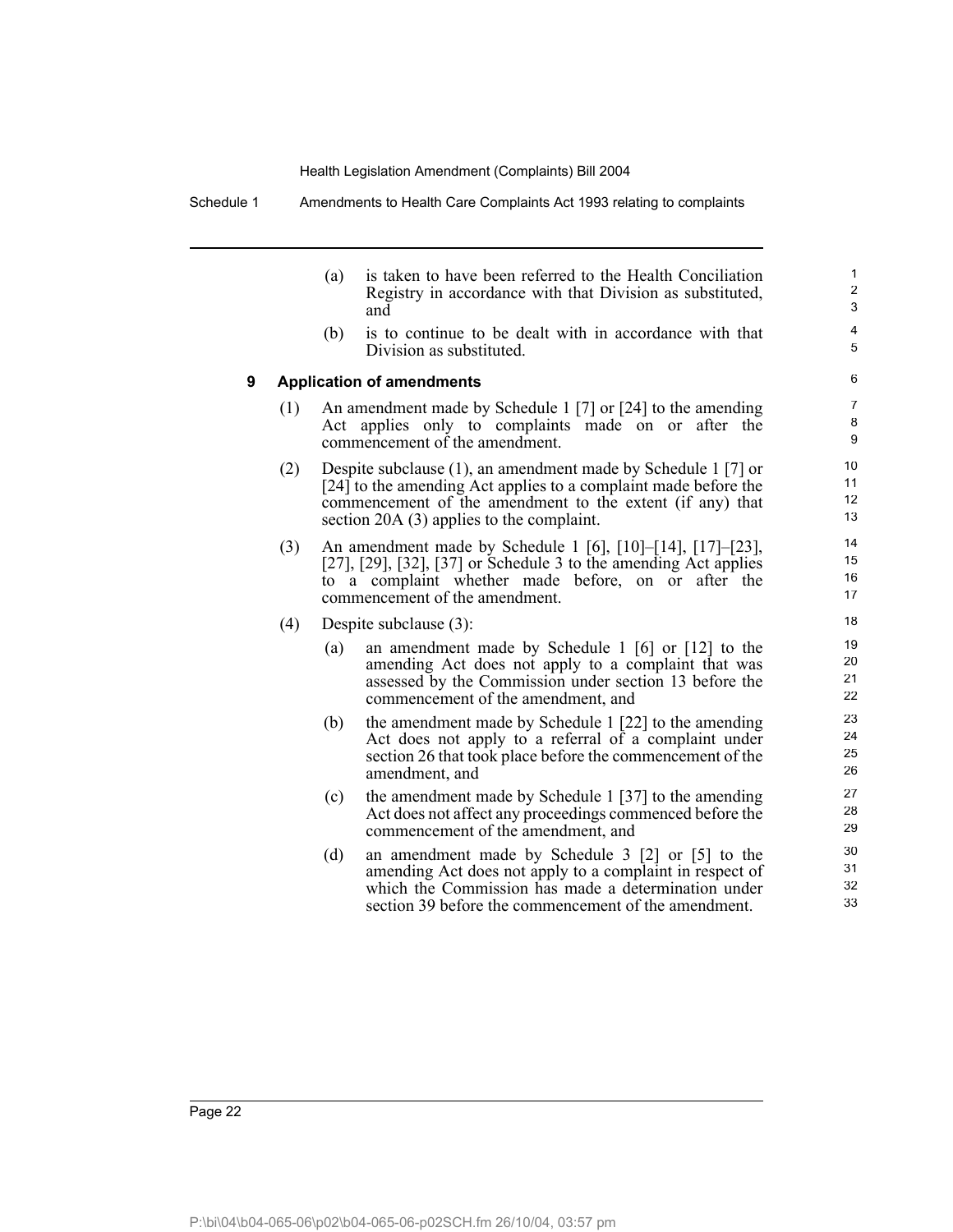Amendments to Health Care Complaints Act 1993 relating to complaints Schedule 1

## **Part 4 Provisions consequent on enactment of Health Registration Legislation Amendment Act 2004**

#### **10 Definition**

In this Part: *amending Act* means the *Health Registration Legislation Amendment Act 2004*.

#### **11 Pending proceedings**

- (1) An amendment made to a health registration Act by the amending Act does not apply to a complaint that was referred to a Committee or Tribunal under the health registration Act before the commencement of the amendment.
- (2) An amendment made to a health registration Act by the amending Act does not apply to a complaint if an inquiry into the complaint under the health registration Act had commenced before the commencement of the amendment.

#### **12 Amendments relating to constitution of Tribunal and committees**

- (1) The amendment made to section 147 of the *Medical Practice Act 1992* by the amending Act does not affect the Tribunal as constituted before the commencement of the amendment to deal with a complaint if the Tribunal is still dealing with that complaint at that commencement. Accordingly, the Tribunal as so constituted may continue to deal with the complaint as if the amendment had not been made.
- (2) The amendment made to section 169 of the *Medical Practice Act 1992* by the amending Act does not affect any Committee that was constituted before the commencement of the amendment to deal with a complaint and is still dealing with the complaint at that commencement. Accordingly, any such Committee may continue to deal with the complaint as if the amendment had not been made.
- (3) The amendment made to section 51 of the *Nurses and Midwives Act 1991* by the amending Act does not affect any Committee that was constituted before the commencement of the amendment to deal with a complaint and is still dealing with the complaint at that commencement. Accordingly, any such Committee may continue to deal with the complaint as if the amendment had not been made.

1 2 3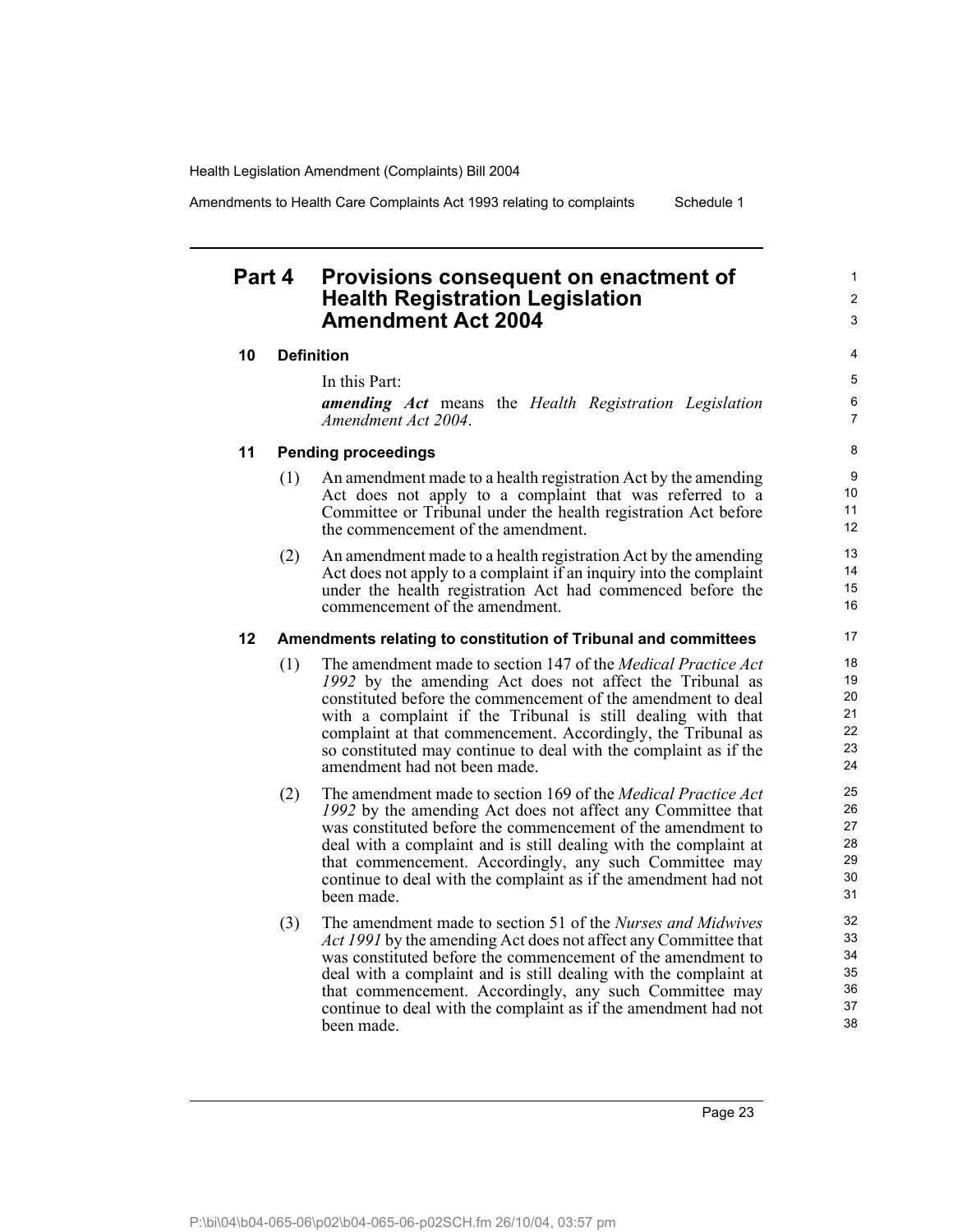Schedule 1 Amendments to Health Care Complaints Act 1993 relating to complaints

#### **13 Statutory declarations**

Any amendment made to a health registration Act by the amending Act to remove a requirement that a statutory declaration be given in relation to a complaint applies to a complaint whether made before, on or after the commencement of the amendment.

#### **[42] Schedule 5 Special provisions relating to Walker Special Commission of Inquiry**

Omit "because of the exercise by a designated person of any function with respect to a matter to which that protected action relates" from clause 6 (2).

Insert instead "because a designated person exercises a function in the circumstances or manner authorised by this Schedule or because of any act or omission of the Special Commission".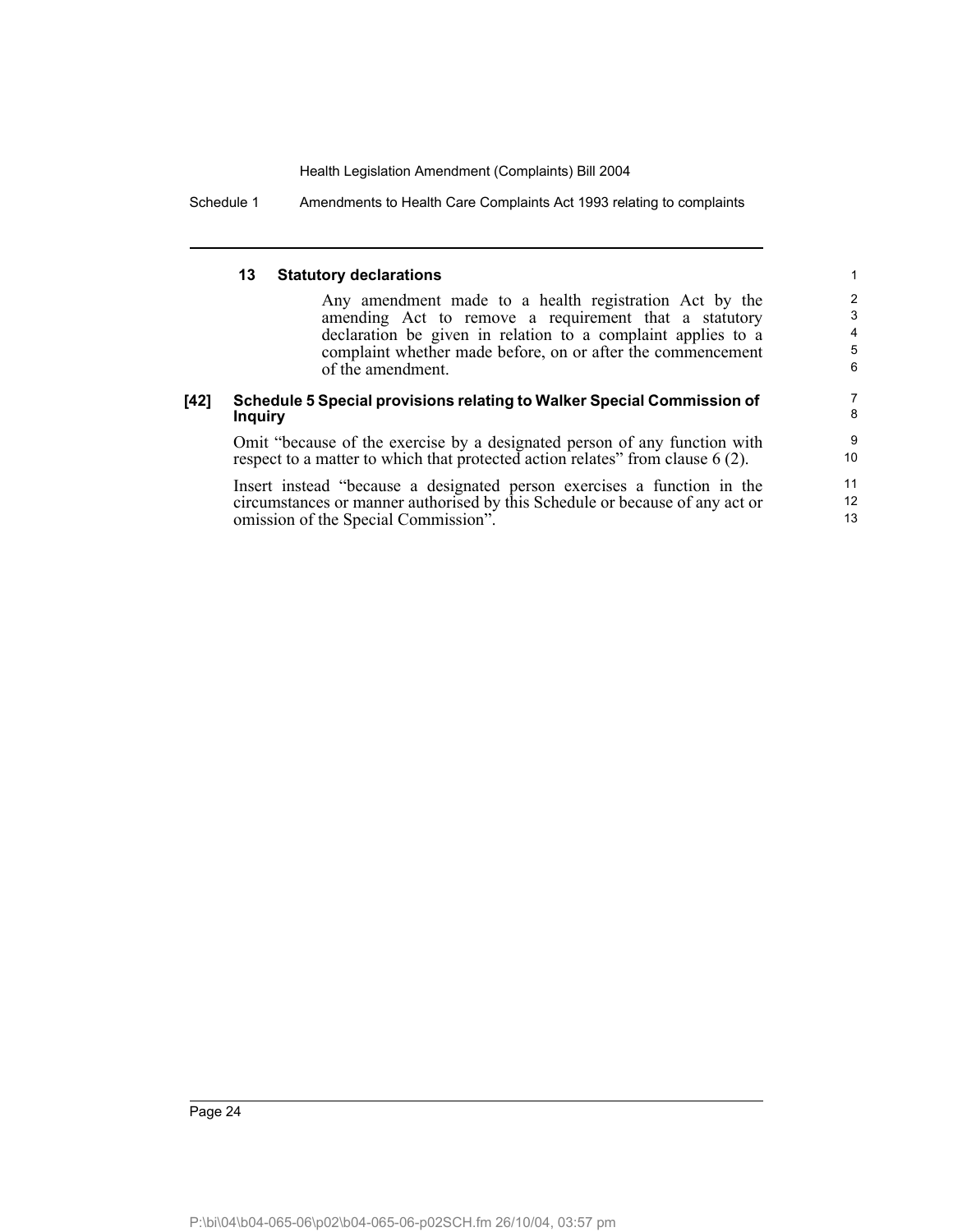Amendments to Health Care Complaints Act 1993 relating to complaints resolution Schedule 2

## **Schedule 2 Amendments to Health Care Complaints Act 1993 relating to complaints resolution**

(Section 3)

1 2 3

4

| [1]   | Long title                   |                                                                                                                                                                                                                                                                                                                                                           | $\mathbf 5$                      |
|-------|------------------------------|-----------------------------------------------------------------------------------------------------------------------------------------------------------------------------------------------------------------------------------------------------------------------------------------------------------------------------------------------------------|----------------------------------|
|       |                              | Omit "conciliation". Insert instead "resolution".                                                                                                                                                                                                                                                                                                         | 6                                |
| [2]   | <b>Section 4 Definitions</b> |                                                                                                                                                                                                                                                                                                                                                           | $\overline{7}$                   |
|       |                              | Omit "constituted" from the definition of Health Conciliation Registry.                                                                                                                                                                                                                                                                                   | 8                                |
|       |                              | Insert instead "established".                                                                                                                                                                                                                                                                                                                             | $\boldsymbol{9}$                 |
| [3]   | <b>Section 4</b>             |                                                                                                                                                                                                                                                                                                                                                           | 10                               |
|       |                              | Insert in alphabetical order:                                                                                                                                                                                                                                                                                                                             | 11                               |
|       |                              | <b>Registrar</b> means the Registrar of the Health Conciliation<br>Registry.                                                                                                                                                                                                                                                                              | 12<br>13                         |
| [4]   |                              | Section 12 Consultation between the Commission, a registration<br>authority and the Registrar                                                                                                                                                                                                                                                             | 14<br>15                         |
|       |                              | Omit section 12 (1). Insert instead:                                                                                                                                                                                                                                                                                                                      | 16                               |
|       | (1)                          | Before determining, as a result of the assessment of a complaint,<br>whether to investigate a complaint, to refer the complaint for<br>conciliation, to deal with the complaint under Division 9 or to<br>discontinue dealing with the complaint, the Commission must<br>consult with the appropriate registration authority, subject to this<br>section. | 17<br>18<br>19<br>20<br>21<br>22 |
|       | (1A)                         | If it is proposed, as a result of the assessment of a complaint, to<br>refer the complaint for conciliation, the Commission must also<br>consult with the Registrar.                                                                                                                                                                                      | 23<br>24<br>25                   |
| [5]   |                              | Section 14 Suspension of action by registration authority                                                                                                                                                                                                                                                                                                 | 26                               |
|       |                              | Omit "conciliation by the Health Conciliation Registry" from section 14 (1).                                                                                                                                                                                                                                                                              | 27                               |
|       |                              | Insert instead "is being dealt with under Division 8 or 9".                                                                                                                                                                                                                                                                                               | 28                               |
| [6]   |                              | Section 15 Provision of information to registration authorities                                                                                                                                                                                                                                                                                           | 29                               |
|       |                              | Insert "and will involve the Registrar in the consultation process" after<br>"conciliation" in the note to the section.                                                                                                                                                                                                                                   | 30<br>31                         |
| $[7]$ |                              | Section 20 The purpose of assessment                                                                                                                                                                                                                                                                                                                      | 32                               |
|       |                              | Insert "or dealt with under Division 9" after "conciliated".                                                                                                                                                                                                                                                                                              | 33                               |

Page 25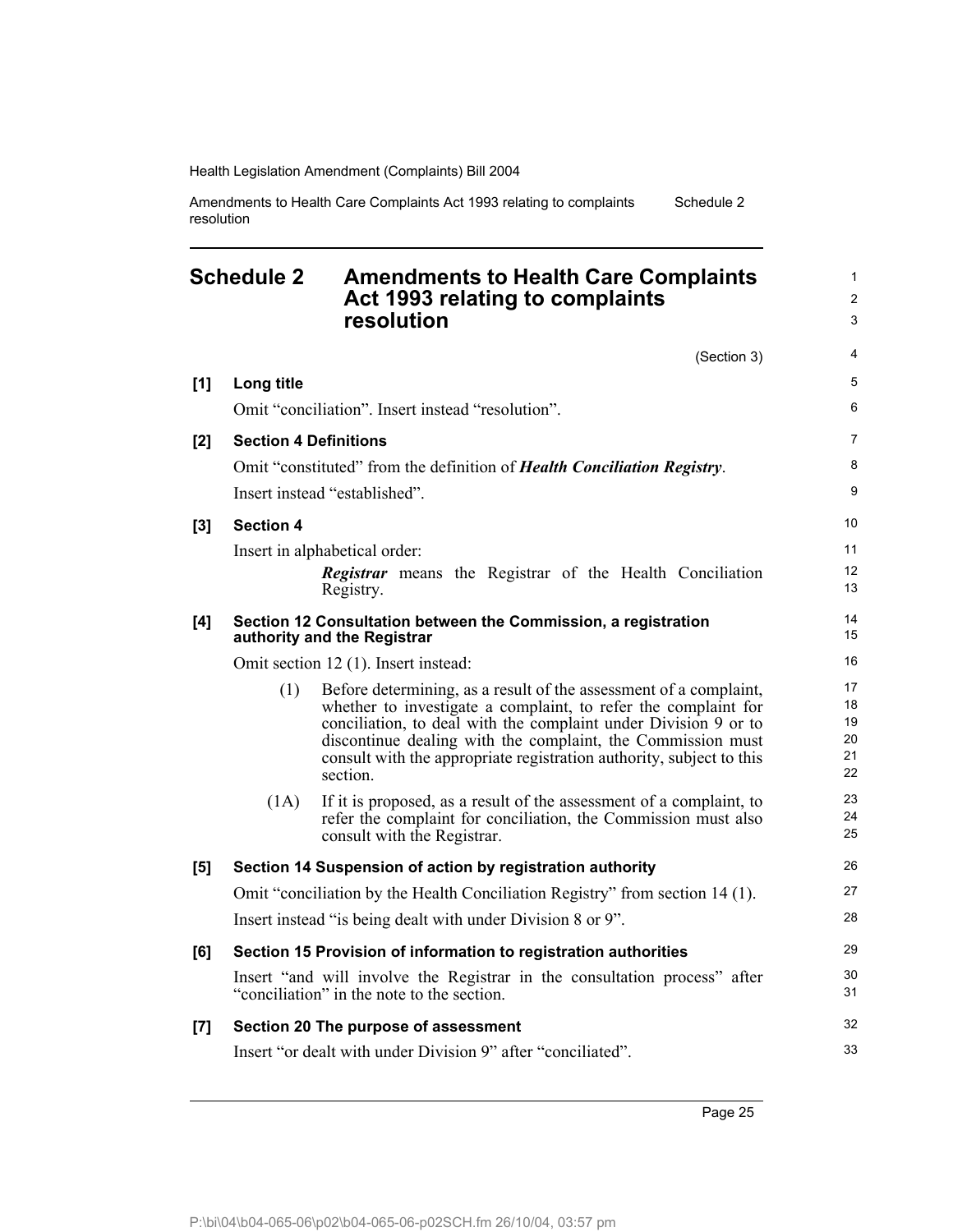Schedule 2 Amendments to Health Care Complaints Act 1993 relating to complaints resolution

| [8] | Section 27 Circumstances in which Commission may discontinue<br>dealing with complaint |                   |     |                                                                                                                                                                                                           |                      |  |
|-----|----------------------------------------------------------------------------------------|-------------------|-----|-----------------------------------------------------------------------------------------------------------------------------------------------------------------------------------------------------------|----------------------|--|
|     |                                                                                        |                   |     | Omit section 27 (1) (b). Insert instead:                                                                                                                                                                  | 3                    |  |
|     |                                                                                        |                   | (b) | the subject-matter of the complaint (or part) is trivial or<br>does not warrant investigation or conciliation or the<br>Commission dealing with it under Division 9,                                      | 4<br>5<br>6          |  |
| [9] |                                                                                        |                   |     | Part 2, Divisions 8 and 9                                                                                                                                                                                 | $\overline{7}$       |  |
|     |                                                                                        |                   |     | Omit Division 8 and the note to the Part. Insert instead:                                                                                                                                                 | 8                    |  |
|     |                                                                                        | <b>Division 8</b> |     | <b>Conciliation</b>                                                                                                                                                                                       | 9                    |  |
|     | 46                                                                                     |                   |     | <b>Appointment of conciliators</b>                                                                                                                                                                        | 10                   |  |
|     |                                                                                        | (1)               |     | On the referral of a complaint by the Commission to the Health<br>Conciliation Registry, the Registrar must appoint a conciliator to<br>conciliate the complaint.                                         | 11<br>12<br>13       |  |
|     |                                                                                        | (2)               |     | The Registrar may appoint more than one conciliator to conciliate<br>the complaint if the Registrar thinks it is desirable to do so.                                                                      | 14<br>15             |  |
|     | 47                                                                                     |                   |     | Notification of arrangements for conciliation                                                                                                                                                             | 16                   |  |
|     |                                                                                        |                   |     | Within 14 days after the referral of a complaint by the<br>Commission to the Health Conciliation Registry, the Registrar<br>must give written notice to the parties to the complaint of the<br>following: | 17<br>18<br>19<br>20 |  |
|     |                                                                                        |                   | (a) | that the complaint has been referred for conciliation,                                                                                                                                                    | 21                   |  |
|     |                                                                                        |                   | (b) | that the conciliation process is voluntary and that the<br>consent of the parties is required,                                                                                                            | 22<br>23             |  |
|     |                                                                                        |                   | (c) | the objects of the conciliation process,                                                                                                                                                                  | 24                   |  |
|     |                                                                                        |                   | (d) | confidentiality provisions concerning conciliation,                                                                                                                                                       | 25                   |  |
|     |                                                                                        |                   | (e) | the effect of any agreements arising out of conciliation,                                                                                                                                                 | 26                   |  |
|     |                                                                                        |                   | (f) | the reasons why conciliation is considered to be<br>appropriate.                                                                                                                                          | 27<br>28             |  |
|     | 48                                                                                     |                   |     | <b>Conciliation to be voluntary</b>                                                                                                                                                                       | 29                   |  |
|     |                                                                                        |                   |     | Participation in the conciliation process by the parties to a<br>complaint is voluntary.                                                                                                                  | 30<br>31             |  |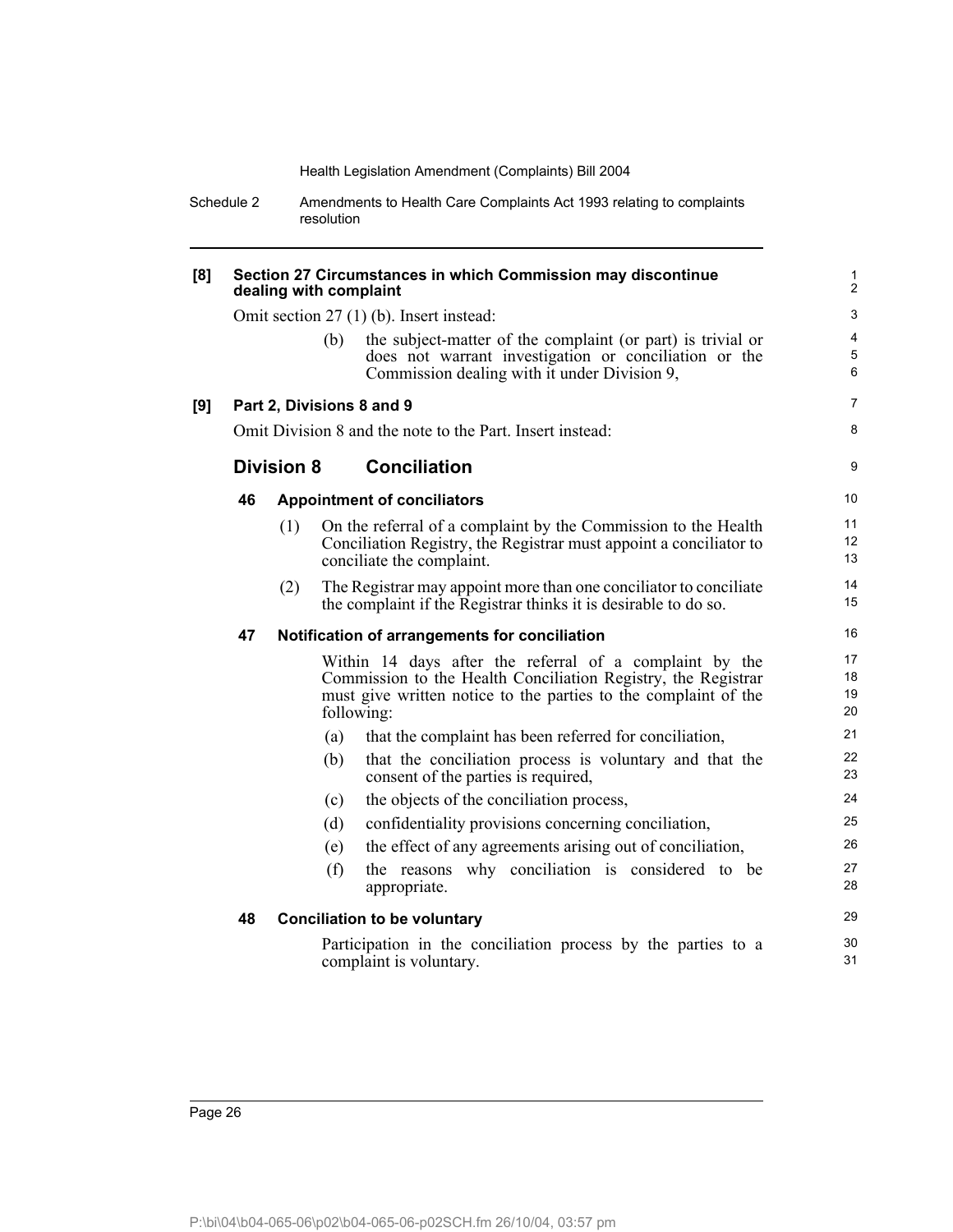Amendments to Health Care Complaints Act 1993 relating to complaints resolution Schedule 2

#### **49 Role of conciliator**

The function of a conciliator is:

- (a) to bring the parties to the complaint together for the purpose of promoting the discussion, negotiation and settlement of the complaint, and
- (b) to undertake any activity for the purpose of promoting that discussion, negotiation and settlement, and
- (c) if possible, to assist the parties to the complaint to reach agreement.

**Note.** A conciliator has no power to impose a decision on the parties, to make a determination or to award compensation.

#### **50 Assistance to parties at conciliation**

- (1) At the conciliation of a complaint, a party to the complaint is not entitled to be legally represented.
- (2) A party to a complaint may be assisted by another person (not being a legal practitioner) if the assistance is provided:
	- (a) to the complainant, or
	- (b) to another party to the complaint and the Registrar or conciliator gives permission because the party would be disadvantaged without the assistance.
- (3) This section does not prevent an officer of a corporation that is a party to a complaint from representing the corporation.
- (4) Contravention of this section does not invalidate the conciliation of a complaint.

#### **51 Confidentiality of the conciliation process**

- (1) Evidence of anything said or of any admission made during the conciliation process is not admissible in any proceedings before a court, tribunal or body.
- (2) A document prepared for the purposes of, or in the course of, the conciliation process (or a copy of such a document) is not admissible in any proceedings before a court, tribunal or body.
- (3) This section does not apply to evidence or a document if the persons who attended, or were named during, the conciliation process and, in the case of a document, all persons named in the document, consent to admission of the evidence or document.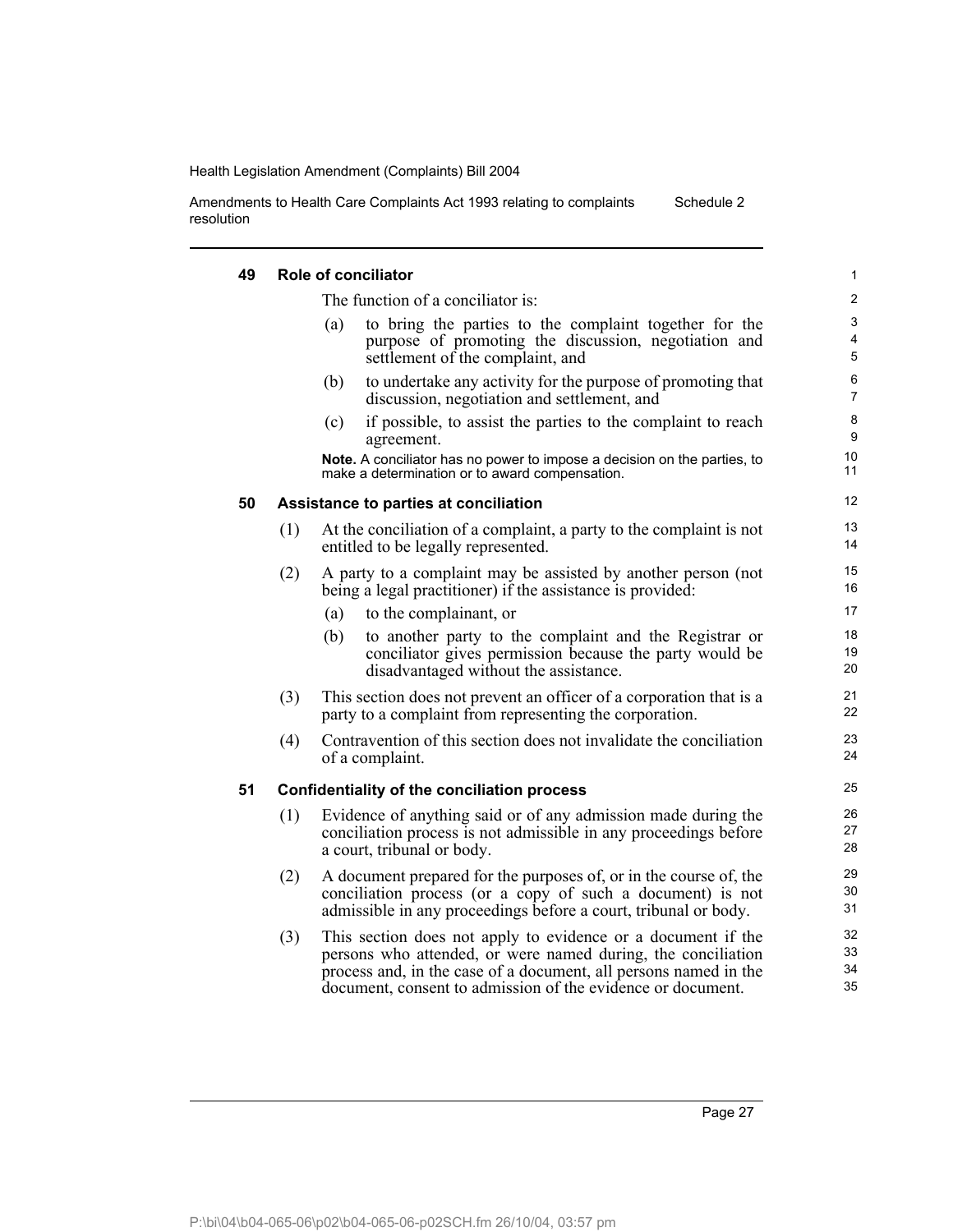Schedule 2 Amendments to Health Care Complaints Act 1993 relating to complaints resolution

|    | (4) | A person cannot be required (whether by subpoena or any other<br>procedure) to produce evidence or a document that is<br>inadmissible in evidence in proceedings before a court, tribunal<br>or body because of this section. | 1<br>$\overline{2}$<br>$\ensuremath{\mathsf{3}}$<br>4 |
|----|-----|-------------------------------------------------------------------------------------------------------------------------------------------------------------------------------------------------------------------------------|-------------------------------------------------------|
| 52 |     | <b>Conclusion of the conciliation process</b>                                                                                                                                                                                 | 5                                                     |
|    | (1) | The conciliation process is concluded:                                                                                                                                                                                        | 6                                                     |
|    |     | if either party terminates the conciliation process at any<br>(a)<br>time, or                                                                                                                                                 | $\overline{7}$<br>8                                   |
|    |     | if the parties to the complaint reach agreement concerning<br>(b)<br>the matter the subject of the complaint.                                                                                                                 | 9<br>10                                               |
|    | (2) | The complainant must notify the Registrar without delay if the<br>parties reach agreement otherwise than during the conciliation<br>process.                                                                                  | 11<br>12<br>13                                        |
|    | (3) | The conciliation process is terminated if the conciliator<br>terminates the process after having formed the view:                                                                                                             | 14<br>15                                              |
|    |     | that it is unlikely that the parties will reach agreement, or<br>(a)                                                                                                                                                          | 16                                                    |
|    |     | a significant issue of public health or safety has been<br>(b)<br>raised.                                                                                                                                                     | 17<br>18                                              |
| 53 |     | Preparation and distribution of report on conclusion of<br>conciliation process                                                                                                                                               | 19<br>20                                              |
|    | (1) | On the conclusion of the conciliation process, the conciliator who<br>was involved in the process must prepare a report to the Registrar<br>concerning the conciliation.                                                      | 21<br>22<br>23                                        |
|    | (2) | The report may state only:                                                                                                                                                                                                    | 24                                                    |
|    |     | the outcome of the conciliation process, and<br>(a)                                                                                                                                                                           | 25                                                    |
|    |     | whether or not a recommendation is made that the<br>(b)<br>Commission investigate the complaint.                                                                                                                              | 26<br>27                                              |
|    | (3) | As soon as practicable after receipt of the report, the Registrar<br>must give a copy of the report to the Commission, the parties to<br>the complaint and the appropriate registration authority (if any).                   | 28<br>29<br>30                                        |
| 54 |     | Furnishing of other information to Registrar concerning<br>conciliation process                                                                                                                                               | 31<br>32                                              |
|    |     | A conciliator who was involved in a conciliation process must<br>furnish information to the Registrar (otherwise than in a report<br>under section 53) sufficient to enable the Registrar to comply<br>with section 55.       | 33<br>34<br>35<br>36                                  |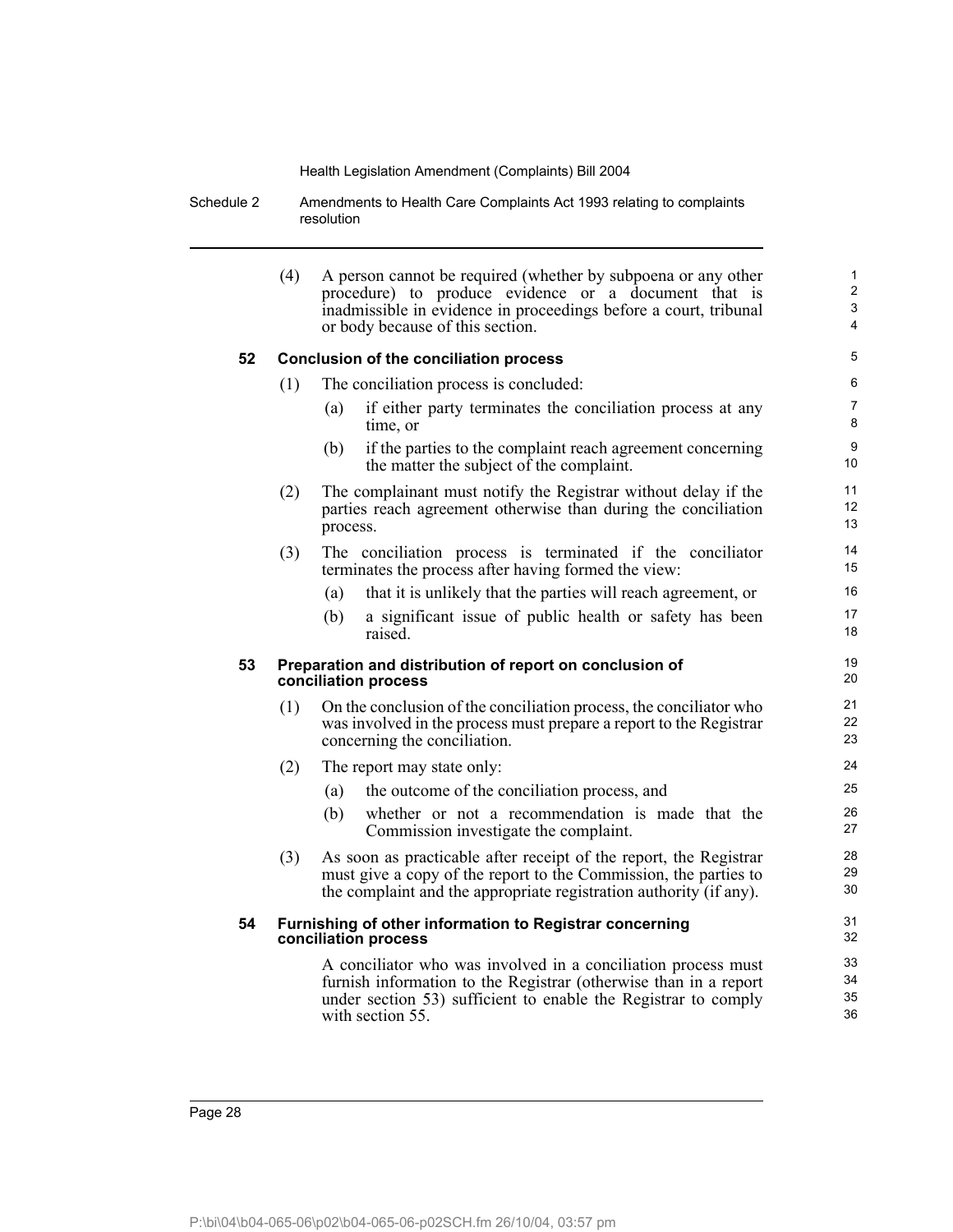Amendments to Health Care Complaints Act 1993 relating to complaints resolution Schedule 2

#### **55 Six-monthly reports to registration authorities**

- (1) As soon as practicable after 1 April and 1 October in each year, the Registrar must furnish a report to each registration authority setting out the following information in relation to the complaints which have been dealt with under this Division during the previous 6 months:
	- (a) the number of complaints dealt with,
	- (b) the background of each complaint,
	- (c) the nature of the issues the subject of the conciliation process,
	- (d) any issues of a general nature arising out of each complaint relevant to the professional or educational standards of the profession concerned.
- (2) A report must not contain any information which identifies a party to a complaint.
- (3) A registration authority must not use a report furnished to it under this section except for the purpose of providing general information to health practitioners who are registered by it concerning the professional or educational standards of their profession.

#### **56 Complaint may be referred for investigation**

- (1) Despite section 20A, the Commission may investigate a complaint that has been dealt with under this Division but only if:
	- (a) the report under section 53 contains a recommendation that the Commission investigate the complaint, or
	- (b) new material concerning the matter the subject of the complaint becomes available and that material raises a matter that would cause the Commission to refer the complaint for investigation in accordance with section 23.
- (2) Before investigating the complaint, the Commission must consult with the appropriate registration authority (if any). If either the Commission or the appropriate registration authority (or both) is (or are) of the opinion that a complaint should be investigated, it must be investigated.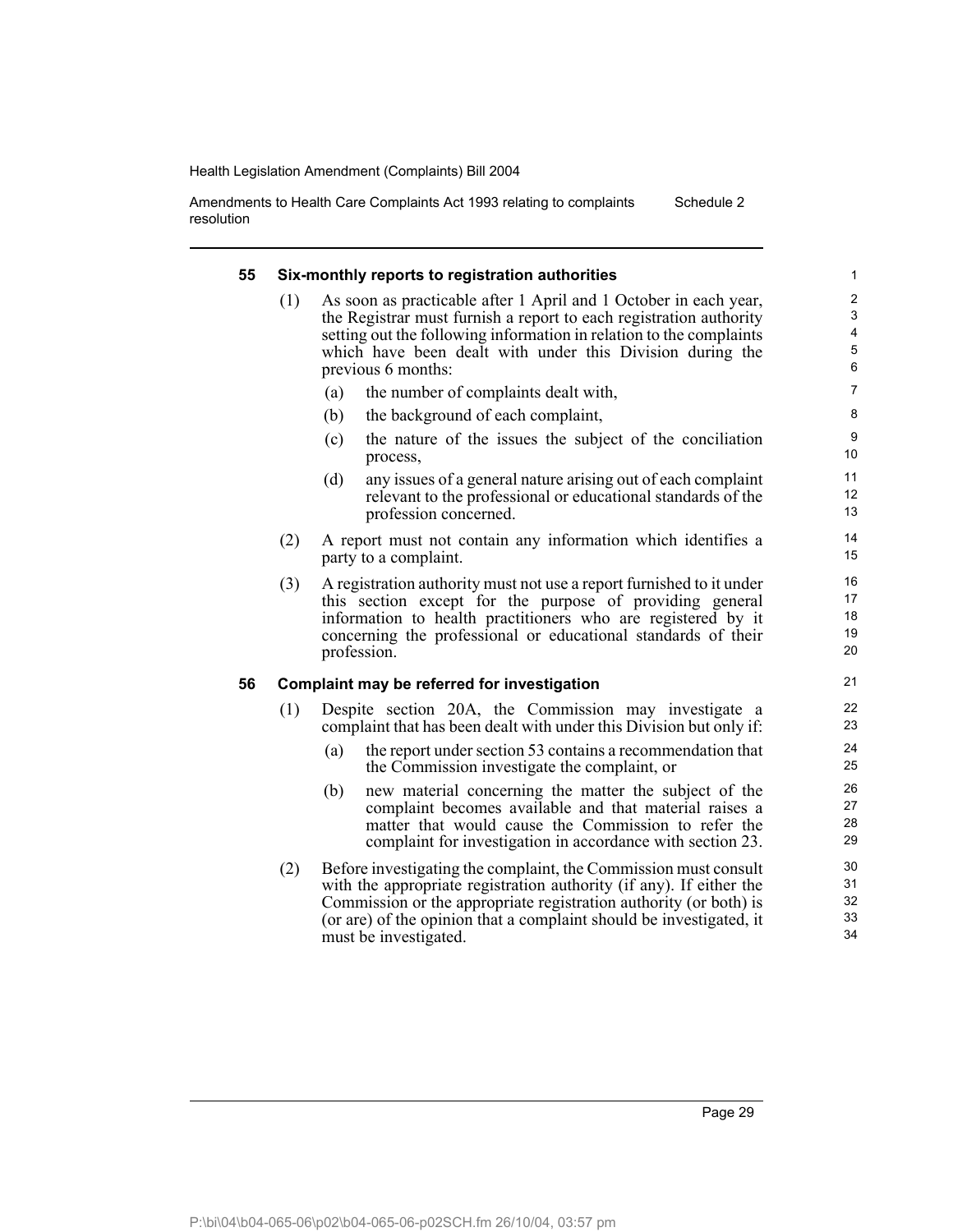Schedule 2 Amendments to Health Care Complaints Act 1993 relating to complaints resolution

#### **57 Health Conciliation Registry and conciliators to be independent in dealing with complaints**

A member of staff of the Commission employed in the Health Conciliation Registry or a conciliator is not subject to the direction and control of the Commissioner in relation to dealing with any particular complaint that has been referred to the Health Conciliation Registry for conciliation.

32

#### **58 Offence for conciliator or staff of Health Conciliation Registry to disclose information obtained in conciliation**

A conciliator or a member of staff of the Commission employed in the Health Conciliation Registry must not disclose information obtained during the conciliation of a complaint (including to a member of staff of the Commission that is not employed in the Registry) except in any one or more of the following circumstances:

- (a) with the consent of the parties to the complaint concerned,
- (b) in connection with the administration or execution of this Division,
- (c) if there are reasonable grounds to believe that the disclosure is necessary to prevent or minimise the danger of injury to any person or damage to any property,
- (d) in accordance with a requirement imposed by or under a law of the State (other than a requirement imposed by a subpoena or other compulsory process) or the Commonwealth.

Maximum penalty: 10 penalty units or imprisonment for 6 months, or both.

#### **58A Offence of concealing a serious offence**

A conciliator is not liable to be proceeded against under section 316 of the *Crimes Act 1900* in respect of any information obtained in connection with the conciliation process.

#### **Division 9 Complaints resolution**

#### **58B Objects of Commission under this Division**

The objects of the Commission under this Division are as follows:

(a) to provide an alternate and neutral means of resolving complaints that is independent of the investigative processes of the Commission,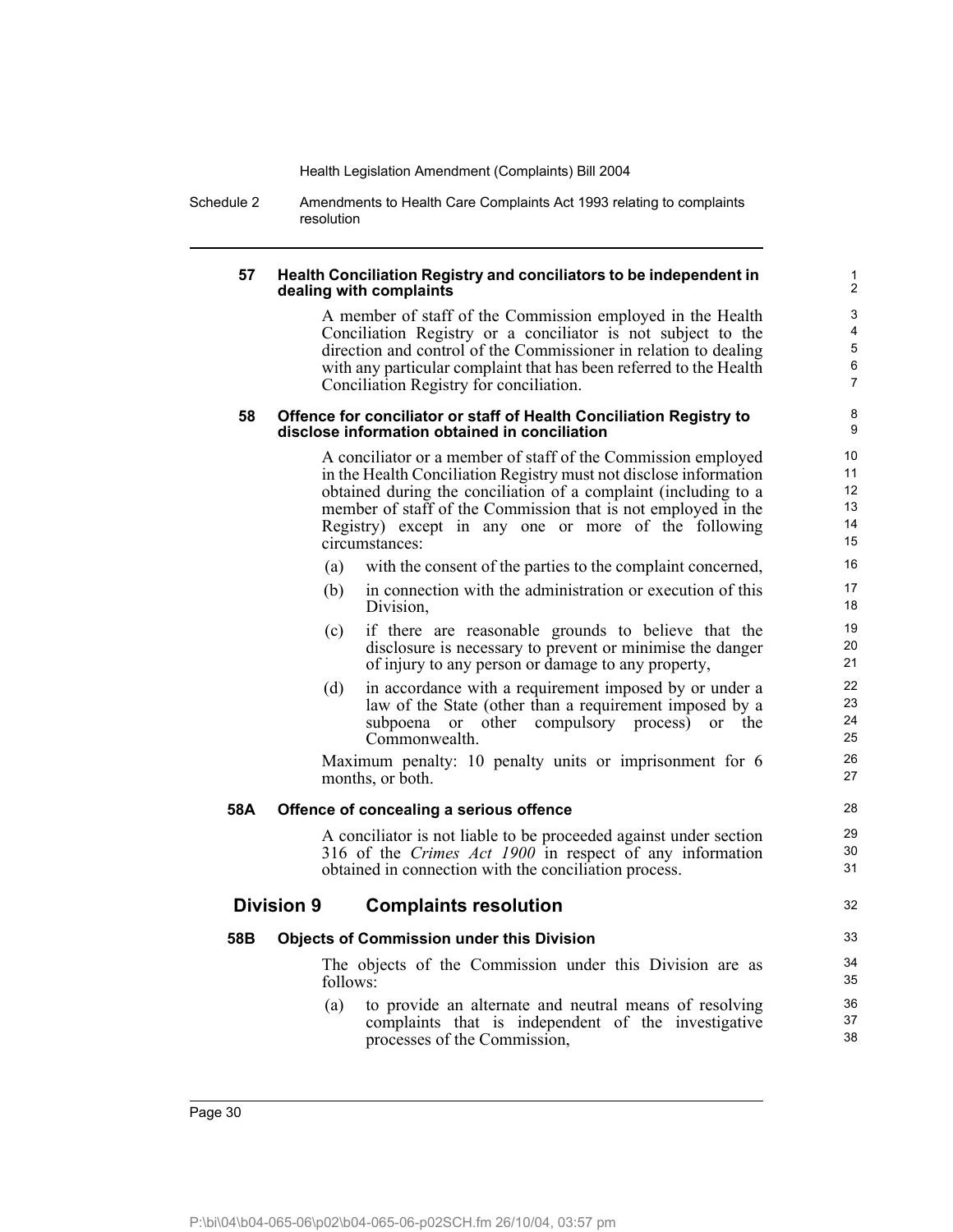$[10]$ 

Amendments to Health Care Complaints Act 1993 relating to complaints resolution Schedule 2

|     | (b)<br>(c)         | to facilitate the resolution of complaints, including<br>determining the most appropriate means of resolution<br>having regard to the nature of the complaint and the<br>expectations of the parties to the complaint,<br>to provide information to health service providers and<br>members of the public on the complaints resolution<br>functions of the Commission under this Part. | $\mathbf{1}$<br>$\overline{c}$<br>$\mathbf{3}$<br>$\overline{4}$<br>$\overline{5}$<br>6<br>$\overline{7}$                                                                                                                                                                                                                                                                                                                                                                                                                                                                                                                           |
|-----|--------------------|----------------------------------------------------------------------------------------------------------------------------------------------------------------------------------------------------------------------------------------------------------------------------------------------------------------------------------------------------------------------------------------|-------------------------------------------------------------------------------------------------------------------------------------------------------------------------------------------------------------------------------------------------------------------------------------------------------------------------------------------------------------------------------------------------------------------------------------------------------------------------------------------------------------------------------------------------------------------------------------------------------------------------------------|
| 58C |                    |                                                                                                                                                                                                                                                                                                                                                                                        | 8                                                                                                                                                                                                                                                                                                                                                                                                                                                                                                                                                                                                                                   |
|     |                    |                                                                                                                                                                                                                                                                                                                                                                                        | 9<br>10 <sup>1</sup><br>11<br>12                                                                                                                                                                                                                                                                                                                                                                                                                                                                                                                                                                                                    |
|     | (a)                | providing information to the parties to the complaint,                                                                                                                                                                                                                                                                                                                                 | 13                                                                                                                                                                                                                                                                                                                                                                                                                                                                                                                                                                                                                                  |
|     | (b)                | undertaking discussions concerning the complaint with the<br>parties to the complaint,                                                                                                                                                                                                                                                                                                 | 14<br>15                                                                                                                                                                                                                                                                                                                                                                                                                                                                                                                                                                                                                            |
|     | (c)                | facilitating the direct resolution of the complaint between<br>the parties to the complaint.                                                                                                                                                                                                                                                                                           | 16<br>17                                                                                                                                                                                                                                                                                                                                                                                                                                                                                                                                                                                                                            |
| 58D |                    |                                                                                                                                                                                                                                                                                                                                                                                        | 18                                                                                                                                                                                                                                                                                                                                                                                                                                                                                                                                                                                                                                  |
|     |                    |                                                                                                                                                                                                                                                                                                                                                                                        | 19<br>20                                                                                                                                                                                                                                                                                                                                                                                                                                                                                                                                                                                                                            |
|     |                    |                                                                                                                                                                                                                                                                                                                                                                                        | 21                                                                                                                                                                                                                                                                                                                                                                                                                                                                                                                                                                                                                                  |
|     |                    |                                                                                                                                                                                                                                                                                                                                                                                        | 22                                                                                                                                                                                                                                                                                                                                                                                                                                                                                                                                                                                                                                  |
|     | $\left( a1\right)$ | without limiting paragraph (a), to monitor and review the<br>exercise of functions by the Health Conciliation Registry,                                                                                                                                                                                                                                                                | 23<br>24                                                                                                                                                                                                                                                                                                                                                                                                                                                                                                                                                                                                                            |
|     |                    |                                                                                                                                                                                                                                                                                                                                                                                        | 25                                                                                                                                                                                                                                                                                                                                                                                                                                                                                                                                                                                                                                  |
|     |                    |                                                                                                                                                                                                                                                                                                                                                                                        | 26                                                                                                                                                                                                                                                                                                                                                                                                                                                                                                                                                                                                                                  |
|     | (b)                | to assess those complaints and, in appropriate cases, to<br>investigate them, refer them for conciliation or deal with<br>them under Division 9 of Part 2,                                                                                                                                                                                                                             | 27<br>28<br>29                                                                                                                                                                                                                                                                                                                                                                                                                                                                                                                                                                                                                      |
|     |                    |                                                                                                                                                                                                                                                                                                                                                                                        | <b>Function of Commission under this Division</b><br>The Commission, when dealing with a complaint under this<br>Division, is to take appropriate measures to assist in the<br>resolution of the complaint, including (but not limited to) any of<br>the following measures:<br>Participation in complaints resolution process to be voluntary<br>Participation in the complaints resolution process under this<br>Division by the parties to a complaint is voluntary.<br><b>Section 65 Functions</b><br>Insert after section 65 (1) (a):<br><b>Section 80 Functions of Commission</b><br>Omit section 80 (1) (b). Insert instead: |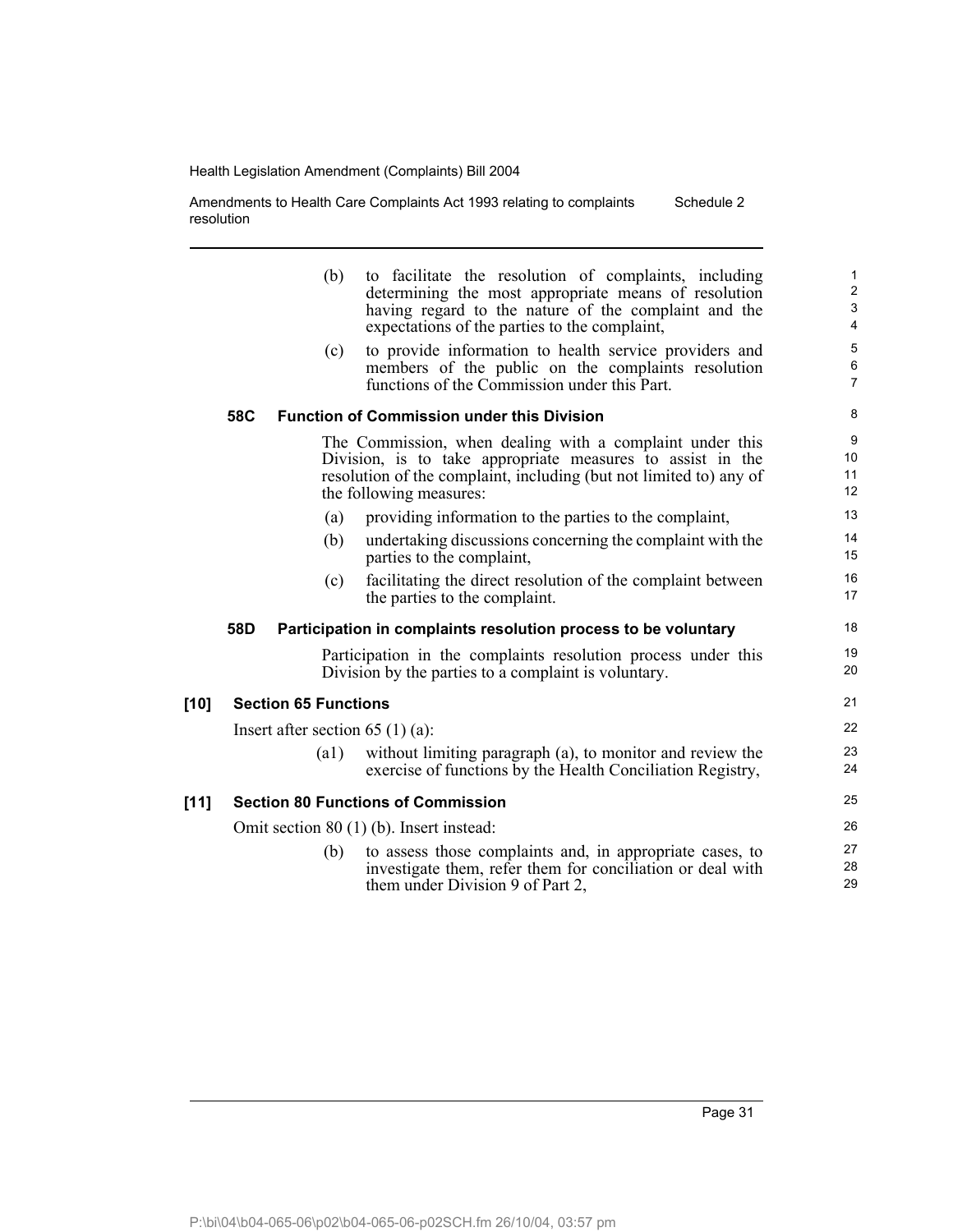| Schedule 2 | Amendments to Health Care Complaints Act 1993 relating to complaints |
|------------|----------------------------------------------------------------------|
|            | resolution                                                           |

#### **[12] Part 6**

Omit the Part. Insert instead:

### **Part 6 Health Conciliation Registry**

#### **85 Health Conciliation Registry**

There is established a Health Conciliation Registry within the Commission.

1  $\mathfrak{p}$ 

3

4 5 6

#### **86 Functions of Health Conciliation Registry**

- (1) The Health Conciliation Registry has the functions conferred or imposed on it by or under this or any other Act.
- (2) In particular, the Health Conciliation Registry has the following functions:
	- (a) to arrange for the conciliation of complaints referred to the Registry by the Commission,
	- (b) to liaise with the parties to a conciliation, including conducting pre-conciliation conferences, where appropriate,
	- (c) to appoint a conciliator or conciliators to conduct the conciliation of a complaint referred to the Registry by the Commission,
	- (d) to facilitate the conciliation of complaints,
	- (e) to provide information about the conciliation process to the public and to health professionals.

#### **87 Registrar of Health Conciliation Registry**

The Commission is to appoint a member of its staff as Registrar of the Health Conciliation Registry to manage the Registry.

## **88 Staff of Health Conciliation Registry**

The Commission is to designate as staff of the Health Conciliation Registry such of its staff as may be necessary to enable the Registry to carry out its functions.

#### **89 Conciliators**

- (1) The Minister may appoint one or more suitably qualified persons to be conciliators for the purposes of this Act.
- (2) A conciliator may be appointed on a full-time or part-time basis.
- (3) Schedule 2 has effect with respect to the conciliators.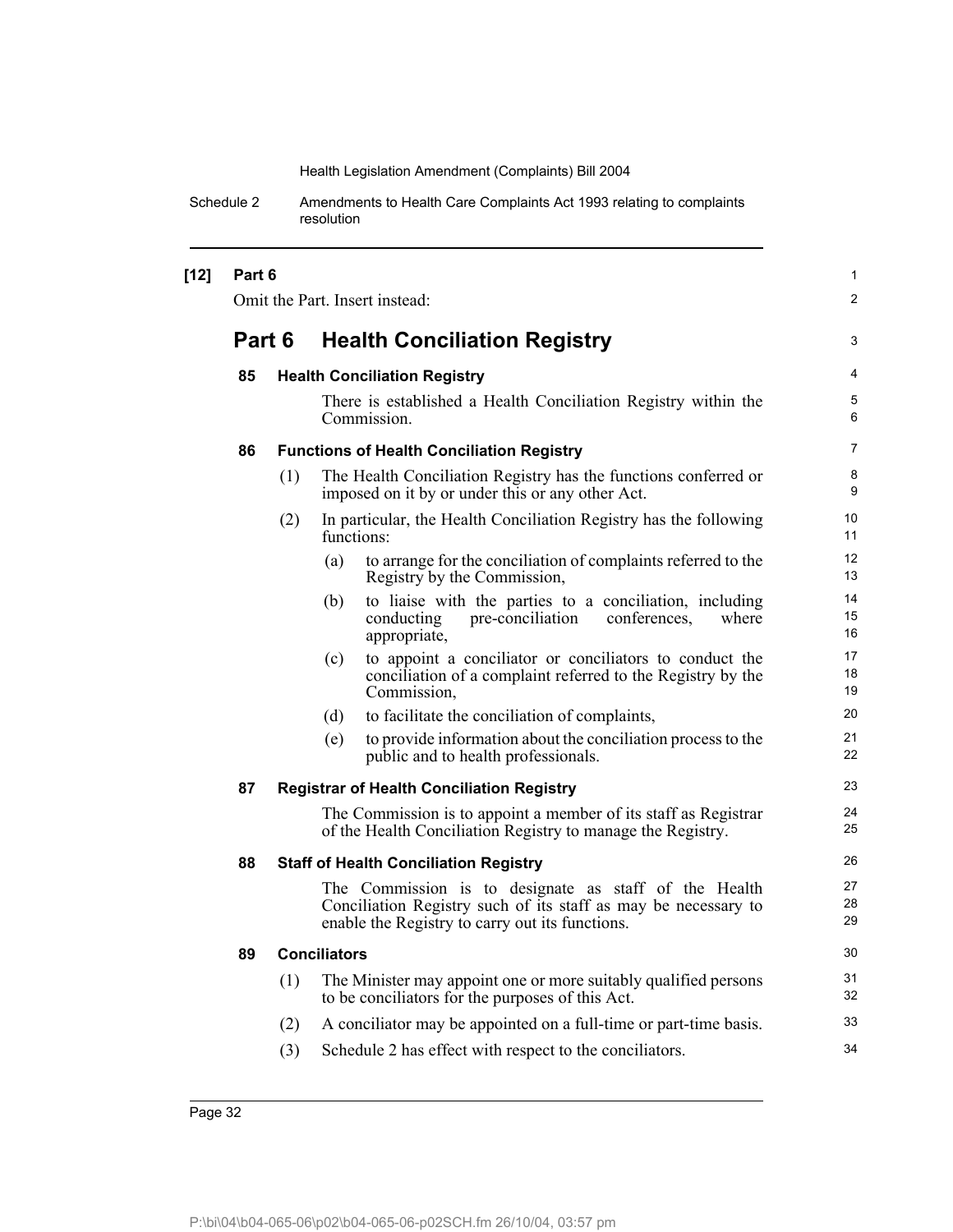| Amendments to Health Care Complaints Act 1993 relating to complaints | Schedule 2 |
|----------------------------------------------------------------------|------------|
| resolution                                                           |            |
|                                                                      |            |

|      | <b>Functions of conciliators</b><br>90                                                                      |               |
|------|-------------------------------------------------------------------------------------------------------------|---------------|
|      | A conciliator has the functions conferred or imposed on a<br>conciliator by or under this or any other Act. | $\frac{2}{3}$ |
| [13] | <b>Section 96 Exoneration from liability</b>                                                                | 4             |
|      | Omit "the Registrar, a conciliator or a person employed in the Registry".                                   | 5             |
|      | Insert instead "the Registrar or a conciliator".                                                            | 6             |
| [14] | Section 97 Pending legal proceedings do not prevent exercise of certain<br>functions                        | 7<br>8        |
|      | Omit "the Health Conciliation Registry,".                                                                   | 9             |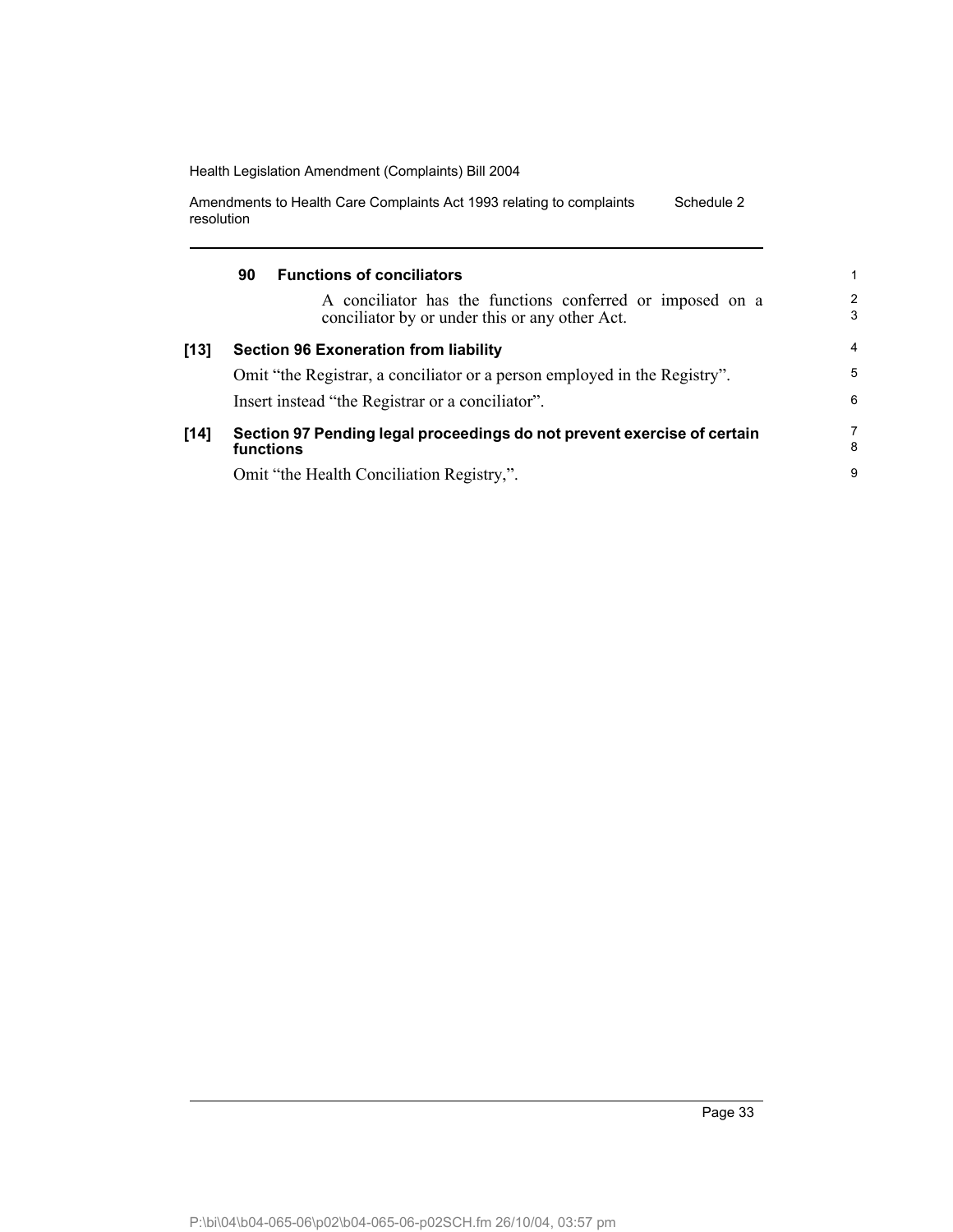Schedule 3 Amendments to Health Care Complaints Act 1993 relating to Director of Proceedings

## **Schedule 3 Amendments to Health Care Complaints Act 1993 relating to Director of Proceedings**

(Section 3)

1 2 3

4

| [1] | <b>Section 4 Definitions</b>      |                   |                                                                                                                                                                                                                                                                                                      |                            |  |
|-----|-----------------------------------|-------------------|------------------------------------------------------------------------------------------------------------------------------------------------------------------------------------------------------------------------------------------------------------------------------------------------------|----------------------------|--|
|     |                                   |                   | Insert in alphabetical order:                                                                                                                                                                                                                                                                        | 6                          |  |
|     |                                   |                   | <b>Director of Proceedings</b> means the Director of Proceedings<br>appointed under Part 6A.                                                                                                                                                                                                         | 7<br>8                     |  |
| [2] |                                   |                   | Section 39 What action is taken after an investigation?                                                                                                                                                                                                                                              | 9                          |  |
|     |                                   |                   | Omit section 39 $(1)$ $(a)$ and $(b)$ . Insert instead:                                                                                                                                                                                                                                              | 10                         |  |
|     |                                   |                   | refer the complaint to the Director of Proceedings,<br>(a)                                                                                                                                                                                                                                           | 11                         |  |
| [3] |                                   |                   | <b>Section 75 The Commission</b>                                                                                                                                                                                                                                                                     | 12                         |  |
|     | Insert after section $75(2)$ :    |                   |                                                                                                                                                                                                                                                                                                      |                            |  |
|     |                                   | (3)               | Subject to section 90B, the functions of the Commission are<br>exercisable by the Commissioner. Any act, matter or thing done<br>in the name of, or on behalf of, the Commission by the<br>Commissioner, or with the authority of the Commissioner, is<br>taken to have been done by the Commission. | 14<br>15<br>16<br>17<br>18 |  |
|     |                                   | (4)               | A reference in this Act to anything done or omitted by, to or in<br>relation to the Commission includes a reference to a thing done<br>or omitted by, to or in relation to the Commissioner or another<br>officer of the Commission having authority in the circumstances.                           | 19<br>20<br>21<br>22       |  |
| [4] |                                   | <b>Section 76</b> |                                                                                                                                                                                                                                                                                                      | 23                         |  |
|     | Omit the section. Insert instead: |                   |                                                                                                                                                                                                                                                                                                      |                            |  |
|     | 76                                |                   | <b>Appointment of Commissioner</b>                                                                                                                                                                                                                                                                   |                            |  |
|     |                                   | (1)               | The Governor may appoint a Commissioner.                                                                                                                                                                                                                                                             | 26                         |  |
|     |                                   | (2)               | The Commissioner has and may exercise the functions conferred<br>or imposed on the Commissioner by or under this or any other<br>Act.                                                                                                                                                                | 27<br>28<br>29             |  |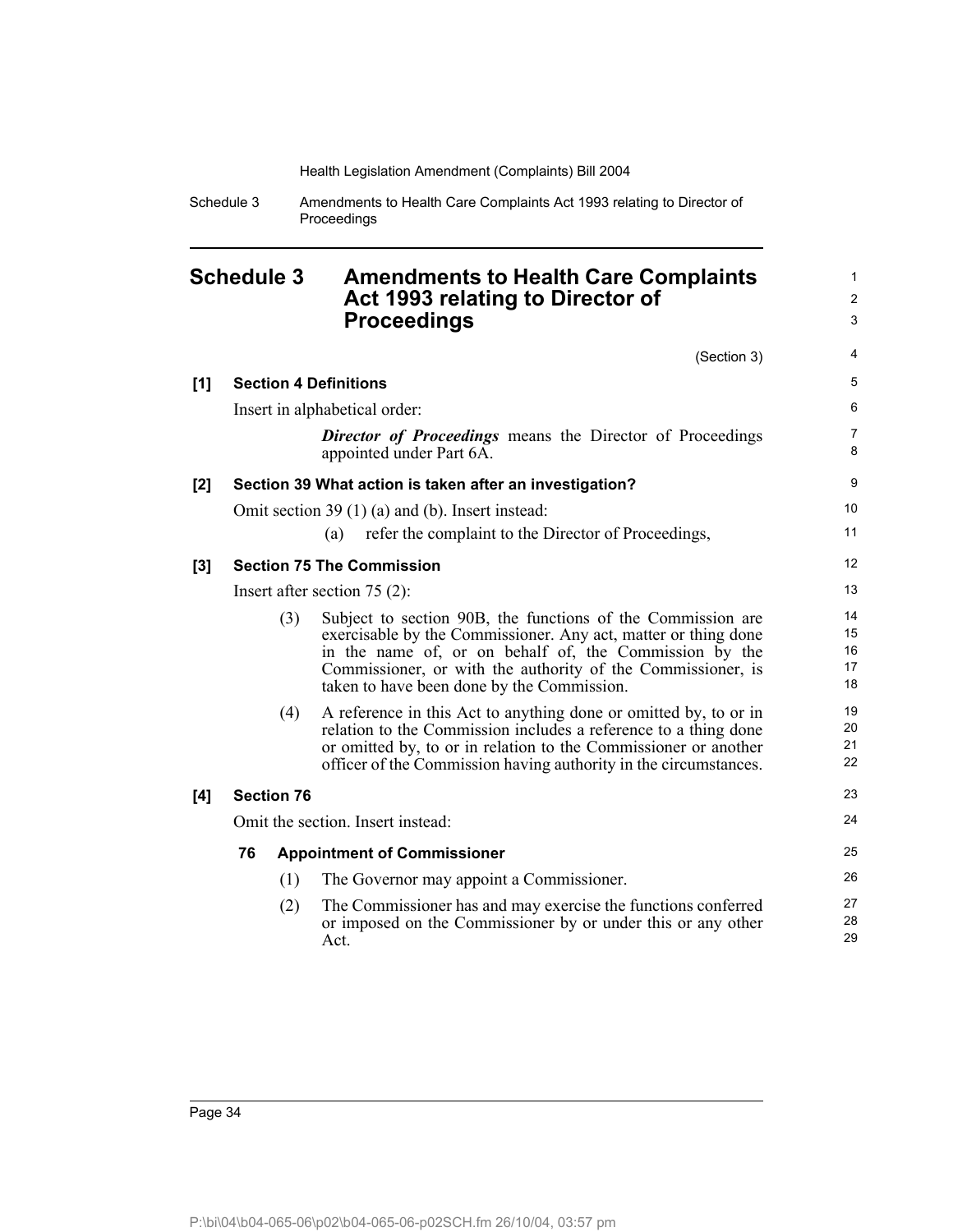Amendments to Health Care Complaints Act 1993 relating to Director of Proceedings Schedule 3

| [5] | Part 6A<br>Insert after Part 6: |     |                                |                                                                                                                                                                                                                                                                                                 |                         |  |
|-----|---------------------------------|-----|--------------------------------|-------------------------------------------------------------------------------------------------------------------------------------------------------------------------------------------------------------------------------------------------------------------------------------------------|-------------------------|--|
|     |                                 |     |                                | <b>Part 6A Director of Proceedings</b>                                                                                                                                                                                                                                                          | 3                       |  |
|     | 90A                             |     | <b>Director of Proceedings</b> |                                                                                                                                                                                                                                                                                                 |                         |  |
|     |                                 | (1) |                                | The Commission is to appoint a member of its staff to be Director<br>of Proceedings.                                                                                                                                                                                                            | 5<br>6                  |  |
|     |                                 | (2) |                                | The Commission may, from time to time, appoint a person to act<br>in the office of the Director of Proceedings during the illness or<br>absence of the Director, and the person, while so acting, has and<br>may exercise all the functions of the Director and is taken to be<br>the Director. | 7<br>8<br>9<br>10<br>11 |  |
|     | 90B                             |     |                                | <b>Functions of Director of Proceedings</b>                                                                                                                                                                                                                                                     | 12                      |  |
|     |                                 | (1) |                                | The following functions of the Commission are to be exercised<br>only by the Director of Proceedings in relation to any complaint<br>referred to the Director by the Commission:                                                                                                                | 13<br>14<br>15          |  |
|     |                                 |     | (a)                            | to determine whether the complaint should be prosecuted<br>before a disciplinary body and, if so, whether it should be<br>prosecuted by the Commission or referred to another<br>person or body for prosecution,                                                                                | 16<br>17<br>18<br>19    |  |
|     |                                 |     | (b)                            | to intervene in any proceedings that may be taken before a<br>disciplinary body in relation to the complaint.                                                                                                                                                                                   | 20<br>21                |  |
|     |                                 | (2) | Act.                           | In addition, the Director of Proceedings has any other functions<br>conferred or imposed on the Director by or under this or any other                                                                                                                                                          | 22<br>23<br>24          |  |
|     |                                 | (3) |                                | The Director of Proceedings:                                                                                                                                                                                                                                                                    | 25                      |  |
|     |                                 |     | (a)                            | may at any time consult with a registration authority in<br>relation to the exercise of any of the Director's functions,<br>and                                                                                                                                                                 | 26<br>27<br>28          |  |
|     |                                 |     | (b)                            | must consult with the appropriate registration authority (if<br>any) before determining whether or not a complaint should<br>be prosecuted before a disciplinary body.                                                                                                                          | 29<br>30<br>31          |  |
|     |                                 | (4) |                                | The exercise by the Director of Proceedings of any function<br>referred to in subsection $(1)$ is taken to be the exercise of that<br>function by the Commission.                                                                                                                               | 32<br>33<br>34          |  |
|     |                                 | (5) |                                | While holding the office of Director of Proceedings, a person is<br>not to exercise any function of the Commission other than a<br>function referred to in subsection (1).                                                                                                                      | 35<br>36<br>37          |  |

Page 35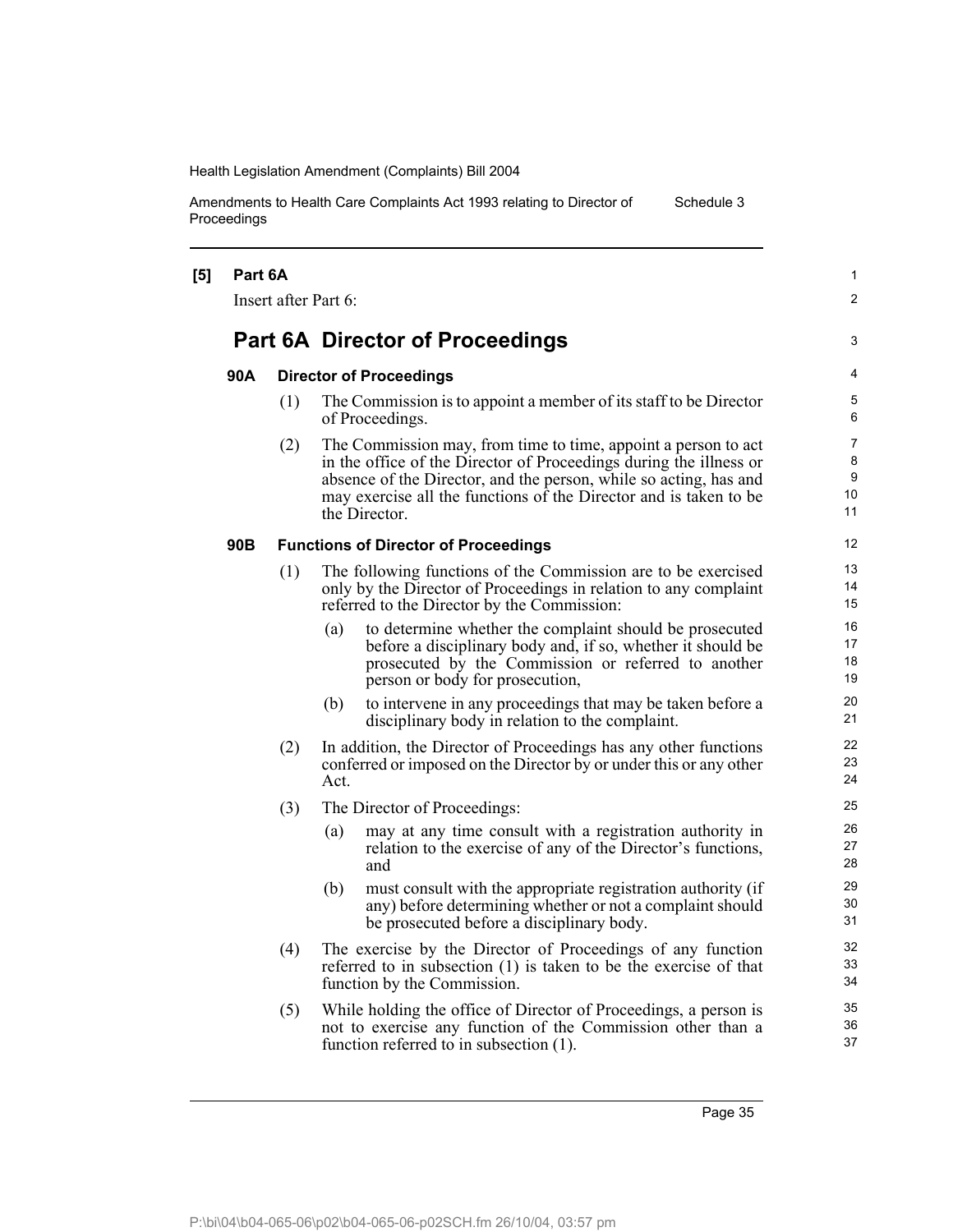Schedule 3 Amendments to Health Care Complaints Act 1993 relating to Director of Proceedings

| 90C | <b>Criteria relevant to determinations of Director of Proceedings</b> |                                                                                                                                                                                                                                                                                                       |                            |  |
|-----|-----------------------------------------------------------------------|-------------------------------------------------------------------------------------------------------------------------------------------------------------------------------------------------------------------------------------------------------------------------------------------------------|----------------------------|--|
|     | (1)                                                                   | The Director of Proceedings is to take into account the following<br>matters when making a determination as to whether or not a<br>complaint should be prosecuted before a disciplinary body:                                                                                                         | $\overline{c}$<br>3<br>4   |  |
|     |                                                                       | the protection of the health and safety of the public,<br>(a)                                                                                                                                                                                                                                         | 5                          |  |
|     |                                                                       | the seriousness of the alleged conduct the subject of the<br>(b)<br>complaint,                                                                                                                                                                                                                        | 6<br>$\overline{7}$        |  |
|     |                                                                       | the likelihood of proving the alleged conduct,<br>(c)                                                                                                                                                                                                                                                 | 8                          |  |
|     |                                                                       | (d)<br>any submissions made under section 40 by the health<br>practitioner concerned.                                                                                                                                                                                                                 | 9<br>10                    |  |
|     | (2)                                                                   | For the purpose of enabling the Director of Proceedings to fulfil<br>the Director's functions under this section in relation to a<br>complaint referred to the Director, the Commission is to provide<br>the Director with any submissions received under section 40 in<br>relation to the complaint. | 11<br>12<br>13<br>14<br>15 |  |
| 90D |                                                                       | <b>Independence of Director of Proceedings</b>                                                                                                                                                                                                                                                        | 16                         |  |
|     |                                                                       | The Director of Proceedings is not subject to the direction and<br>control of the Commissioner in relation to dealing with any<br>particular complaint that has been referred by the Commission to<br>the Director for consideration.                                                                 | 17<br>18<br>19<br>20       |  |
|     |                                                                       |                                                                                                                                                                                                                                                                                                       |                            |  |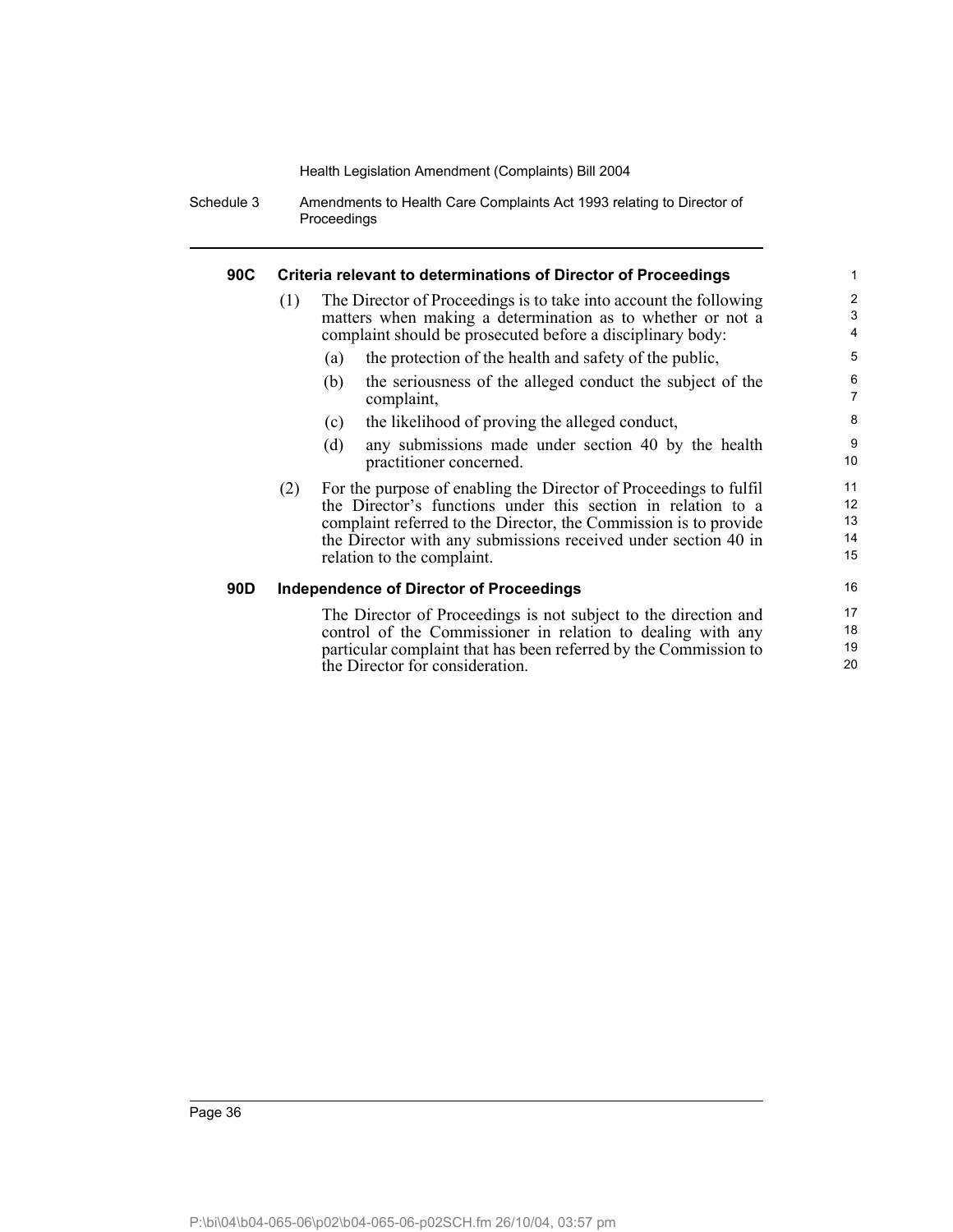Amendment of other Acts **Schedule 4** 

|       | <b>Schedule 4 Amendment of other Acts</b>                                                                                                                                                                               | 1                              |  |  |
|-------|-------------------------------------------------------------------------------------------------------------------------------------------------------------------------------------------------------------------------|--------------------------------|--|--|
|       | (Section 4)                                                                                                                                                                                                             | $\overline{2}$                 |  |  |
| 4.1   | Freedom of Information Act 1989 No 5                                                                                                                                                                                    | 3                              |  |  |
| [1]   | <b>Schedule 1 Exempt documents</b><br>Insert after clause 25:                                                                                                                                                           | 4<br>5                         |  |  |
|       | 26<br>Documents relating to complaints under health legislation                                                                                                                                                         | 6                              |  |  |
|       | A document provided by the Health Care Complaints<br>Commission to a registration authority (within the meaning of the<br>Health Care Complaints Act 1993) relating to a particular<br>complaint is an exempt document. | $\overline{7}$<br>8<br>9<br>10 |  |  |
| $[2]$ | <b>Schedule 2 Exempt bodies and offices</b>                                                                                                                                                                             | 11                             |  |  |
|       | Omit the matter relating to the Health Care Complaints Commission.                                                                                                                                                      | 12                             |  |  |
|       | Insert instead:                                                                                                                                                                                                         | 13                             |  |  |
|       | The Health Care Complaints Commission—complaint handling,<br>investigative, complaints resolution and reporting functions<br>(including any functions exercised by the Health Conciliation<br>Registry).                | 14<br>15<br>16<br>17           |  |  |
| $[3]$ | <b>Schedule 2</b>                                                                                                                                                                                                       | 18                             |  |  |
|       | Omit "The Health Conciliation Registry—conciliation functions.".                                                                                                                                                        | 19                             |  |  |
| 4.2   | <b>Health Administration Act 1982 No 135</b>                                                                                                                                                                            | 20                             |  |  |
| [1]   | <b>Section 14 Employees of Corporation</b>                                                                                                                                                                              | 21                             |  |  |
|       | Omit section $14(1)(b1)$ .                                                                                                                                                                                              |                                |  |  |
| $[2]$ | Part 2, Division 6C<br>Insert after Division 6B:                                                                                                                                                                        | 23<br>24                       |  |  |
|       | <b>Division 6C</b><br>Root cause analysis teams                                                                                                                                                                         | 25                             |  |  |
|       | 20L<br><b>Definitions</b>                                                                                                                                                                                               | 26                             |  |  |
|       | In this Division:                                                                                                                                                                                                       | 27                             |  |  |
|       | <b>RCA</b> team means a root cause analysis team appointed under<br>section 20M.                                                                                                                                        | 28<br>29                       |  |  |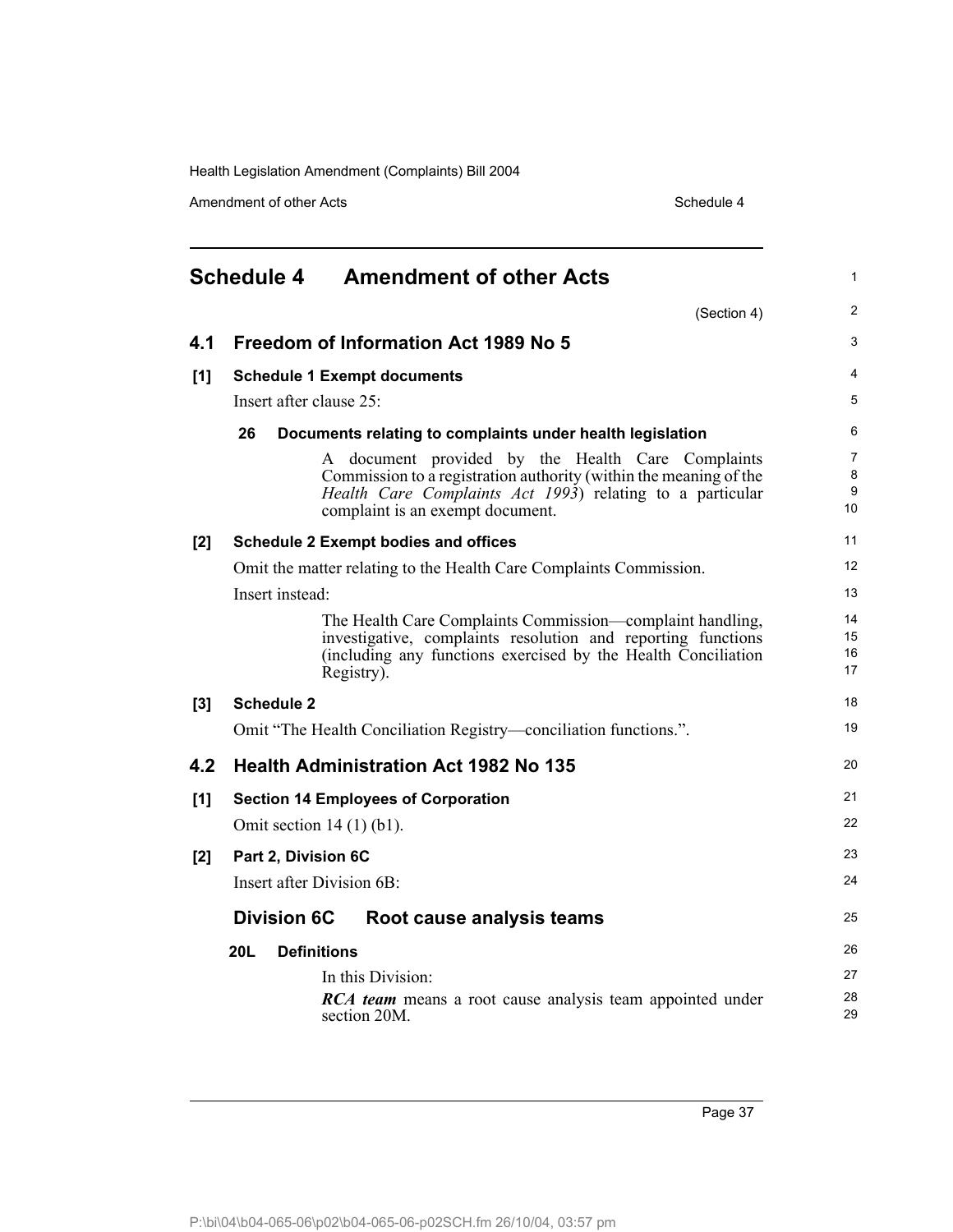Schedule 4 Amendment of other Acts

*relevant health services organisation* means any area health service, a statutory health corporation prescribed by the regulations or an affiliated health organisation prescribed by the regulations. *reportable incident* means an incident relating to the provision of health services by a relevant health services organisation, being an incident of a type prescribed by the regulations or set out in a document adopted by the regulations. *service* means a health service, and includes any administrative or other service related to a health service. **20M Appointment of RCA teams to deal with reportable incidents** (1) When a reportable incident involving a relevant health services organisation is reported to the chief executive officer of the organisation, the organisation is to appoint a root cause analysis team in relation to the reportable incident. (2) The relevant health services organisation is, subject to the regulations, to appoint such members of the RCA team as the organisation considers appropriate to undertake the functions of the RCA team in relation to the reportable incident. (3) The relevant health services organisation is to cause a written record to be kept of the persons appointed under this section as members of the RCA team in relation to a particular reportable incident. **20N Restrictions on RCA teams** (1) A RCA team does not have authority to conduct an investigation relating to the competence of an individual in providing services. (2) A report furnished or information made available by a RCA team must not disclose: (a) the name or address of an individual who is a provider or recipient of services unless the individual has consented in writing to that disclosure, or (b) as far as is practicable, any other material that identifies, or may lead to the identification of, such an individual. (3) A RCA team is to have regard to the rules of natural justice in so far as they are relevant to the functions of a RCA team. 1  $\mathfrak{p}$ 3 4 5 6 7 8 9 10 11 12 13 14 15 16 17 18 19 20 21 22 23  $24$ 25 26 27 28 29 30 31 32 33 34 35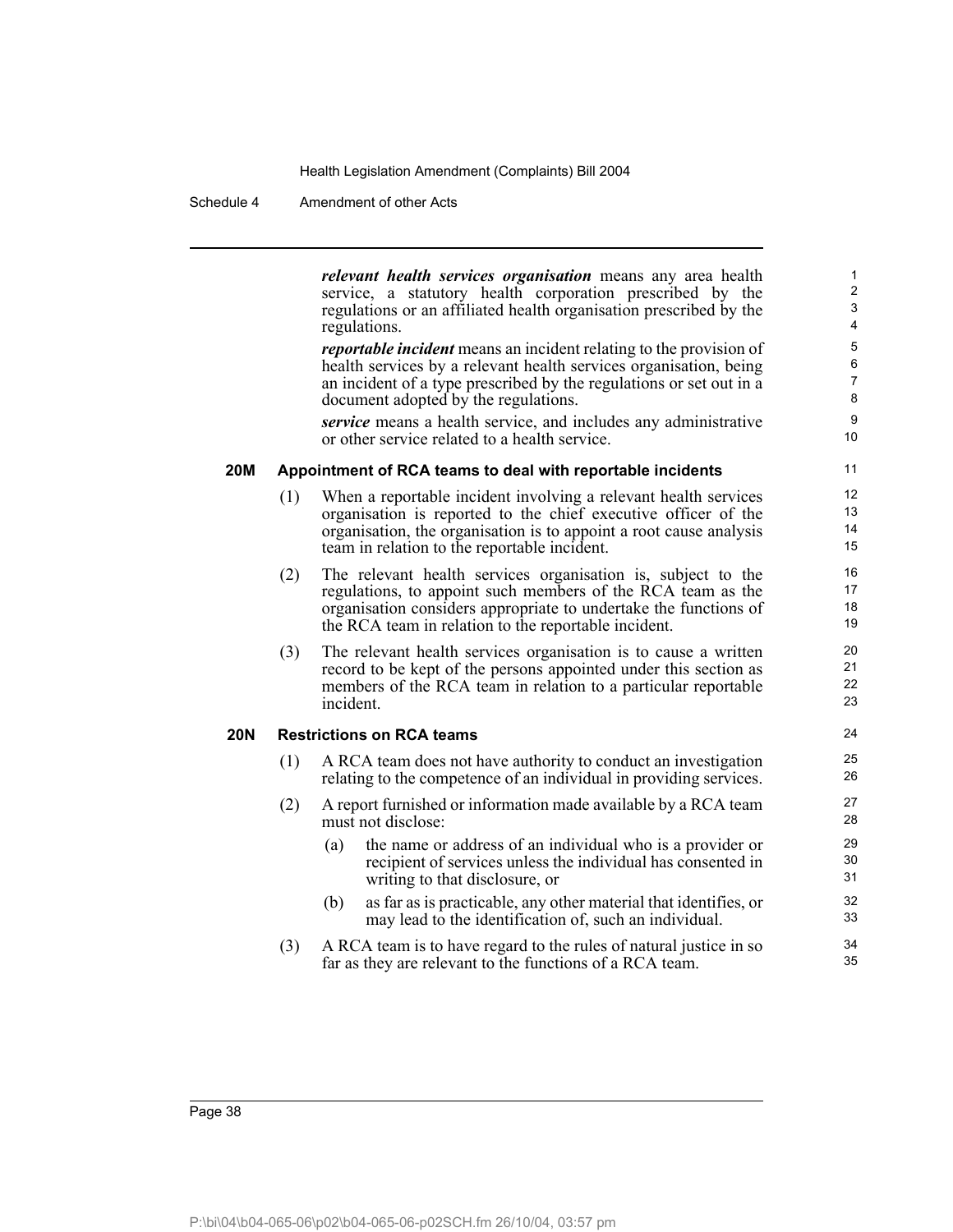Amendment of other Acts **Schedule 4** and the set of the set of the Schedule 4

#### **20O Responsibilities of RCA team in relation to reportable incident**

- (1) A RCA team is to notify in writing the relevant health services organisation by which it was appointed if the RCA team is of the opinion that the reportable incident that it is considering raises matters that may involve professional misconduct or unsatisfactory professional conduct by a person who is a visiting practitioner or employee of the organisation or may indicate that such a person is suffering from an impairment.
- (2) A RCA team may notify in writing the relevant health services organisation by which it was appointed if the RCA team is of the opinion that the reportable incident that it is considering raises matters that may involve unsatisfactory professional performance by a person who is a visiting practitioner or employee of the organisation, but not to the extent that would constitute professional misconduct or unsatisfactory professional conduct.
- (3) On completion of its consideration of a reportable incident, a RCA team must prepare a report in writing that contains the following:
	- (a) a description of the reportable incident,
	- (b) a causation statement, being a statement that indicates the reasons why the RCA team considers the reportable incident concerned occurred,
	- (c) any recommendations by the RCA team as to the need for changes or improvements in relation to a procedure or practice arising out of the incident.

#### **20P Disclosure etc of information**

A person who is or was a member of a RCA team must not make a record of, or divulge or communicate to any person, any information acquired by the person as such a member, except:

- (a) for the purpose of exercising the functions of a member, or
- (b) for the purposes of any recommendation of a RCA team, or
- (c) for the purposes of any report prepared by a RCA team under section 20O (3), or
- (d) in accordance with the regulations.

Maximum penalty: 50 penalty units.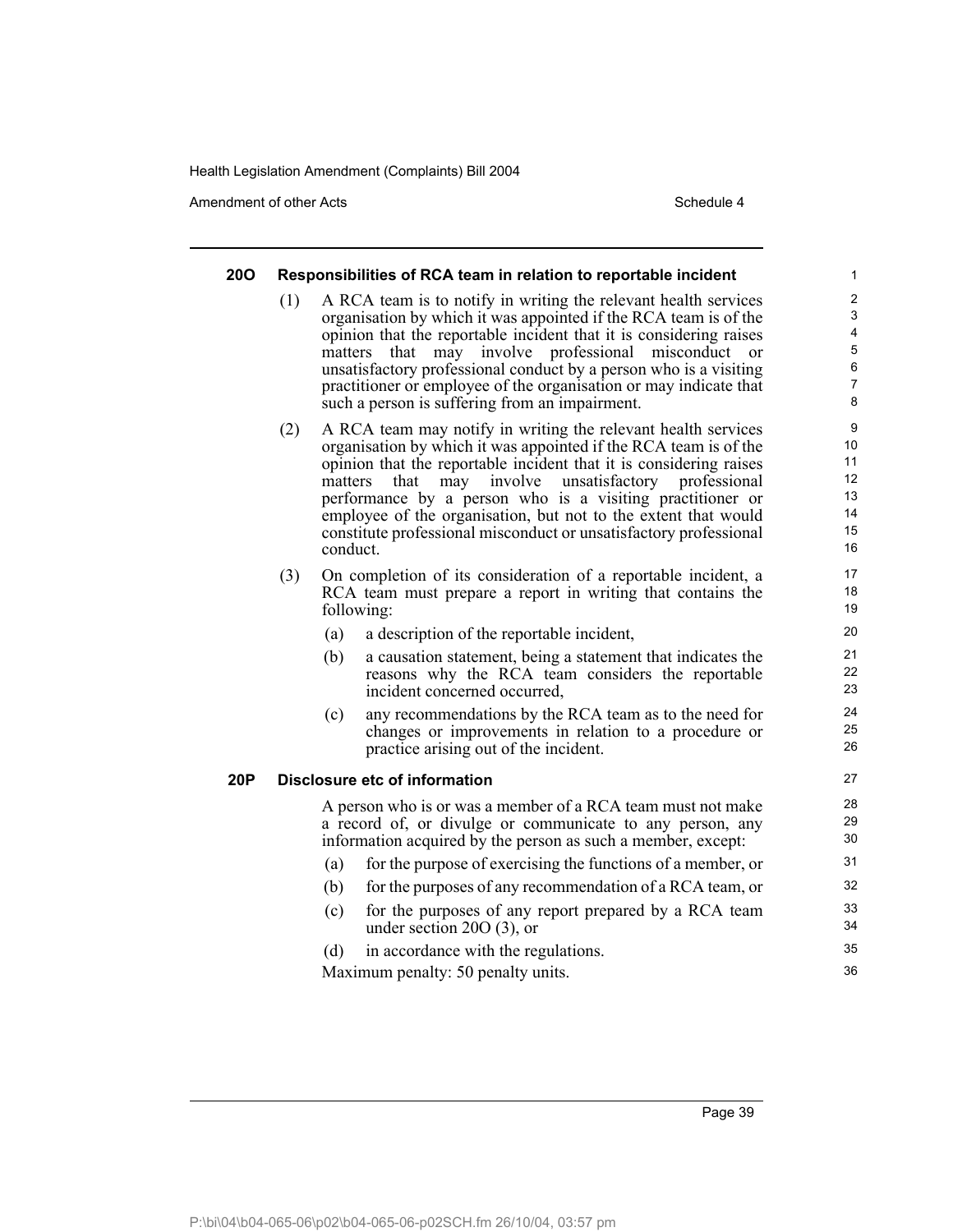Schedule 4 Amendment of other Acts

| <b>20Q</b> |     | Information not to be given in evidence                                                                                                                                                                                                                                                               | $\mathbf{1}$                                              |
|------------|-----|-------------------------------------------------------------------------------------------------------------------------------------------------------------------------------------------------------------------------------------------------------------------------------------------------------|-----------------------------------------------------------|
|            | (1) | A person who is or was a member of a RCA team and the relevant<br>health services organisation for which the RCA team was<br>appointed are neither competent nor compellable:                                                                                                                         | $\overline{c}$<br>$\mathbf{3}$<br>$\overline{\mathbf{4}}$ |
|            |     | to produce before any court, tribunal, board or person any<br>(a)<br>document in his, her or its possession or under his, her or<br>its control that was created by, at the request of or solely<br>for the purpose of the RCA team, or                                                               | 5<br>6<br>$\overline{7}$<br>8                             |
|            |     | to divulge or communicate to any court, tribunal, board or<br>(b)<br>person any matter or thing that came to the notice of a<br>member of the RCA team as such a member.                                                                                                                              | 9<br>10<br>11                                             |
|            | (2) | Subsection (1) does not apply to a requirement made in<br>proceedings in respect of any act or omission by a RCA team or<br>by a member of a RCA team as a member.                                                                                                                                    | 12<br>13<br>14                                            |
| <b>20R</b> |     | Findings of RCA team not evidence of certain matters                                                                                                                                                                                                                                                  | 15                                                        |
|            |     | A notification or report of a RCA team under section 200 is not<br>admissible as evidence in any proceedings that a procedure or<br>practice is or was careless or inadequate.                                                                                                                        | 16<br>17<br>18                                            |
| <b>20S</b> |     | Personal liability of members etc                                                                                                                                                                                                                                                                     | 19                                                        |
|            | (1) | Anything done by a RCA team, a member of a RCA team or any<br>person acting under the direction of a RCA team, in good faith for<br>the purposes of the exercise of the RCA team's functions, does<br>not subject such a member or person personally to any action,<br>liability, claim or demand.    | 20<br>21<br>22<br>23<br>24                                |
|            | (2) | Without limiting subsection (1), a member of a RCA team has<br>qualified privilege in proceedings for defamation in respect of:                                                                                                                                                                       | 25<br>26                                                  |
|            |     | any statement made orally or in writing in the exercise of<br>(a)<br>the functions of a member, or                                                                                                                                                                                                    | 27<br>28                                                  |
|            |     | the contents of any report or other information published<br>(b)<br>by the RCA team.                                                                                                                                                                                                                  | 29<br>30                                                  |
|            | (3) | The members of a RCA team are, and are entitled to be,<br>indemnified by the relevant health services organisation for<br>which the RCA team is appointed in respect of any costs incurred<br>in defending proceedings in respect of a liability against which<br>they are protected by this section. | 31<br>32<br>33<br>34<br>35                                |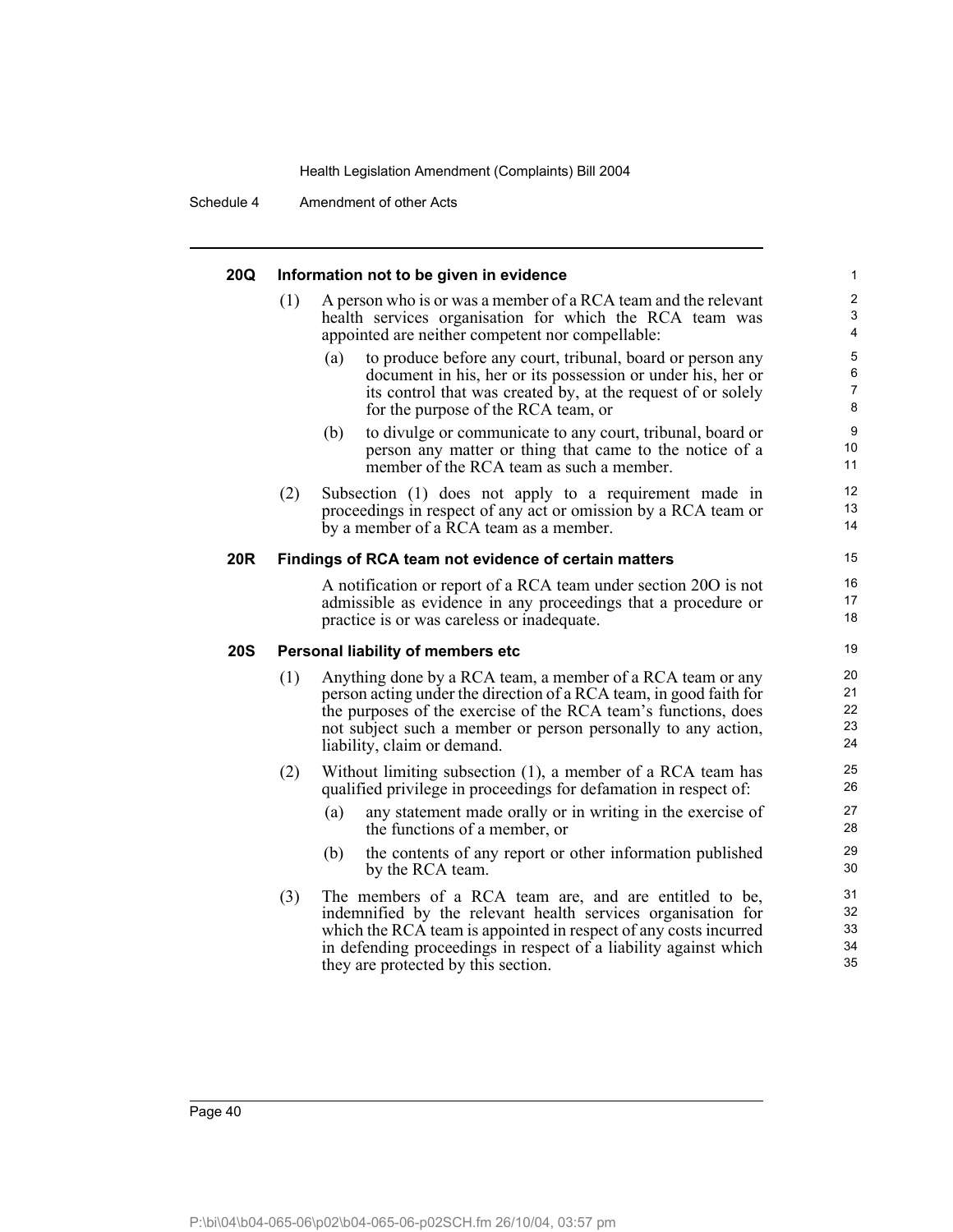Amendment of other Acts **Schedule 4** 

|     | <b>20T</b>               |                    | <b>Regulations relating to RCA teams</b>                                                                                                                                                                                                                                                                                                                                                       | 1                                |  |
|-----|--------------------------|--------------------|------------------------------------------------------------------------------------------------------------------------------------------------------------------------------------------------------------------------------------------------------------------------------------------------------------------------------------------------------------------------------------------------|----------------------------------|--|
|     |                          |                    | The regulations may make provision for or with respect to the<br>following:                                                                                                                                                                                                                                                                                                                    | $\overline{c}$<br>3              |  |
|     |                          |                    | the constitution and membership of RCA teams,<br>(a)                                                                                                                                                                                                                                                                                                                                           | 4                                |  |
|     |                          |                    | the functions of RCA teams,<br>(b)                                                                                                                                                                                                                                                                                                                                                             | 5                                |  |
|     |                          |                    | (c)<br>the procedure of RCA teams and the manner in which they<br>are to exercise their functions,                                                                                                                                                                                                                                                                                             | 6<br>7                           |  |
|     |                          |                    | (d)<br>permitting or requiring RCA teams to make specified<br>information available to the public,                                                                                                                                                                                                                                                                                             | 8<br>9                           |  |
|     |                          |                    | permitting or requiring RCA teams to furnish reports<br>(e)<br>concerning their activities to the Minister and to relevant<br>health services organisations,                                                                                                                                                                                                                                   | 10<br>11<br>12                   |  |
|     |                          |                    | (f)<br>enabling a RCA team to be appointed by a relevant health<br>services organisation in respect of a reportable incident at<br>another relevant health services organisation.                                                                                                                                                                                                              | 13<br>14<br>15                   |  |
|     | <b>20U</b>               |                    | <b>Review of Division</b>                                                                                                                                                                                                                                                                                                                                                                      | 16                               |  |
|     |                          | (1)                | The Minister is to review this Division to determine whether the<br>policy objectives of the Division remain valid and whether the<br>terms of the Division remain appropriate for securing those<br>objectives.                                                                                                                                                                               | 17<br>18<br>19<br>20             |  |
|     |                          | (2)                | The review is to be undertaken as soon as possible after the period<br>of 3 years from the date of commencement of this Division.                                                                                                                                                                                                                                                              | 21<br>22                         |  |
|     |                          | (3)                | A report on the outcome of the review is to be tabled in each<br>House of Parliament within 12 months after the end of the period<br>of 3 years.                                                                                                                                                                                                                                               | 23<br>24<br>25                   |  |
| 4.3 |                          |                    | <b>Health Services Act 1997 No 154</b>                                                                                                                                                                                                                                                                                                                                                         | 26                               |  |
| [1] |                          | <b>Section 99A</b> |                                                                                                                                                                                                                                                                                                                                                                                                | 27                               |  |
|     | Insert after section 99: |                    |                                                                                                                                                                                                                                                                                                                                                                                                |                                  |  |
|     | 99A                      |                    | Duty of chief executive officer to report certain conduct of visiting<br>practitioner                                                                                                                                                                                                                                                                                                          | 29<br>30                         |  |
|     |                          | (1)                | The chief executive officer of a public health organisation is to<br>report to a registration authority any conduct of a visiting<br>practitioner that the chief executive officer suspects on<br>reasonable grounds may constitute professional misconduct or<br>unsatisfactory professional conduct under the health registration<br>Act by which the registration authority is constituted. | 31<br>32<br>33<br>34<br>35<br>36 |  |

Page 41